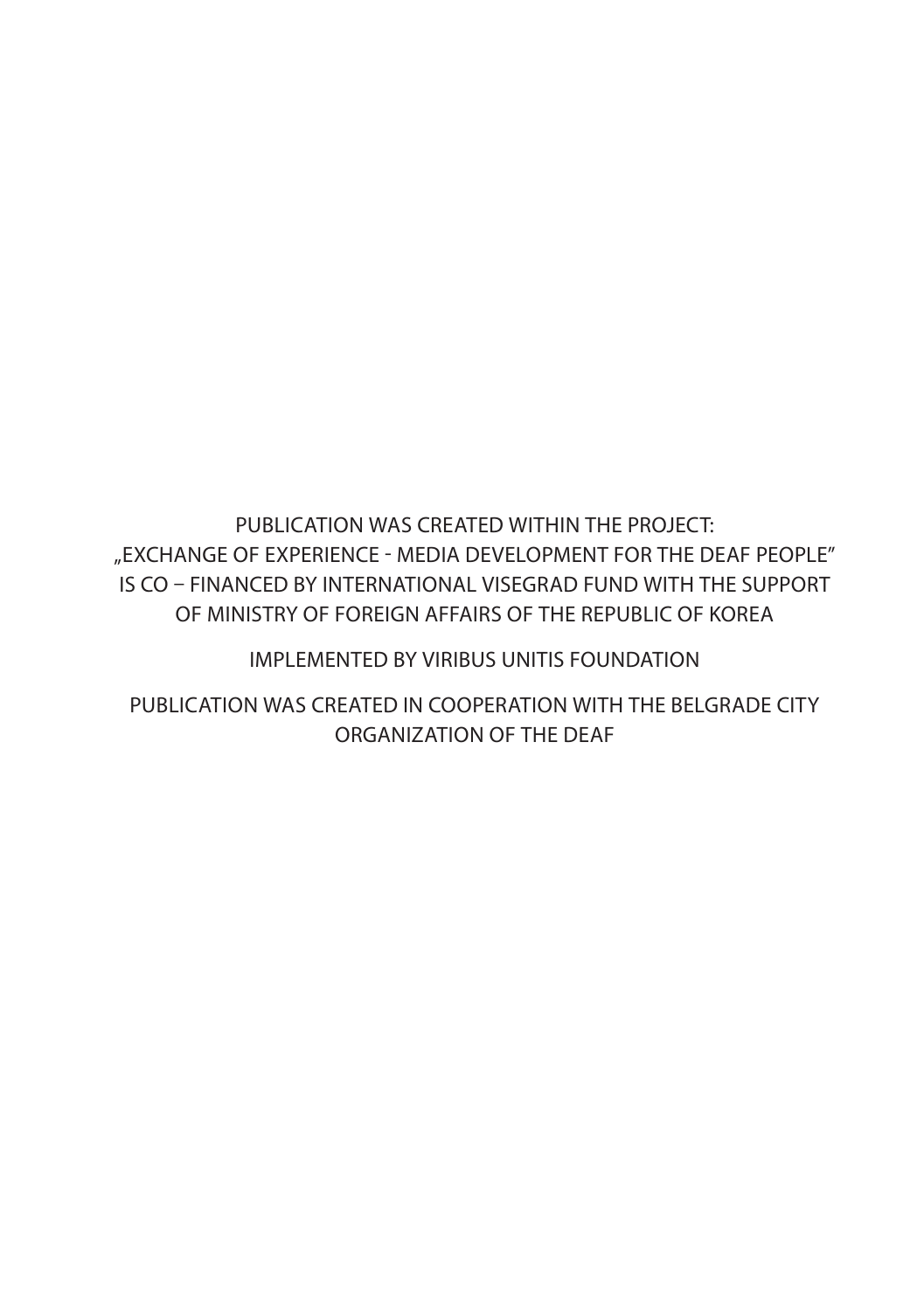The report on the position of the Deaf community in Serbia in the field of media, availability of interpreting services and education

#### **Publisher:**

Viribus Unitis Foundation

#### **Authors:**

Desanka Žižić, Vera Jovanović, Uroš Mišljenović BLVC KGJBL SBHBOB3BJ KWJ &

**Translation:**  Tamara Samailović

**Design and layout:**  Ana Humljan

Belgrade, December 2015.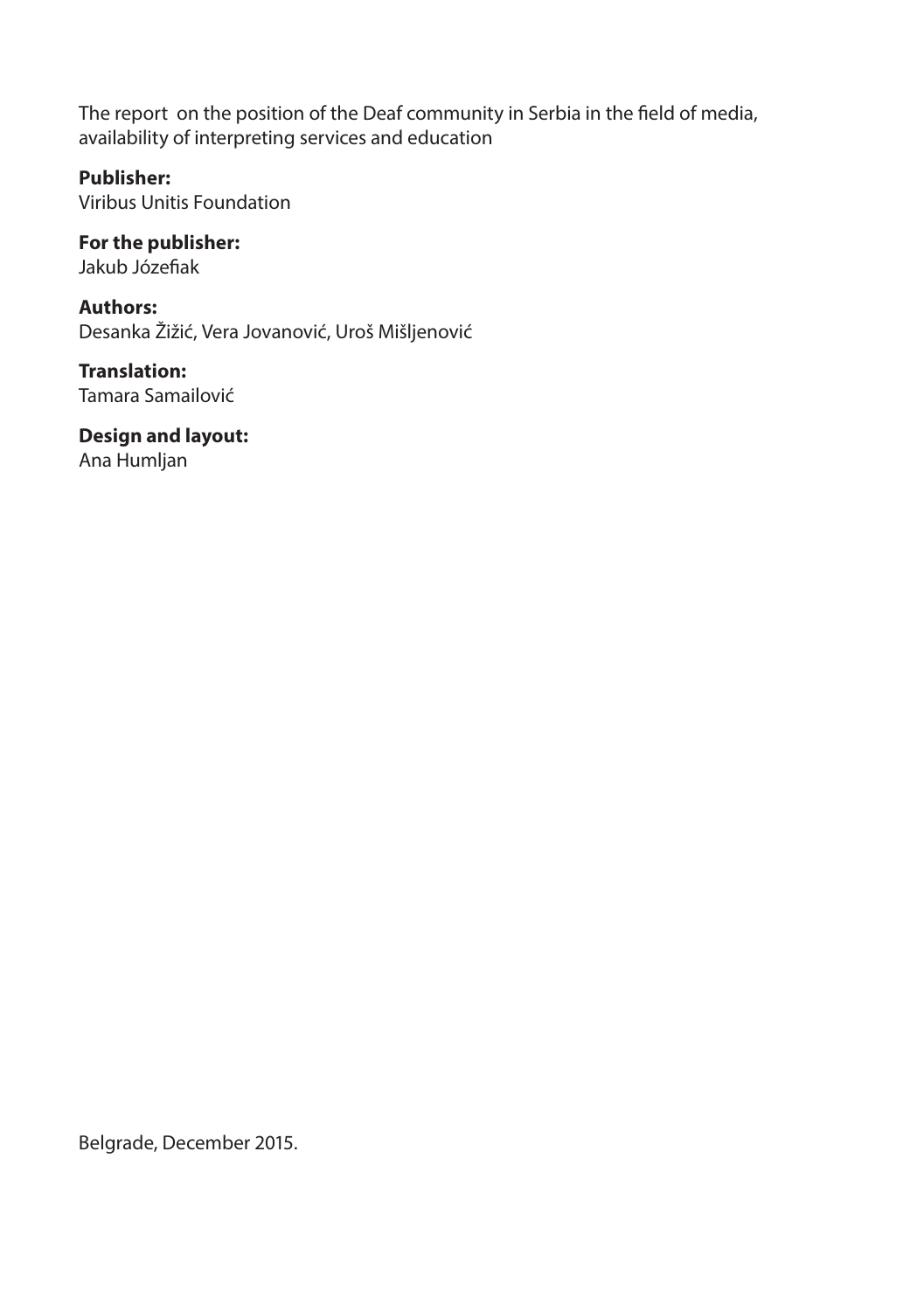# **Contents**

|  | <b>1. INTRODUCTION</b>                                                           | 1              |
|--|----------------------------------------------------------------------------------|----------------|
|  | <b>2. GENERAL LEGAL FRAMEWORK</b>                                                | $\overline{2}$ |
|  | 3. THE AIM, SUBJECT AND METHODOLOGY OF THE RESEARCH                              | 6              |
|  | <b>4. THE MEDIA</b>                                                              | 7              |
|  | 4.1. Legal framework                                                             | 7              |
|  | 4.2. Access to the media content                                                 | 10             |
|  | 4.2.1. The accessibility of the program during election campaigns                | 10             |
|  | 4.2.2. Accessibility of the programme during the floods                          | 14             |
|  | 4.2.3. Accessibility of the programme in regular circumstances                   | 14             |
|  | 4.3. The possibility for the functioning of the independent<br>media of the Deaf | 16             |
|  | 4.4. Conclusion                                                                  | 18             |
|  | 5. THE AVAILABILITY OF THE SIGN LANGUAGE INTERPRETING SERVICE                    | 20             |
|  | 5.1. Education and qualifications of sign language interpreters<br>in Serbia     | 20             |
|  | 5.2. Sign language in the judiciary                                              | 21             |
|  | 5.3. Sign language interpreting services                                         | 27             |
|  | 5.4. Conclusions                                                                 | 31             |
|  | <b>6. EDUCATION</b>                                                              | 33             |
|  | 6.1. Legal framework                                                             | 33             |
|  | 6.2. Special schools for hearing impaired children in Serbia                     | 36             |
|  | 6.3. Inclusive education                                                         | 43             |
|  | 6.4. Access to higher education                                                  | 45             |
|  | 6.5. Zaključci                                                                   | 46             |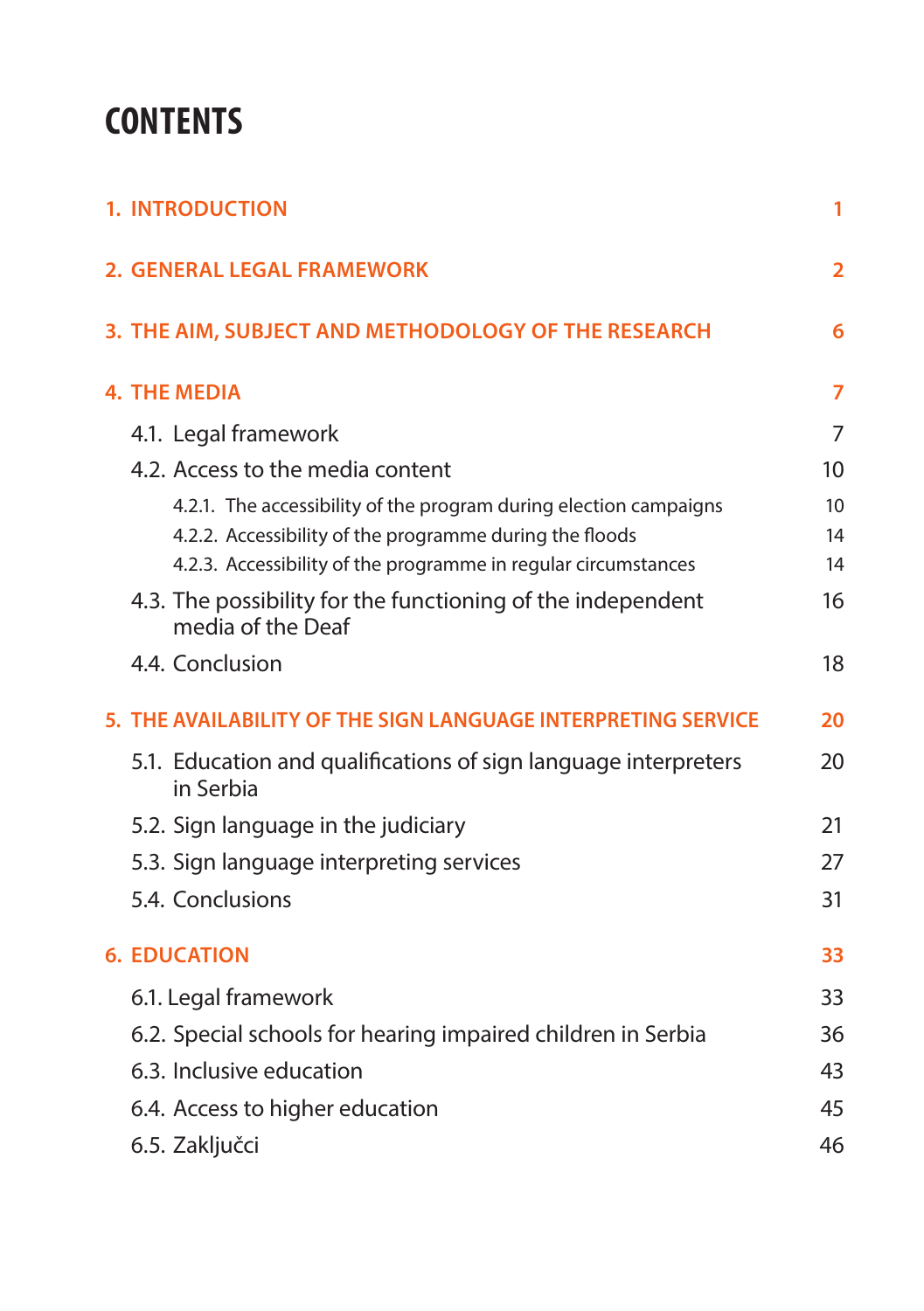| <b>7. RECOMMENDATIONS</b>                                 | 48  |
|-----------------------------------------------------------|-----|
| 7.1. Preporuke u oblasti medija                           | 48  |
| 7.2. Recommndations in the field of media                 | 50  |
| 7.3. Recommedations in the field of interpreting services | 51  |
| 7.4. Comprehensive recommendation                         | 53. |
|                                                           |     |
| <b>APPENDIX 1 - LAW ON SIGN LANGUAGE USE</b>              | 55  |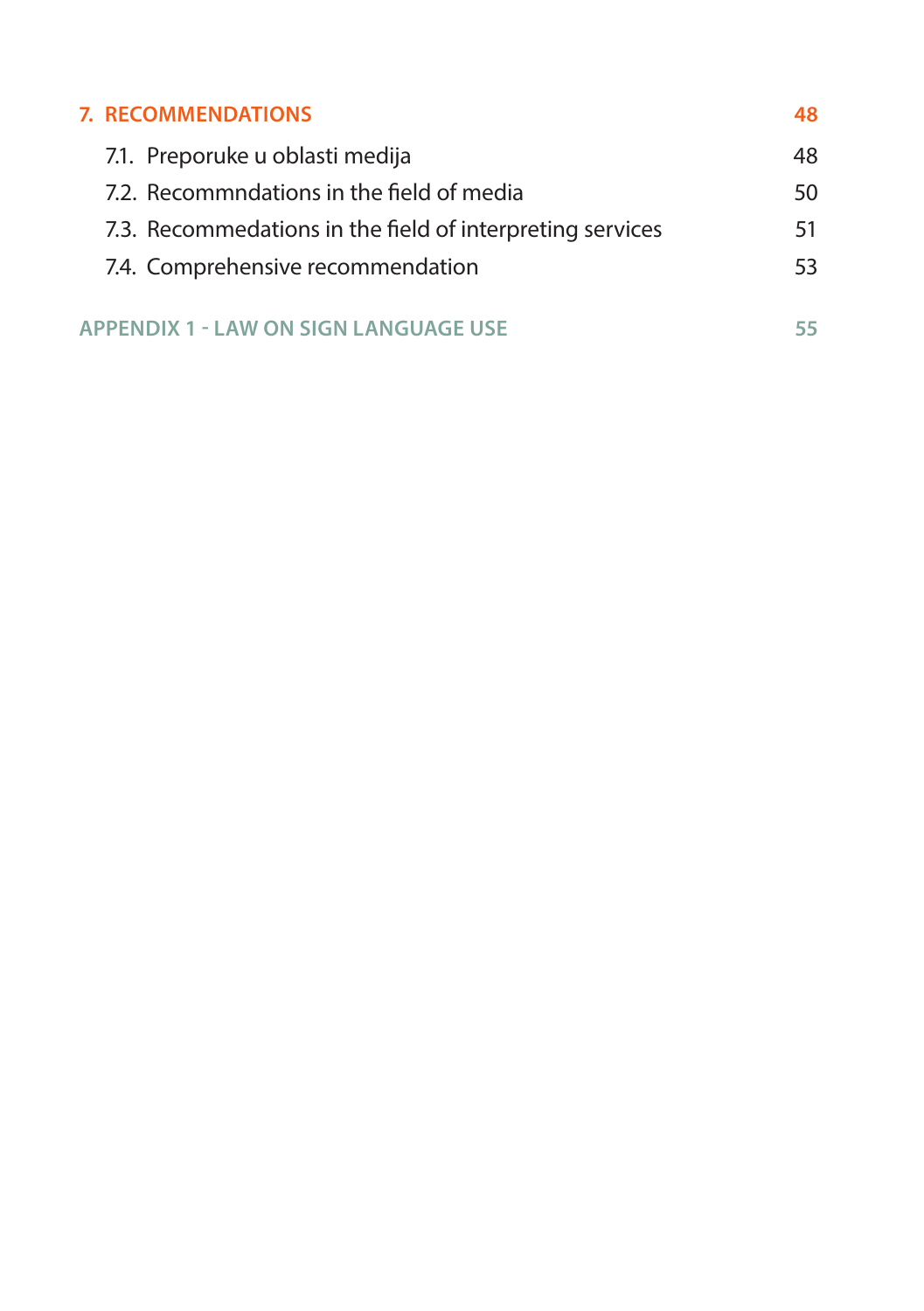# **1. Introduction**

The culturally and linguistically diverse Deaf community consists of people who are deaf and who use Serbian sign language as their first language. Their position is dominantly determined by the degree of the availability of information in sign language, as well as the degree of possibility to communicate with the hearing community using sign language. In terms of availability, these people face the same problems as the people originating from different cultural and linguistic environment<sup>1</sup>.

Sign language in Serbia is recognized as a means of communication of the deaf, but thus far no institutions have been founded to deal with describing, documenting and continuous teaching of Serbian sign language. The Law on Sign Language Use was adopted on April 28, 2015. Due to the short time period since the adoption of the law and due to the fact that no bylaws have been enacted since the conclusion of this report, we are still not able to evaluate the success of its application in terms of improving the life quality of deaf persons in Serbia.

This report has been compiled in order to introduce the general and concerned public with the position of deaf people in Serbia. It centers on three fields which represent particularly important indicators of the degree of engagement of the deaf in broader social circles. These are: receiving and broadcasting the information in sign language through the media, availability of interpreting services and the accessibility of education in sign language.

The authors of the report express gratitude to everybody who has contributed to its writing. In particular, we acknowledge our indebtedness to the deaf persons who have participated in focus groups and by giving their personal testimonies and expressing their attitudes and opinions have contributed to the fact that this report does not contain only the theory but also the review of the situation from the perspective of directly concerned people. We also thank our collaborators – deaf persons – who have given their professional and technical support in the organization of focus groups. Furthermore, we express gratitude to our collocutors – representatives of institutions, associations of the deaf, interpreters, representatives of the media who we have organized the interviews with – for the provided data which have assisted the authors in perceiving the practical problems more thoroughly.

<sup>1</sup> See: Princess Alexandra Hospital Metro South Health Service District, Division of Mental Health, Centre of Excellence, Deafness and Mental Health Statewide Consultation Service., (2014) "Guidelines for working with people who are Deaf and hard of hearing" The City Organization of the Deaf of Belgrade, Belgrade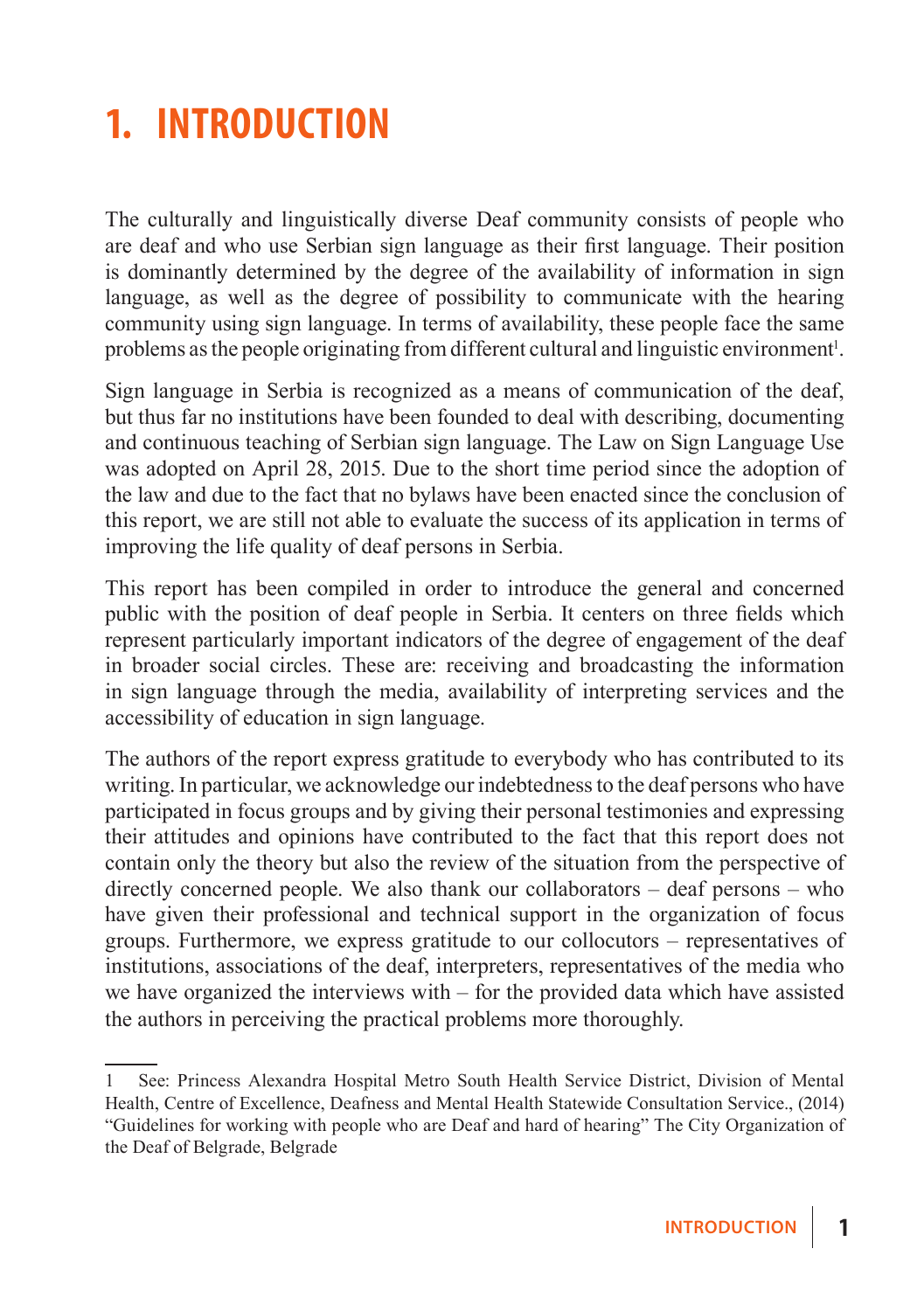# **2. General legal framework**

This chapter provides a short presentation of the contents of several international and domestic legal acts referring to the accessibility and use of sign language.

The Republic of Serbia has ratified and adopted several international documents and laws which have an extremely affirmative relationship to the linguistic distinctiveness of the Deaf community and which guarantee a number of rights to deaf people. These are:

- **The Universal Declaration of Human Rights adopted by the United Nations2 and The International Covenant on Civil and Political Rights3** *("The Official Gazette of SFRY, No. 7/71), which guarantee the right to freedom of thought and expression to deaf and hard of hearing persons, including the right to seek, receive and impart information;*
- **UN Convention on the Rights of Persons with Disabilities<sup>4</sup> ("Official Gazette")** of the Republic of Serbia" 42-09) The basic factors for exercising human rights of deaf persons are bilingual education, accessibility and sign language interpreting.

<sup>2</sup> http://www.poverenik.rs/yu/pravni-okvir-pi/medjunarodni-dokumenti-pi/146-univerzalnadeklaracija-o-ljudskim-pravima.html - Article 19 "Everyone has the right to freedom of opinion and expression; this right includes freedom […] to seek, receive and impart information and ideas through any media and regardless of frontiers."

<sup>3</sup> http://www.tuzilastvorz.org.rs/html\_trz/PROPISI/medj\_pakt\_gradj\_prava\_lat.pdf - Article 19 "Everyone shall have the right to freedom of expression; this right shall include freedom to seek, receive and impart information and ideas of all kinds, regardless of frontiers, either orally, in writing or in print, in the form of art, or through any other media of his choice."

<sup>4</sup> http://www.ljudskaprava.gov.rs/index.php/yu/ljudska-prava/konvencije/56-konvencija-un-opravima-osoba-sa-invaliditetom/67-konvencija-un-o-pravima-osoba-sa-invaliditetom "Language includes spoken and signed languages and other forms of non spoken languages "(Article 3) "States Parties shall take appropriate measures …to provide forms of live assistance and intermediaries, including guides, readers and professional sign language interpreters, to facilitate accessibility to buildings and other facilities open to the public". (Article 9)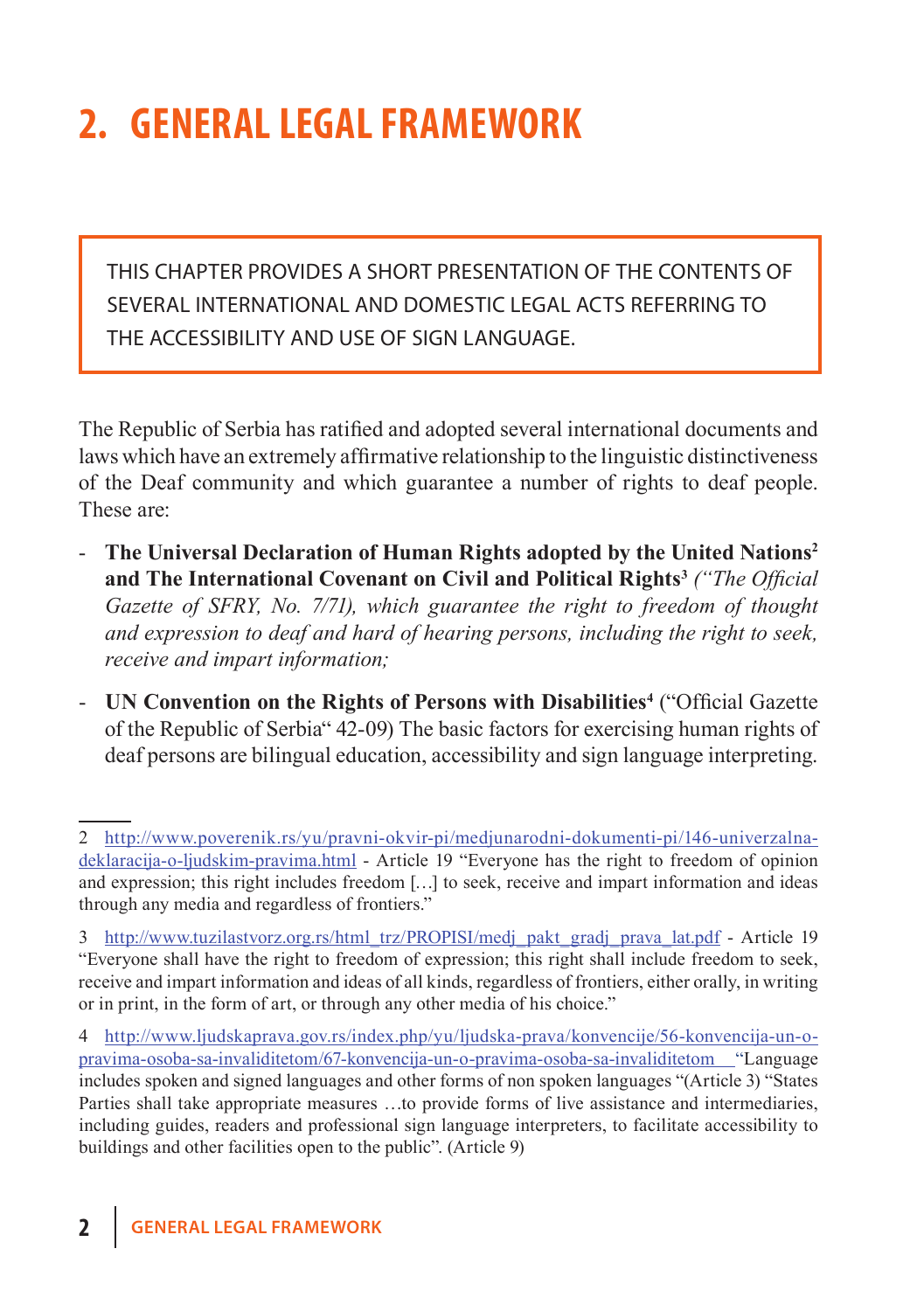The prerequisite for implementing these factors is the right to use sign language. The convention recognizes the linguistic rights of the Deaf community and its linguistic identity, thus committing the State Parties to take appropriate measures to "ensure to persons with disabilities access, on an equal basis with others, to the physical environment, to transportation, to information and communications…"

- **The Strategy for Improvement of the Position of Disabled People in the Republic of Serbia 2007-2015**<sup>5</sup>, ("Official Gazette of the Republic of Serbia" No. 55/05 and 71/05 – amendment) defines the measures which should ensure the recognition of the specific cultural and linguistic identity of deaf persons on the basis of equality with others, including sign language and culture, and provides the corresponding support to the Deaf community to realize their identity (Special objective No.12, Measure No.12.4). A special objective (No. 15) underlines – "Ensure the availability of information, communications and services including information and communications technologies as well as other scientific achievements in order to create equal possibilities and improve the position of disabled people". In this respect, the measure for accomplishing this objective is stated – "Develop the accessible mechanisms of informing for the users with disabilities, including sign language interpreters<sup>64</sup> (Measure 15.2.).
- **The Law on Prevention of Discrimination against Persons with Disabilities**  ("Official Gazette of the Republic of Serbia, No. 33/06)" prohibits discrimination and ensures the equality of persons with disabilities in the procedures related to public authorities, while Article 35 defines the access to information. These regulations were confirmed in the more recent **Law on Prohibition of Discrimination** ("Official Gazette of the Republic of Serbia, No.22/09");

Finally, the **Law on Sign Language Use**<sup>7</sup> (Appendix 1) was adopted on April 28, 2015 in Serbia. The objective of this law is to enable Deaf persons to be completely included in all social flows and to regulate the use of sign language comprehensively. In this manner, deaf people are enabled to exercise their rights and legal interests

<sup>5</sup> http://www.minrzs.gov.rs/files/doc/-porodica/strategije/Strategija%20unapredjenja%20 polozaja%20OSI.pdf

<sup>6</sup> The Law on Sign Language Use defines the term "sign language" as a language used by the deaf community in Serbia; thus it is incorrect to use terms such as *gesture, gesture language, gesture speech, gesticulation,* etc. These terms can be noticed in the literature and legal documents published prior to the enactment of the Law.

<sup>7</sup> The Law on Sign Language Use http://www.parlament.gov.rs/upload/archive/files/cir/pdf/ zakoni/2015/673-15.pdf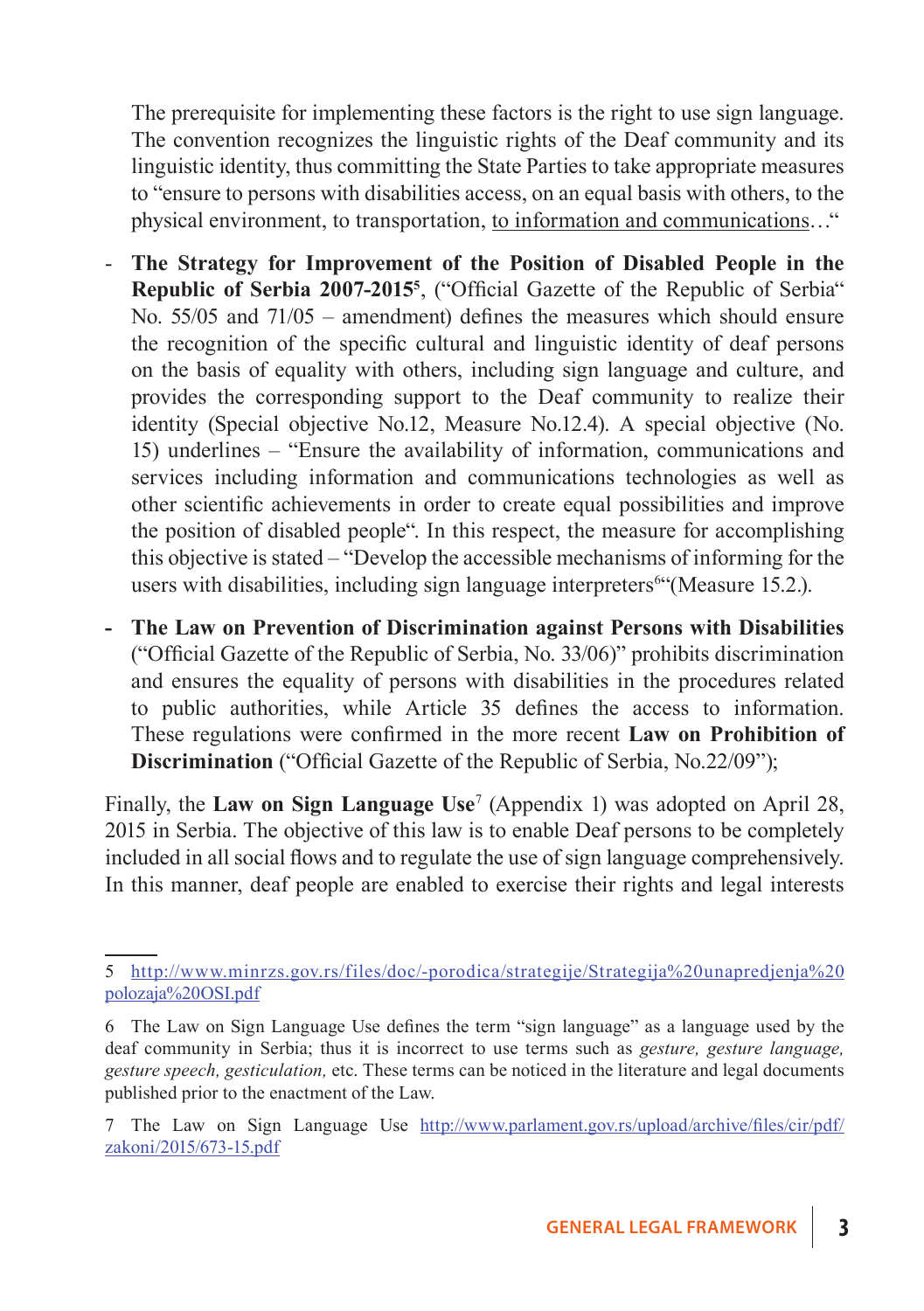in various procedures related to public authorities, education, employers, political life, educational work and other fields. The Law included the profession of  $\alpha$  a sign language interpreter"in the nomenclature of professions. It is envisioned that the program for education of interpreters should be written within 6 months since the coming into effect of the Law. The Law regulates the manners of exercising the right to professional sign language interpreters in the educational process, when visiting to a health institution, at workplace, in the media, etc. When it comes to penalty provisions, they envision a fine from 200.000 RSD to 500.000 RSD for legal entities which forbid or do not enable exercising the mentioned rights to use sign language in educational institutions and to use interpreting services with the employer, in associations, unions and public services. Fines for the responsible persons in legal entities range from 20.000 RSD to 100.000 RSD, and for entrepreneurs from 100.000 RSD to 400.000 RSD.

However, the most significant fact related to the adoption of this Law is the recognition of sign language as a language, and what is more, the first language of the deaf community. The Law has established the following definition of sign language:

*Sign language is a form of communication of deaf persons which has its linguistic features, including grammatical functions, phonology, morphology and syntax.*

Serbian sign language (SSL) is the first or most important language of the Deaf community in Serbia. Although in the previous years it has been declaratively recognized and its use is not forbidden, Serbian sign language still does not have the same significance as spoken languages in the academic community and society. There is still a lot of prejudice about sign language being agrammatical, poor, unable to express all ideas and abstract notions, and it can often be heard that it is used by uneducated people and persons unable to learn the Serbian language.

Numerous results of linguistic research worldwide prove the opposite and indicate that sign languages are completely formed languages which share particular features with spoken languages, but are characterized by specific features which are the result of visual and manual modality different from the oral and auditory modality of spoken languages. Due to this difference of the modality, sign languages contain linguistic categories which are not intrinsic to spoken languages, particularly the Indo-European languages, or which have a different role in spoken languages. For example, sign languages are characterized by the simultaneous use of two or more articulators, they abound in classifier constructions and discourse strategies such as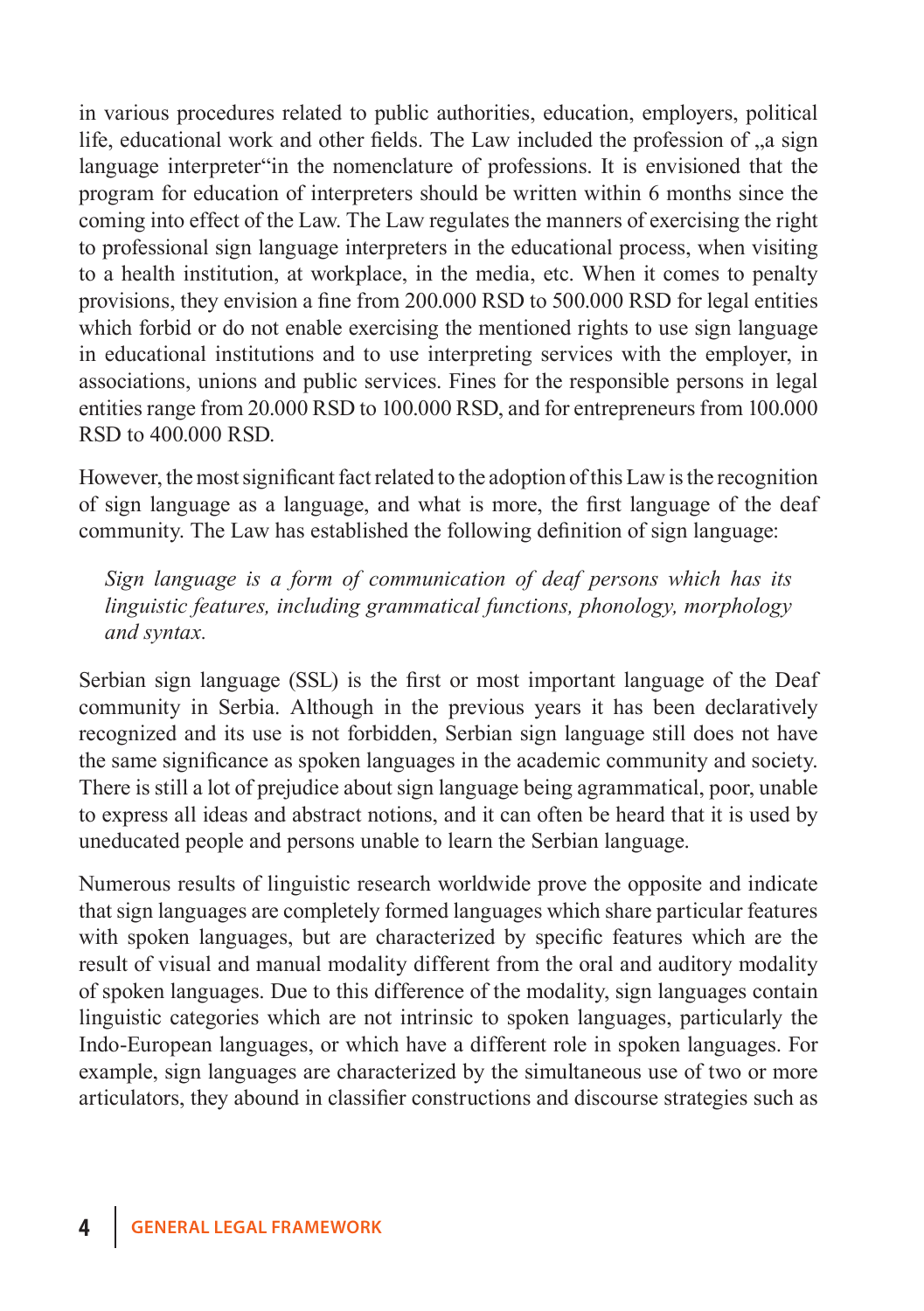constructing the action and taking roles.<sup>8</sup> The above mentioned shows that it is not difficult to conclude that Serbian sign language and the Serbian language are two different languages.

Great efforts of the Association of the deaf and hard of hearing in Serbia, local organizations of the deaf and concerned parties have contributed to the change in legislature and to equalizing the Serbian sign language with spoken languages. Legal recognition of Serbian sign language represents the first step in the long process of equalizing the rights of the deaf community.

The next inevitable step is describing and documenting the existing Serbian sign language and teaching it, where a significant role will be attributed to the linguists who know Serbian sign language and deaf people – the users of sign language who are the most relevant and most valuable resource in this process.

<sup>8</sup> Vermeerbergen, M. & Leeson, L. (2011). European signed languages – towards a typological snapshot. In: Kortmann, B. & van der Auwera, J. (eds.), The Languages and Linguistics of Europe: A Comprehensive Guide, Volume 2, 269-287. Walter de Gruyter.

Vermeerbergen, M. (2006). Past and Current Trends in sign language research. Language and Communication, 26, 168-192.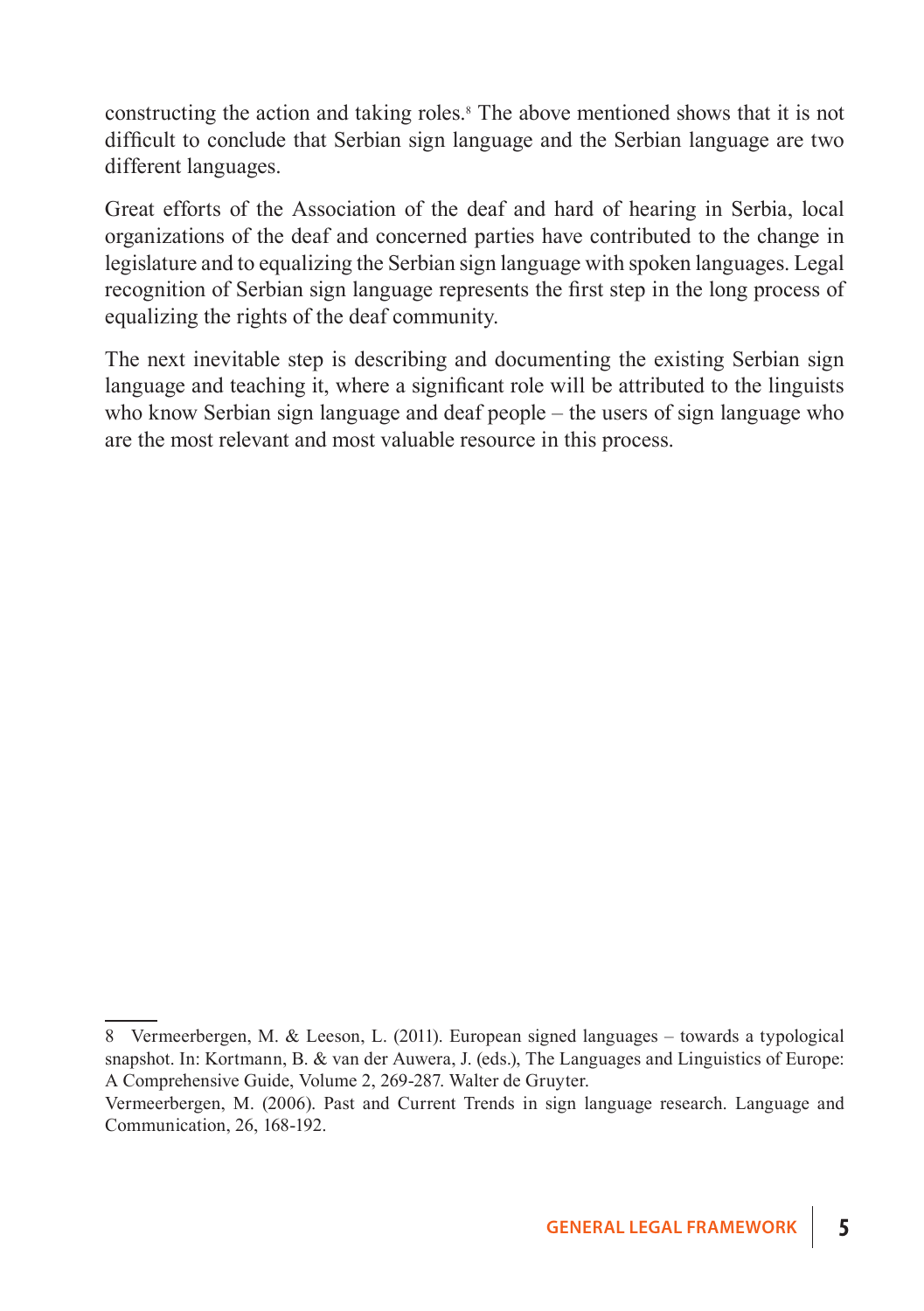# **3. The aim, subject and methodology of the research**

Apart from documenting the legal framework which guarantees the integration of deaf and hard of hearing persons, the aim of this report is also examining to what extent the adopted legal acts are conducted and to what extent the environment is accessible for deaf and hard of hearing persons in Serbia. The subject of the research refers to three fields which are relevant for evaluating the position of the deaf community in Serbia. These are:

- $\triangleright$  Access to the media and the possibility for functioning of the independent media of the Deaf;
- $\triangleright$  Access to the quality interpreting services;
- $\triangleright$  Access to education at all levels.

Studying the legal framework included analyzing the contents of general legal acts and then isolating the parts of the acts relevant to the position of deaf persons, with special reference to the role of these provisions in improving the position of deaf persons.

Regarding the condition in the mentioned fields, the authors used the research methods such as a focus group and interview, alongside with reviewing relevant studies and research, also relying on the research and analyses they directly participated in.

While preparing the focus groups, the authors developed the guidelines for interviews with participants. The focus groups were held in Serbian sign language. This method of collecting information was chosen in order to enable deaf persons to express their attitudes in their first language, which led to greater participants' devotion in giving answers. After the focus groups had been performed, the transcript of the conversations into the Serbian language was made, and the content of that document was analyzed for the purpose of writing this report.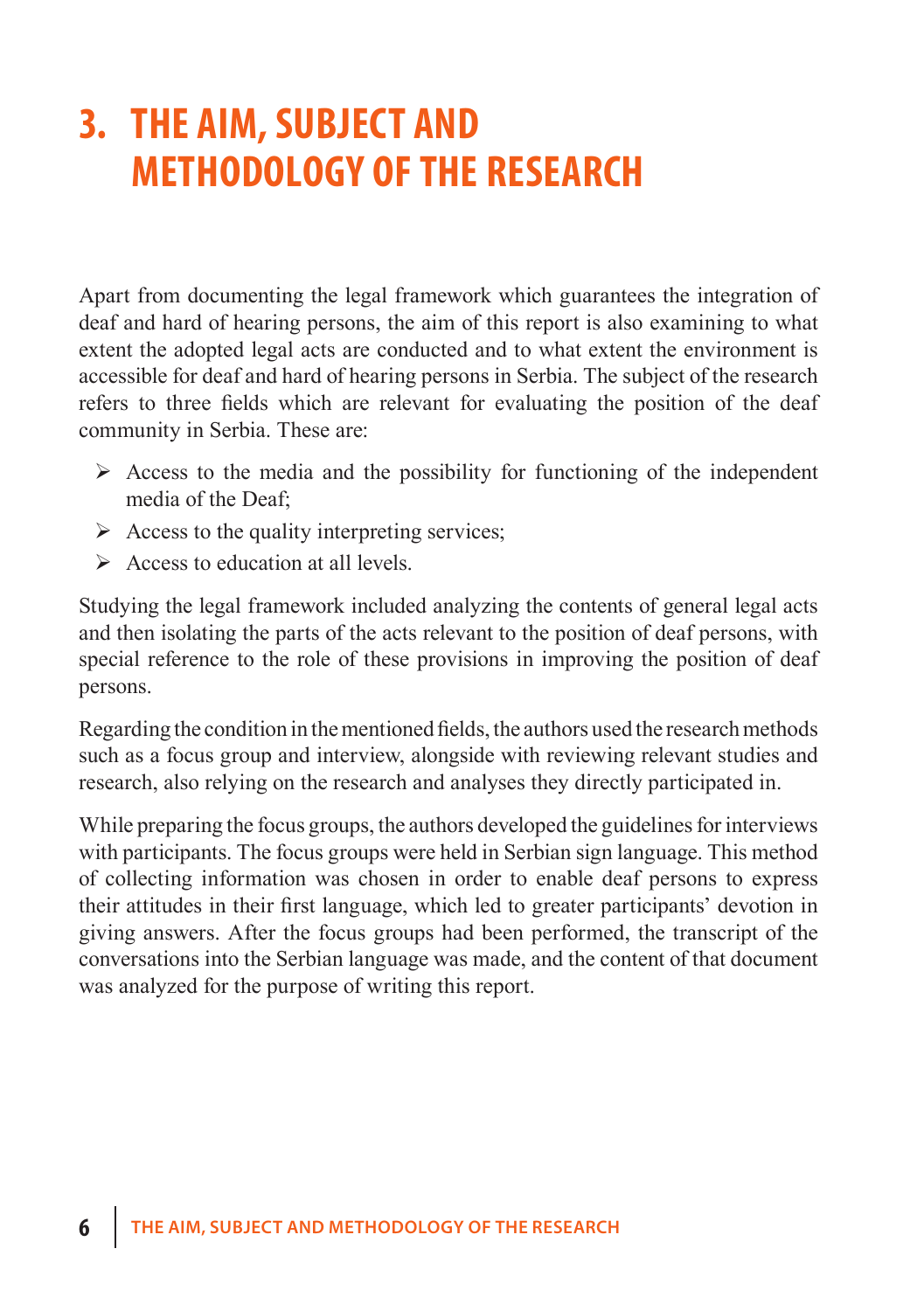# **4. The media**

This chapter presents the state of the media in terms of accessibility. Firstly, the legal framework defined by a set of media laws is given. Secondly, there is information about the accessibility of the media content, i.e. the possibility for deaf people to follow the contents prepared chiefly for the hearing population in the Serbian language. Then, the attention is paid to the possibilities for including deaf persons in the creation of the media content in Serbian sign language.

### **4.1. Legal framework**

**The Constitution of the Republic of Serbia**<sup>9</sup> guarantees the right to information in Article 51. This article states that "everyone shall have the right to be informed accurately, fully and timely about issues of public importance and the media shall have the obligation to respect this right." In 2014 the National Assembly of the Republic of Serbia adopted a set of media laws which, among other things, defines certain obligations of the media regarding the accessibility of the media content to deaf people.

The Law on Public Information and Media<sup>10</sup> states that its basic aims are "authentic, timely, reliable, and complete informing and enabling free personal development" (Article 2) and "governing the manner in which the freedom of public information is to be exercised, including, in particular, freedom to gather, publish and receive information, freedom to form and express ideas and opinions." (Article 3) The Law decisively stipulates that "everyone has the right to get true, complete and timely information about the issues of public importance and the means of

<sup>9</sup> The Constitution of the Republic of Serbia, Official Gazette RS, No.98/2006, http://www. ustavni.sud.rs/page/view/139-100028/ustav-republike-srbije

<sup>10</sup> The Law on Public Information and Media, Official Gazette RS No. 83/2014, 58/2015 http://www. paragraf.rs/propisi/zakon\_o\_javnom\_informisanju\_i\_medijima.html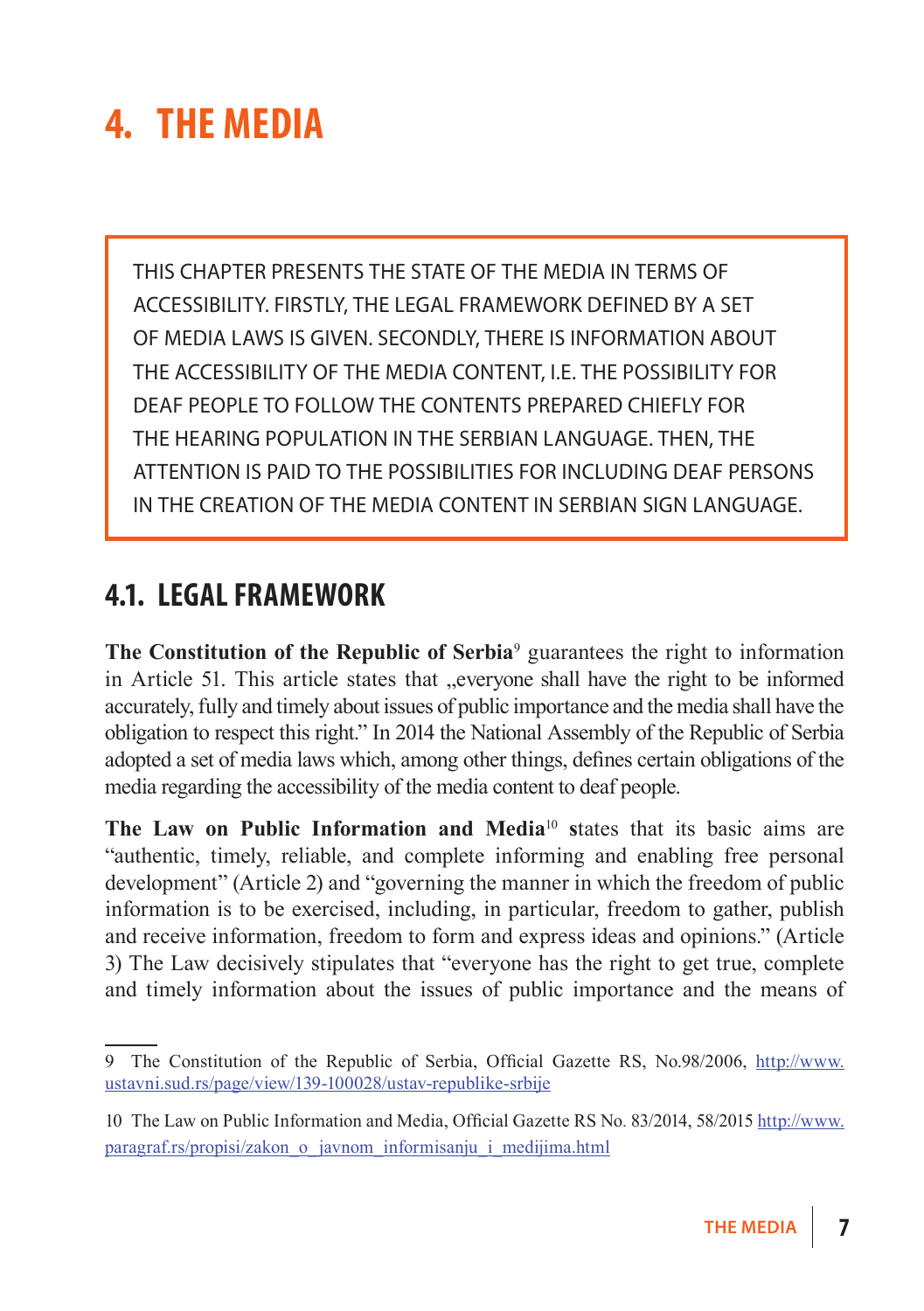public information shall honour this right." (Article 5) The Law states "providing information for persons with disabilities and for other minority groups as the public interest in the field of public information." (Article 15) More specifically, the Law envisages that "with the aim of protecting the interests of persons with disabilities and ensuring equality in their exercising the right to freedom of opinion and expression, the Republic of Serbia, the Autonomous Province and local self-government units shall take measures to ensure smooth receipt of information intended for the public, in the appropriate form and by applying appropriate technologies, and provide part of funds or other conditions for the operation of the media that publishes the information in Sign Language [...] or in another way facilitate the exercise of these persons' rights pertaining to the public information sector." (Article 12)

**The Law on Public Broadcasting**<sup>11</sup> governs the role and position of public media services. They "enable the realisation of the public interest concerning public provision of information and provide general and comprehensive media services that include informational, educational, cultural, and entertainment content intended for all sections of the population." (Article 2) The main activity of the public service broadcaster has the function of realising the public interest as defined by the set of media laws and includes broadcasting the content which, among other things, has the aim of *exercising human rights and freedoms, exchanging ideas and opinions, nurturing the values of democratic society."* (Article 3) Among the guiding principles of public service broadcasters' operation is "the implementation of internationally recognized standards and principles, and particularly observance of human rights and freedoms and democratic values". (Article 4) This Law determines that "the responsibility of the public service broadcaster to the public and the public's influence on the public service broadcaster's activity shall be exercised particularly through […] the public's involvement in enhancing radio and television programming." (Article 6) Public interest is realized through the content which includes "the fulfilment of the informational needs of all sections of the population without any discrimination, particularly taking into consideration specific social groups" such as *minority groups and people with disabilities.* It is significant to mention that this manner of accomplishing public interest, although placed in the same line with other stated principles, should be applied as a prerequisite for applying numerous other stated methods of fulfilling public interest in terms of informing deaf persons<sup>12</sup>. (Article 7) This is explicitly stated

<sup>11</sup> The Law on Public Broadcasting, Official Gazette RS No. 83/2014, http://www.paragraf.rs/ propisi/zakon\_o\_javnim\_medijskim\_servisima.html

<sup>12</sup> The availability of media content is significant to sign language users in terms of realizing public interest to: 1) truthful, timely, complete, impartial, and professional provision of information for the citizens and facilitation of freely formed expressions of opinions of listeners and viewers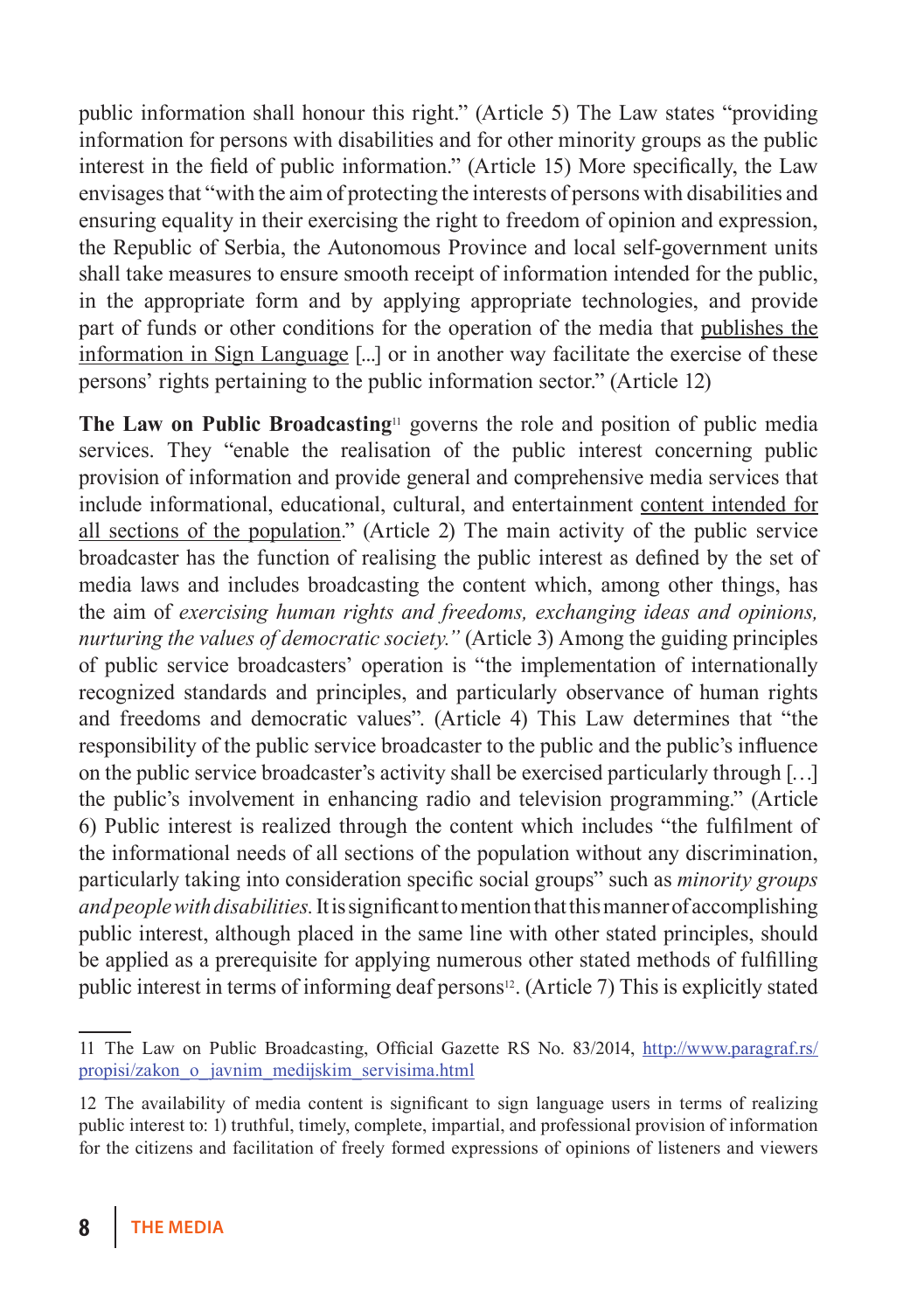in Article 8 of the Law which points out that while realizing public interest the public service broadcaster must observe "the linguistic standards of deaf and hard of hearing persons." Article 9 stipulates that the public service broadcaster "must use the Serbian language, Cyrillic alphabet, and – as the form of communication for deaf and hard of hearing people – sign language in its programming."

Finally, the **Law on Electronic Media**<sup>13</sup> established the Regulatory Authority of Electronic Media (the former Republic Radio Broadcasting Agency) which "exercises public authority for the purpose of: effective implementing of the defined policy in the provision of media services in the Republic of Serbia; improving the quality and variety of electronic media; contributing to the preservation, protection and development of freedom of opinion and expression; protecting the public interest in the field of electronic media and protecting electronic media users". (Article 5) The Regulator, among other things, issues general bylaws prescribed by the Act, and "promotes improved access to media services for persons with disabilities". (Article 22) The Law states that "a media service provider shall, in accordance with its financial and technical capabilities, make its programmes and their content accessible to people with hearing and vision impairments. The Regulator shall urge media service providers to make their content available to people with hearing and vision impairments. (Article 52)

Considering the content of the package of media laws, it can be generally concluded that there is a quality base for the improvement of accessibility of the media content to deaf people. However, none of the mentioned laws contains penal provisions for not implementing the cited law provisions. The legislator has not defined precisely to what extent, i.e. on which scale the broadcasters must make their content accessible. Bearing the above mentioned in mind, it is obvious that law obligors are not sufficiently motivated to make the media content more accessible, which will be presented in more detail in the following text and the data will be provided about the volume of the accessible content in the media with national frequency.

on the territory of the Republic of Serbia, autonomous province and local self-government; 10) development of the media literacy of the population; 12) timely provision of information about current events in the world and about scientific, cultural, and other civilization achievements; 13) advancement of general education, medical education, and education in relation to environment protection, etc.

<sup>13</sup> The Law on Electronic Media, Official Gazette No. 83/2014, http://www.paragraf.rs/propisi/ zakon\_o\_elektronskim\_medijima.html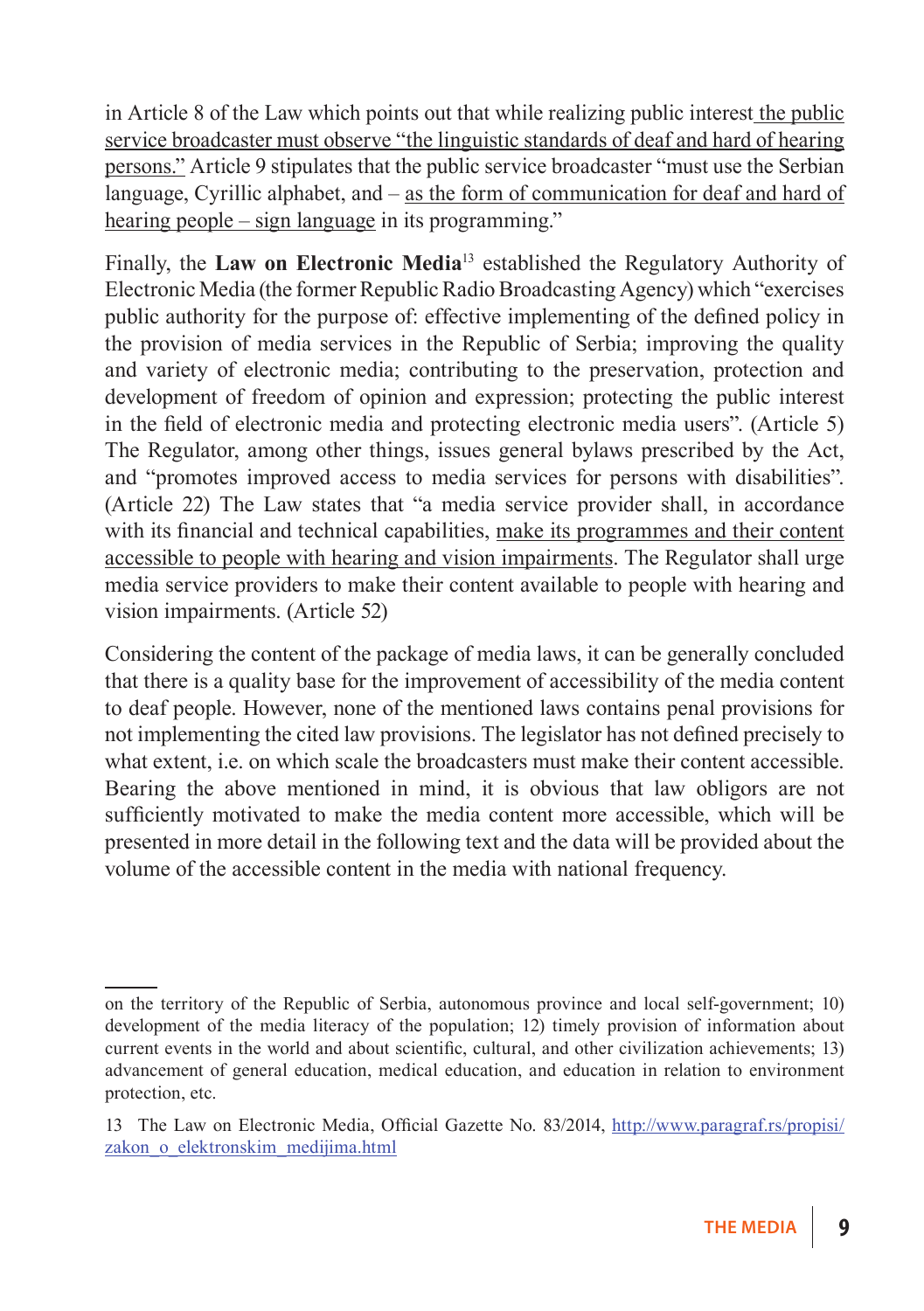# **4.2. Access to the media content**

For the needs of this part of the research, we will consider two conducted studies which focused on the type and volume of the accessible media content.

### **4.2.1. The accessibility of the program during election campaigns**

20Within the 2014 project "Accessible Elections" the citizens association Center for Society Orientation studied the accessibility of the electoral process and election campaign to the broad range of disabled groups.14 Part of this study referred to the accessibility of the media content during election campaigns. The aim of this research was to investigate whether and to what extent the content of the electoral campaign for parliamentary elections that were held on March 16, 2014 was accessible to deaf and hard of hearing persons, with the special emphasis on the treatment of broadcasters and political parties. With the authors' consent, the basic results of this research part are presented in the following text.

On January 29, 2014 the Republic Broadcasting Agency (now Regulatory Authority for Electronic Media) passed *the General Binding Instruction for broadcasters to allow unhindered informing of viewers with hearing impairment during the election campaign* (the Instruction).<sup>15</sup> The instruction defines the "conduct of broadcasters in order to allow viewers with hearing impairments unhindered access to information on the progress of the election campaign through television programme". Although this is a binding instruction, it *recommends* that the broadcasters should use specific standards regarding the use of subtitles and sign language, that is, to meet certain requirements. (Articles 4, 5 and 6) Obligations of broadcasters are defined depending on whether it is a public broadcasting service institution, broadcaster of a local or regional community and civil sector broadcaster (Article 2) or commercial broadcasters. (Article 3) Thus, the commercial broadcasters that broadcast their programmes on the territory of the Republic of Serbia are obliged to "make the content

<sup>14</sup> Center for Society Orientation (2014) "Accessible Elections http://www.izbornareforma.rs/ wordpress/wp-content/uploads/2011/02/Izve%C5%A1taj-o-pristupa%C4%8Dnosti-izbora.pdf

<sup>15</sup> The General Binding Instruction for broadcasters to allow unhindered informing of viewers with hearing impairment during the election campaign http://www.rra.org.rs/uploads/useruploads/ PDF/2505-Opste%20obav%20upustvo%20emiterima%20za%20gledaoce%20sa%20ostecenim%20 sluhom%202014..pdf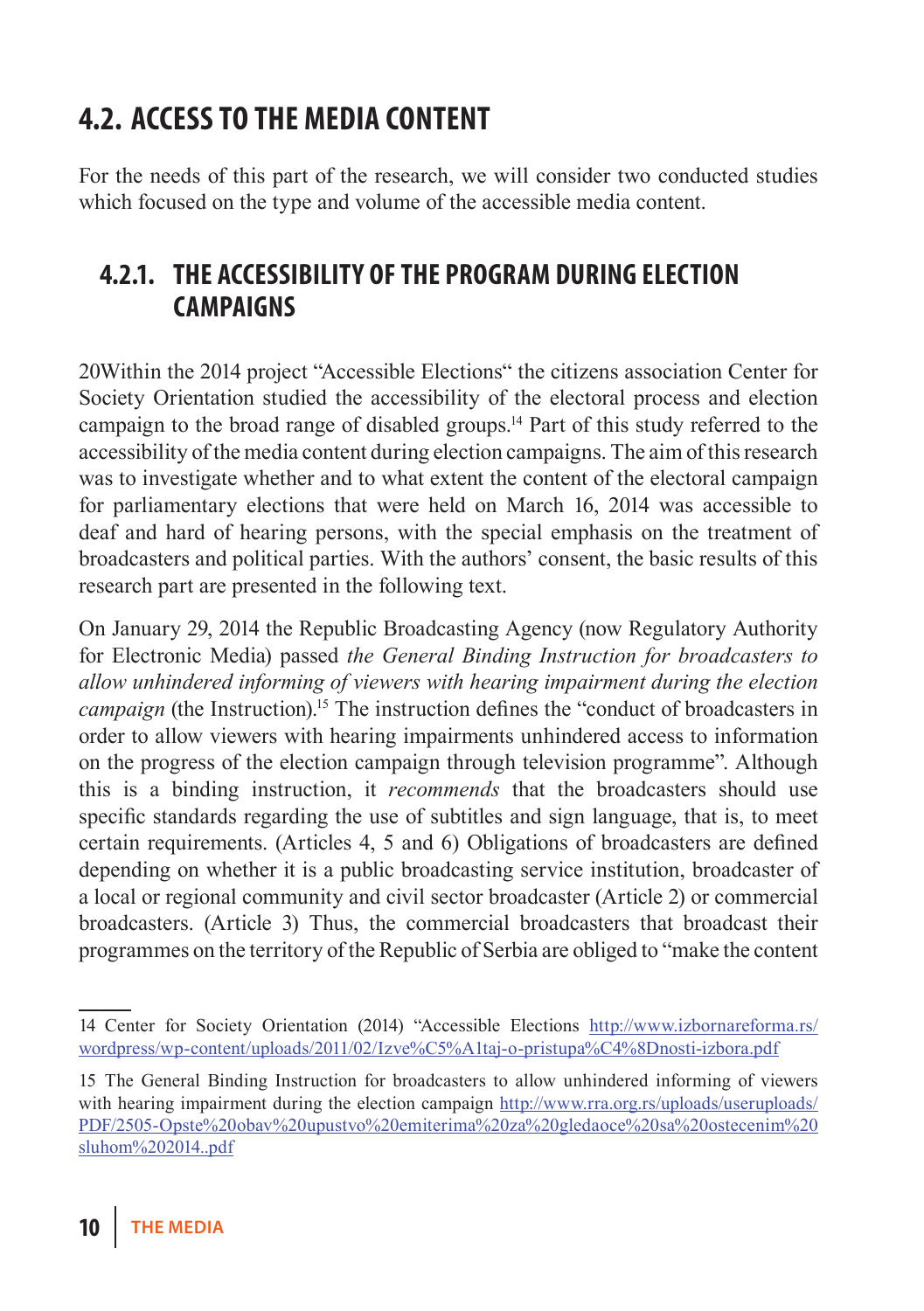of at least one news programme, which in whole or partially deals with the campaign, available to viewers with hearing impairments through the use of Serbian subtitles or sign language content". The obligation to make more content than prescribed accessible is not defined, but it is stated that the broadcaster should apply the same standard to all other similar contents "if they have financial and technical conditions".

The obligations of the Broadcasting Institution of Serbia, Broadcasting Institution of Vojvodina, local or regional community broadcasters and civil sector broadcasters are defined in a different way. These broadcasters are obliged to make the election programme accessible to viewers with hearing impairments, except for the content of campaign advertising messages, through the use of subtitles or Serbian sign language. Thus, it can be concluded that these broadcasters are obliged to make *all*  such content more accessible, regardless of financial and technical conditions.

By daily monitoring of the media content, it was determined that the observed broadcasters had made their election programme accessible to the sign language users in the duration from 2 minutes (TV Nova) to 10 minutes (Studio B) per day.

As part of the research a focus group was organized in Belgrade, attended by eight deaf persons of various age, gender and educational structure. The interviews were conducted in Serbian sign language. The focus group participants agreed on the position that it was good that the RBA had issued the Guidance, but that the amount of accessible content was insufficient. The problem was an insufficient number of minutes of interpreted content and overlap of the news programmes on more than one channel at the same time. Due to the very limited accessible content, deaf people have to adapt their daily obligations to the terms of accessible TV programmes if they want to obtain the information they need. The focus group participants agreed that they needed much more information in order to make decision who to vote for on the Election Day.

Also, the interviewees consider that they were not adequately informed about the broadcast of the accessible content. At the beginning of the election campaign, the broadcasters did not make efforts to adequately inform deaf people on the time of broadcasting the programmes interpreted into sign language. That was the reason why it took some time for deaf people to notice accessible content and decide whether it was broadcast on a daily basis.

The focus group participants expressed dissatisfaction with the fact that most of the pre-election content was inaccessible, and indicated that if they wanted to collect information, they had to rely on daily press. However, a focus group participant described the advantage of informing deaf people by using Serbian sign language: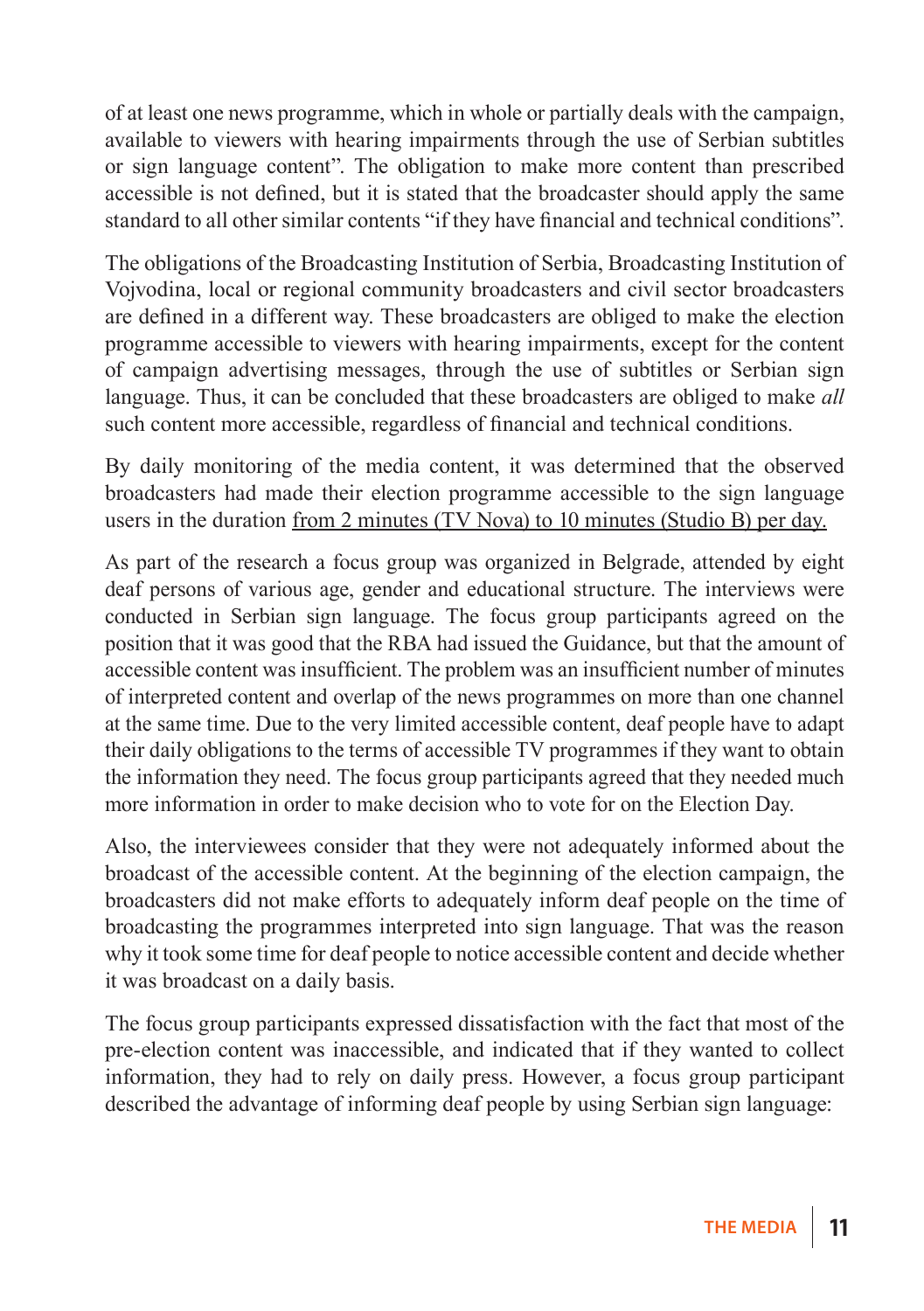*Newspapers can be a source of information; however, for many deaf persons the Serbian language is the second language and they do not understand it very well, especially its written form and complicated structures. I think that interpreting into Serbian sign language is the only way for deaf people to obtain complete information.*

Insufficient amount of accessible information leads to the situation that deaf persons as a rule do not have enough information about the programmes of political parties and their candidates. In this regard, the focus group participants agreed that in the period between two election campaigns they even had less information about the political situation and the activities of the parties. According to a focus group participant:

*Everyone else, citizens without hearing problems, know who is who of the candidates, what they have been doing during the year, what they have and have not done, what they have promised, they know who is who. It was not available to us, and only when they started interpreting campaigns did we receive the first information about the candidates. For us, the first interpretation at the beginning of the campaign is the zero position for each candidate. Only then do we get to know the candidates and expand our horizons.*

The focus group participants believe that they are deprived of information outside the election campaign. Thus, they think that they are in an unequal position. Not having this information, deaf people find it difficult to critically assess the bearing of the candidates on the basis of their previous statements and actions. In regard to this, the following comment of a focus group participant is significant, in terms of the accessibility of the media content in the period between two election campaigns.

*I think the RBA should adopt binding instructions [on the accessibility of content to users of sign language] binding for each day, not just during the election campaign. I do not understand how it is possible that interpreting can be organized during the election campaigns, while during the other days it cannot. I would like it if someone could explain that to me.*

The focus group participants also commented on the way that broadcasters made their content accessible. The major objections were about the space provided for the interpreter on the screen. They cited RTS as an example of good practice because interpreters were positioned so as to have a clearly visible interpretation, but they suggested that the interpreter should not be in a separate rectangle. They also stated that it was very important for an interpreter to be in a close-up as they relied on lip-reading during interpreting as well. They believed that the window with the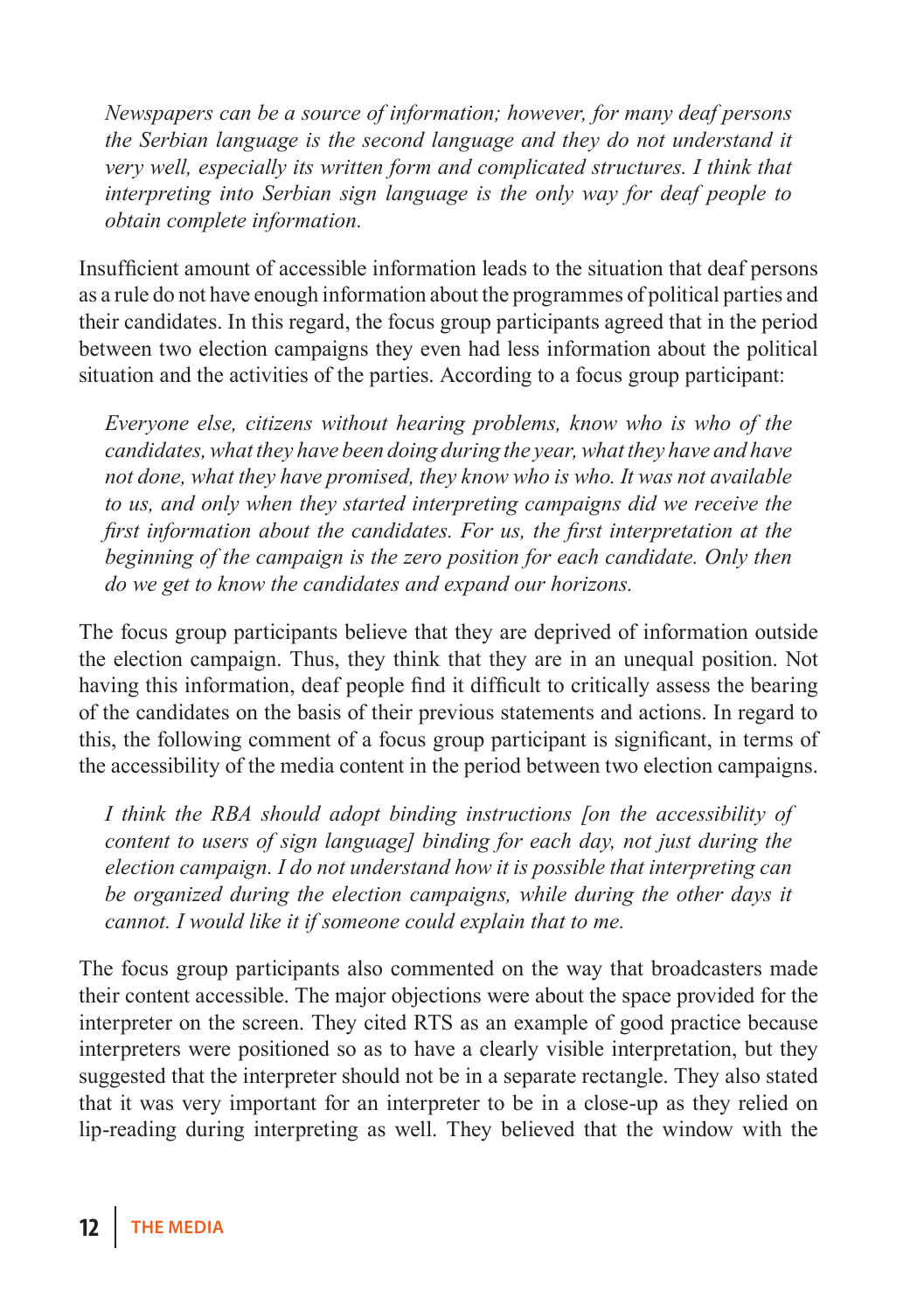interpreter in the frame should occupy one-third of the screen, and that the minimum standard prescribed by the RBA (1/6 of the broadcasted image) is not sufficient.

Having in mind all the stated problems, the focus group participants responded to the question – do you have sufficient information to decide on giving your vote to a specific list? Their replies are very similar.

*No, a lot of information is missing.*

*Unfortunately, I don't have information about a number of candidates. I have no idea.*

*I became a member of \_\_\_\_\_\_\_\_\_\_\_\_\_ and I even don't have the information about this party.*

*More or less. I have some information but I would like to have more.*

*I have no information, little...insufficient.*

Finally, we would like to single out a statement of a focus group participant that summarizes a number of previously presented views of deaf people:

*We have been waiting for so long for TV programmes to become accessible. They have been promising that during my whole life, everything is arranged for hearing people. I feel discriminated against, and I think that the whole Deaf community in Serbia is discriminated against. I thought they would never make the programme accessible for us and I hoped that I was wrong. But what they offered us is not serious. They offered us just the interpretation of the election campaign. The election campaign is on every channel at the same time. Since I have the opportunity to follow and obtain information, I would like to follow everything that is accessible to me, and this is impossible when these programmes are at the same time. I have installed a programme that can record the campaign on one channel while I watch it on another, and later I can watch the recorded programme. I believe that this service is invaluable to the Deaf community. Sign language is the language of the Deaf community, and all its members want information solely in Serbian sign language. Hearing people are extremely "selfish". They do not want to learn about other persons' needs. Everything is accessible to them – both TV and radio programmes. They have everything, while we are left to find the way to obtain information. Interpreting TV programmes is the only valid solution. Therefore I would like the interpreting practice to be improved.*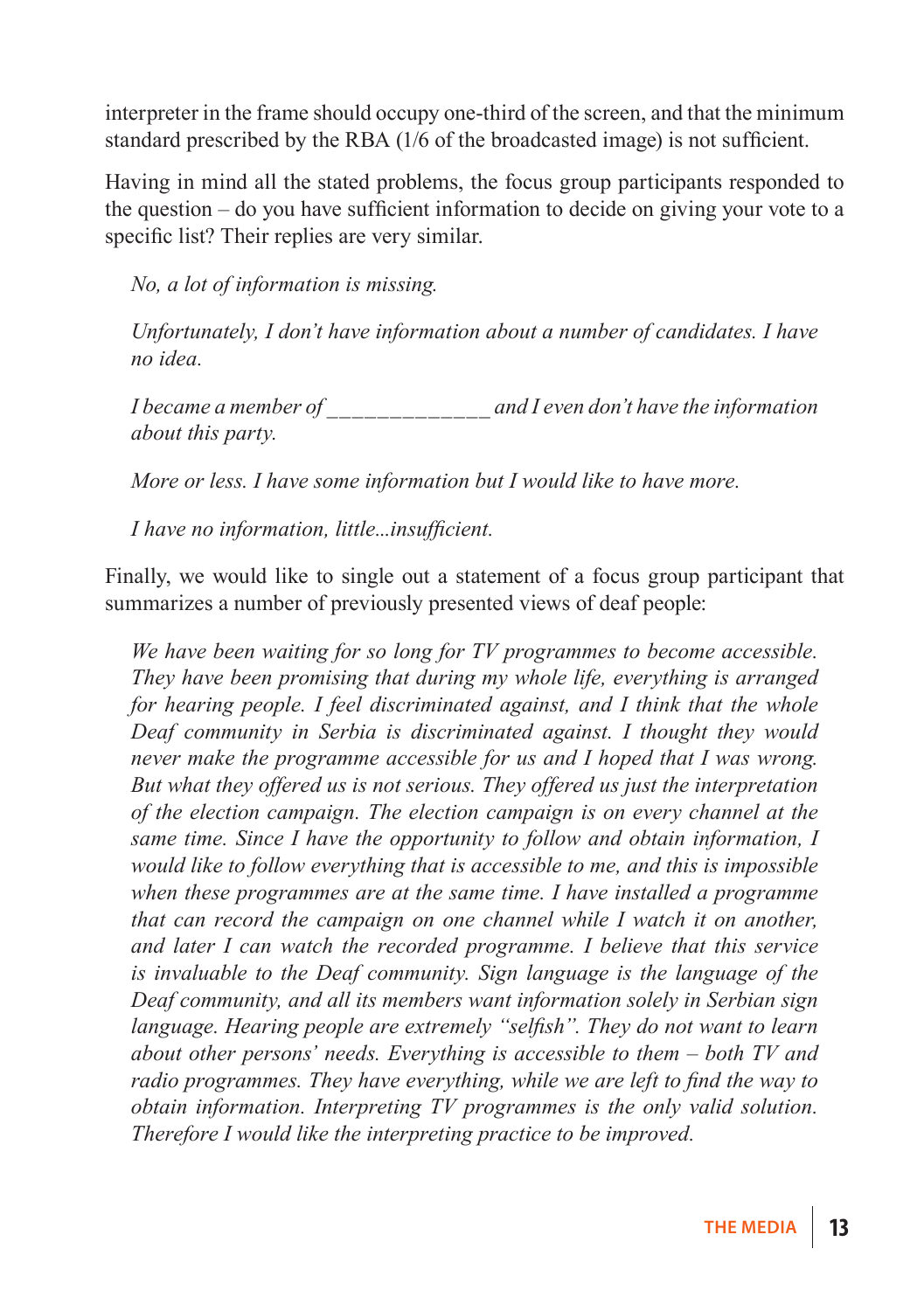## **4.2.2. Accessibility of the programme during the floods**

The second exceptional situation for this report are the floods which hit Serbia and the region in the spring of 2014. Shortly after the state of emergency was declared, most of the media employed Serbian sign language interpreters and made the content relating the floods accessible to deaf people.

The authors of this report have no information whether there has been any research on the volume of accessibility of this content during the state of emergency, but they can rely on the information obtained in the conversation with the sign language interpreters who were engaged on TV stations.

In the period from May 15, 2014 to May 24, 2014, the interpreting of TV programme into sign language was provided on a daily basis. On channel 1 of the Radio and Television of Serbia, the programme in Serbian sign language was available in the interval from 8 a.m to 10 p.m. In this time period, five interpreters were employed, each working 6 hours a day on average. Besides the national broadcaster, several other TV stations also made part of their programme accessible through the interpretation into Serbian sign language. These stations are: TV Pink, Happy TV, B92, TV Prva, RT Vojvodina as well as local TV stations such as Novosadska televizija, TV Kragujevac, RTV Bor, etc.

Unfortunately, immediately after the state of emergency had ended, the media returned to their practice of failing to adjust their content to the needs of sign language users.

### **4.2.3. Accessibility of the programme in regular circumstances**

The two described situations – the election campaign and floods – certainly do not represent regular circumstances. The presented General Binding Instruction refers to the election campaign period, so in the period between two campaigns there is even smaller volume of the media content accessible to sign language users. Thus, it is significant to indicate the degree of accessibility of the media content in the everyday life of deaf people.

In 2014 the Republic Radio Broadcasting Agency published a report "Accessibility of the programme for persons with disabilities, its share and manner of presentation".16 This report had been published before the set of media laws came into effect in 2014.

<sup>16</sup> Accessibility of the programme for persons with disabilities, its share and manner of presentation http://www.rra.org.rs/uploads/useruploads/izvestaji-o-nadzoru/Programi-namenjeni-osobama-sainvaliditetom.pdf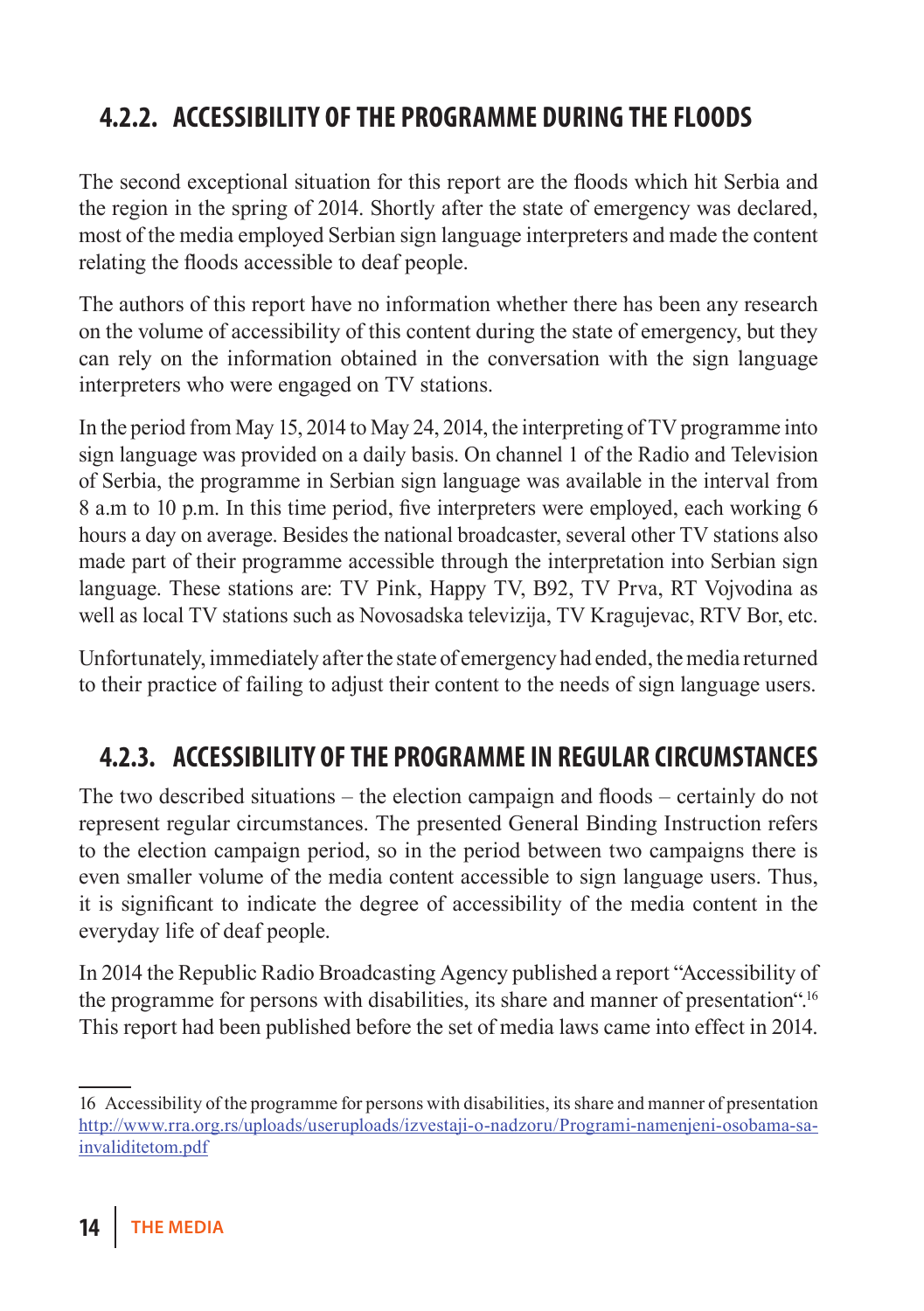The aim of this conducted research was determining the volume and structure of the programme accessible to persons with disabilities, as well as the manner in which it was adjusted to these users. The centre of the research was public services, but commercial television stations were partly discussed.

The report states that channel 1 of the Radio Television of Serbia has only one accessible programme – the news in the duration of approximately three minutes which "provides only basic information about current affairs". The share of the news adapted to persons with hearing impairments in relation to the total broadcasting time is less than 1%, the report states. As for channel 2 of the Radio Television of Serbia, the share of accessible contents is only insignificantly higher, but it shows more variety. The informative programme "A Place for Us" and children show "The Mansard" are accessible. The report says that this share "minimally fulfils the legal obligation to produce and broadcast the programme intended for and adapted to specific social groups, i.e. persons with disabilities."

The report gives the attitudes of the Association of the deaf and hard of hearing in Serbia on the represented practice. This organization suggested that public services and commercial television stations should establish news programmes of longer duration and that this programme should be timely and adequately announced. In addition, the Association proposed introducing the closed captions for the most significant news programmes. In relation to the increase of accessibility of other contents, the Association suggested subtitling and sign language interpreting.

The report indicates that the share of accessible content is higher to some extent on the Radio Television of Vojvodina, the reason being the fact that the sessions of the Assembly of the Autonomous Province of Vojvodina are interpreted into sign language.

According to the findings of this report, the only commercial television station which made part of its content accessible was TV Prva, using closed captions while broadcasting three shows.

The report points at the problem of the inexistence of shares, i.e. the volume and structure of the content which should be made accessible. The set of media laws was hoped to eliminate this deficiency. However, as already seen, the adoption of the new legal framework did not bring to it, so the recognized problems should be expected to have a negative influence on deaf people in the following period.

It is now significant to stress the worrying tendency in our media regarding the accessibility of the content. In 2014 Studio B abolished the only accessible show "Get to know us better". B92 stopped interpreting the 12 a.m. news into sign language back in 2012. At the moment, RTS is the only broadcaster with the national frequency which interprets the news in the duration of 3-5 minutes at 4 p.m. However, this programme is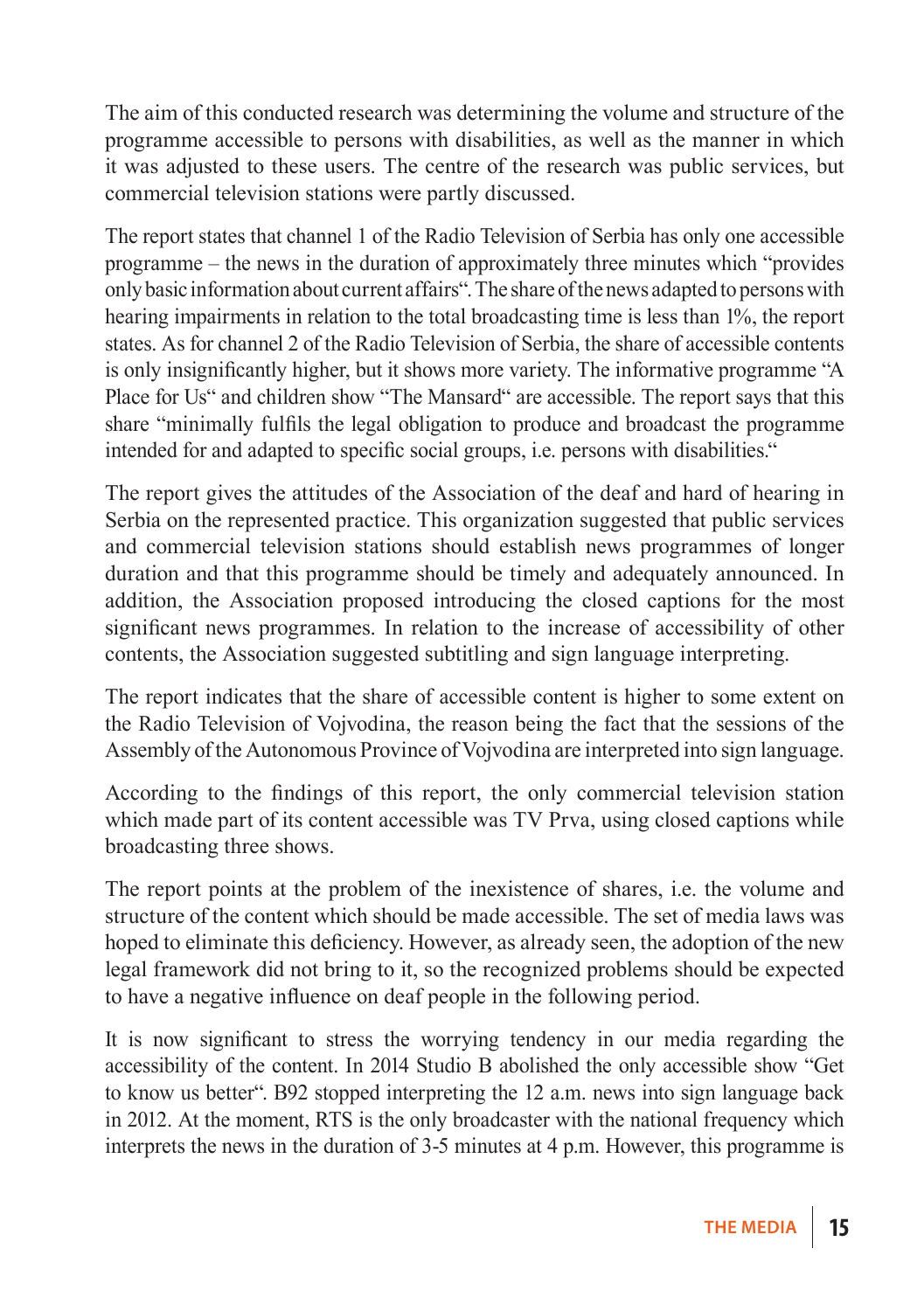occasionally postponed or cancelled due to the coverage of sports events or other contents which are not part of the regular programme schedule, in which process RTS sometimes misses to inform the viewers about the change of the schedule or the cancellation of the news in sign language on that day. Within this research a more detailed examination of the local media state was not possible to perform, but the insight into the programmes of the available TV stations shows that the state in this media is even less favourable for deaf users, which is expected considering their economic state and uncertain legal status.

### **4.3. The possibility for the functioning of the INDEPENDENT MEDIA OF THE DEAF**

In the previous part of this chapter we have presented the level of accessibility of the media content to deaf persons. The characteristic feature of this type of media content is that it is primarily made for the needs of hearing population and then adapted to deaf persons, most frequently by interpreting into Serbian sign language or using closed captions.

Having in mind that the presented results regarding accessibility are extremely unfavourable, the question could be posed – to what extent it is realistic to expect that this gap will be filled by contents in sign language, made within the association of the deaf or produced by the media which consider the deaf as a priority target group. In order not to leave the wrong impression, it is important to mention that an initiative of this kind should not be observed as a predominant method for increasing the informing of deaf persons. The above mentioned legal framework underlines the unmistakable obligation of the state to improve informing deaf people, and in the process the state can adopt considerably more precise legal regulations and envisage the exact obligations of broadcasters, as well as broaden the competence of controlling and regulatory authorities. In this regard, the initiative whose primary aim is informing the deaf community should partly eliminate the oversights the government is responsible for.

An initiative of this kind started in 2013, putting the specified-purpose web portal *We can hear you* into operation.

For the needs of this paper we have interviewed the people engaged in the operation of the Portal. According to their replies, it can be concluded that the portal was open within the association of the same name and that it mostly dealt with the questions of exercising the rights of deaf and hard of hearing people in Serbia, in the region and in the world. The Portal also followed the news from the world of the deaf, various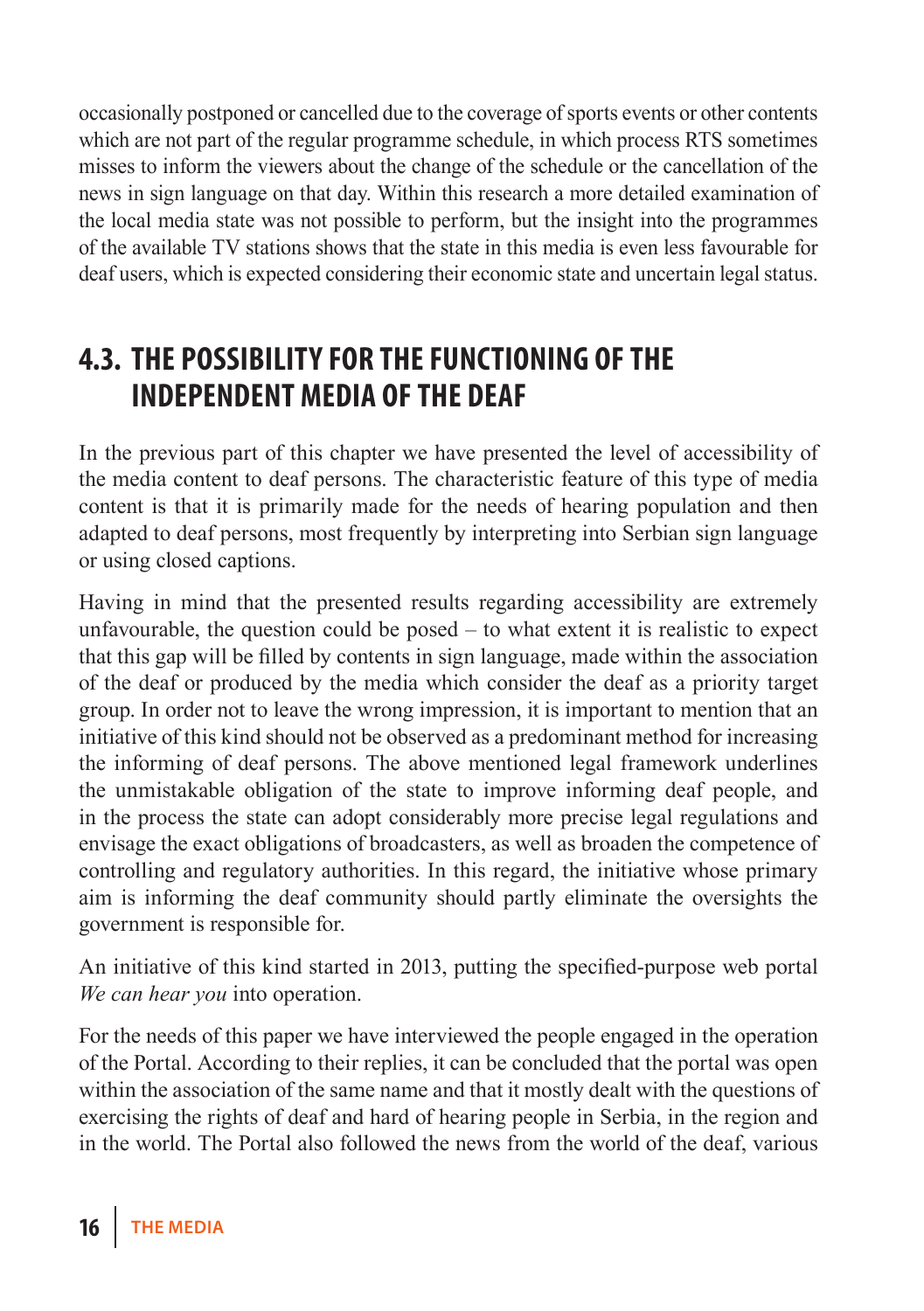topics concerning deaf and hard of hearing persons such as: education, cochlear implants, culture and history of the deaf, technological and technical innovations, discrimination, and life stories of successful individuals.

The Portal was updated daily, and news programmes and new contents were published every day. The information was available in written Serbian and Serbian sign language. The Portal broadcast the news programme "60 seconds" three times a day in cooperation with the news agency *Fonet.* The programme was broadcast at 9 a.m, 2 p.m. and 6 p.m.

Five people were engaged in the functioning of the Portal: a representative of the association who dealt with administration, a journalist, an interpreter, a cameramaneditor and a translator. All engaged people were hearing persons. Deaf people were involved through the project in the role of translators.

Although they were not directly engaged in the operation of the Portal, deaf and hard of hearing persons, as well as the associations of the deaf from all parts of Serbia, participated in the creation of the content and represented the main source of information.

Our interviewee says that all contents on the Portal were accessible to the users of Serbian sign language. The content was created in both the Serbian language and Serbian sign language.

*Informing the general public about the problems and challenges of deaf people and the association of the deaf in Serbia are the most outstanding results of the Portal and the justification of its existence,* one of the interviewees says. She also states:

*The Portal instigated various questions of accessibility and discrimination against deaf individuals. It dealt with the problems related to the access to interpreting services, where a problem of interpreting at a wedding caused the reaction of the Ministry of Justice<sup>17</sup>. In addition, the Portal used its means to argue for and introduce the public to the need for the prompt adoption of the Law on Sign Language Use.*

When asked about the greatest challenges the Portal *We can hear you* faced, our interviewee pointed out that besides the financial sustainability, the great challenge had been the cooperation with deaf and hard of hearing persons. Namely, our interviewee underlined: "*While creating the content, we experienced some lack of confidence which deaf persons have for the hearing population. Deaf and hard of hearing people belong to a closed community which does not want to be integrated* 

<sup>17</sup> The feature broadcast on channel RTS 1 http://www.rts.rs/page/stories/sr/story/125/ Dru%C5%A1tvo/1417000/Ven%C4%8Danja+na+znakovnom+jeziku.html Last visited on 5.10.2015.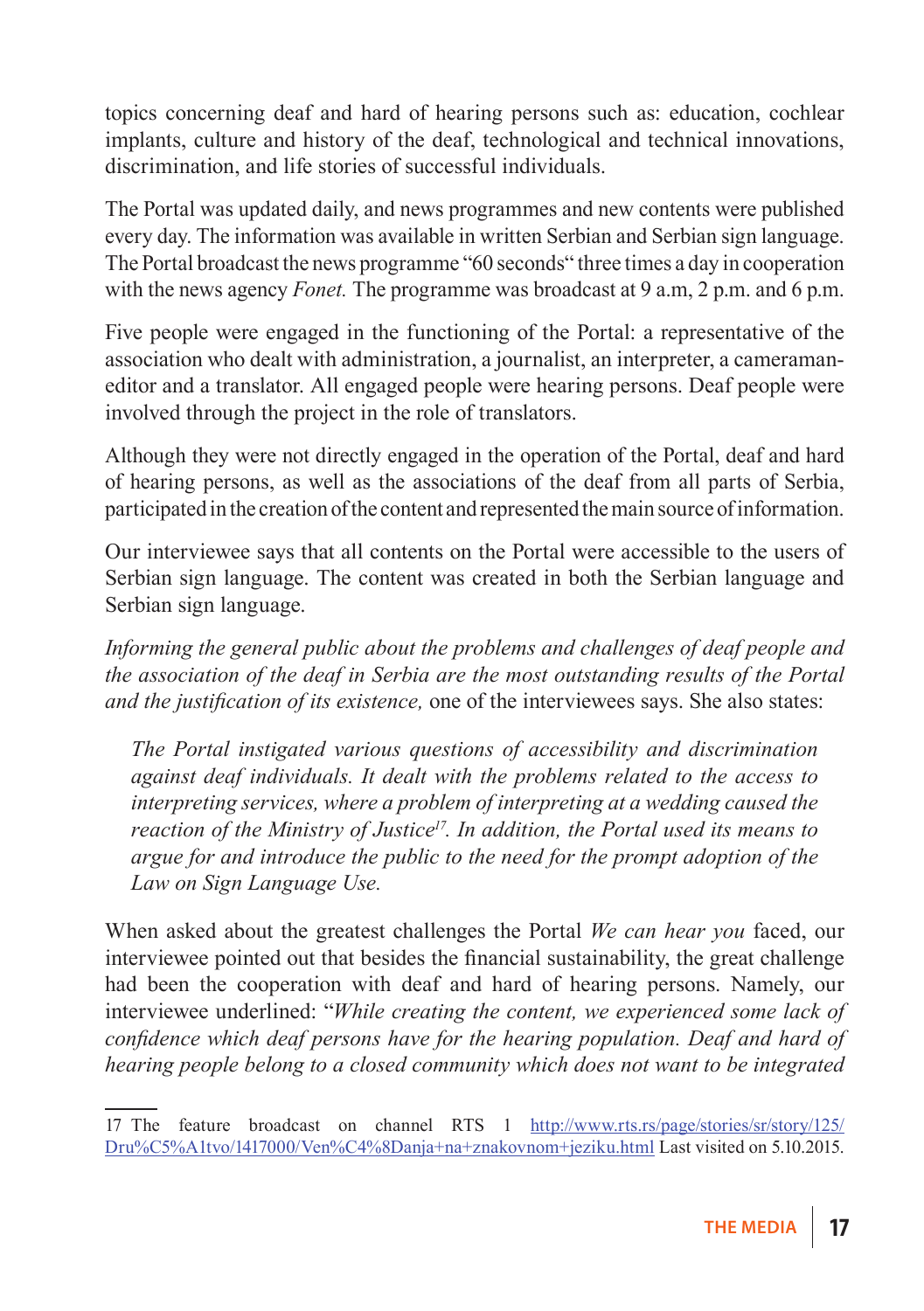*in the system of hearing people. One of the big problems is the division of the deaf community into the ones who consider sign language to be their mother tongue and do not want to master and use the Serbian language and the deaf persons who are integrated in the hearing environment, who, through the years-long work and effort, included themselves into the system of regular education, who read, write, use hearing aids (cochlear implants), finish universities, etc.*"

The interviewee describes the greatest challenge:

*Most of the time, the Portal operated owing to the enthusiasm of the engaged team. It operated for a year and a half and was financed through various projects for seven months. The financial situation is one of the main reasons, although not the only reason, why the portal does not exist.*

The initiative shown by the employed on the Portal *We can hear you* is extremely significant in giving insight in the deaf community to the public. The Portal pointed at the needs, challenges and accomplishments of the deaf and hard of hearing persons, as well as the insufficient knowledge of the society about the linguistic and cultural aspects and the need for identity of the Deaf community members. It also underlined the necessity of engaging them in the creation and realization of the contents.

# **4.4. Conclusion**

The legal framework has given proper general guidelines for broadcasters to adapt their content to the deaf community, but the sanctions for not doing so are lacking. This is why the situation regarding the accessibility of the media content is still unsatisfactory, which represents the first reason why the deaf are not well informed. The Deaf community agrees that the media content is not accessible.

The economic situation in the country is not favourable for the development of philanthropy and a developed system of donations<sup>18</sup>, which represents a great difficulty for establishing and sustainable operating of an independent media whose content would be prepared in Serbian sign language or where a great percentage of the content would be interpreted into Serbian sign language. This media should be a source of information which is not otherwise available to deaf people via the

<sup>18</sup> See: Individual and corporate philanthropy in Serbia: Practice and attitudes of citizens and company representatives (BCIF), 2012. https://www.tragfondacija.org/media/PDF/BCIF%20-%20 Istrazivanje%20o%20filantropiji.pdf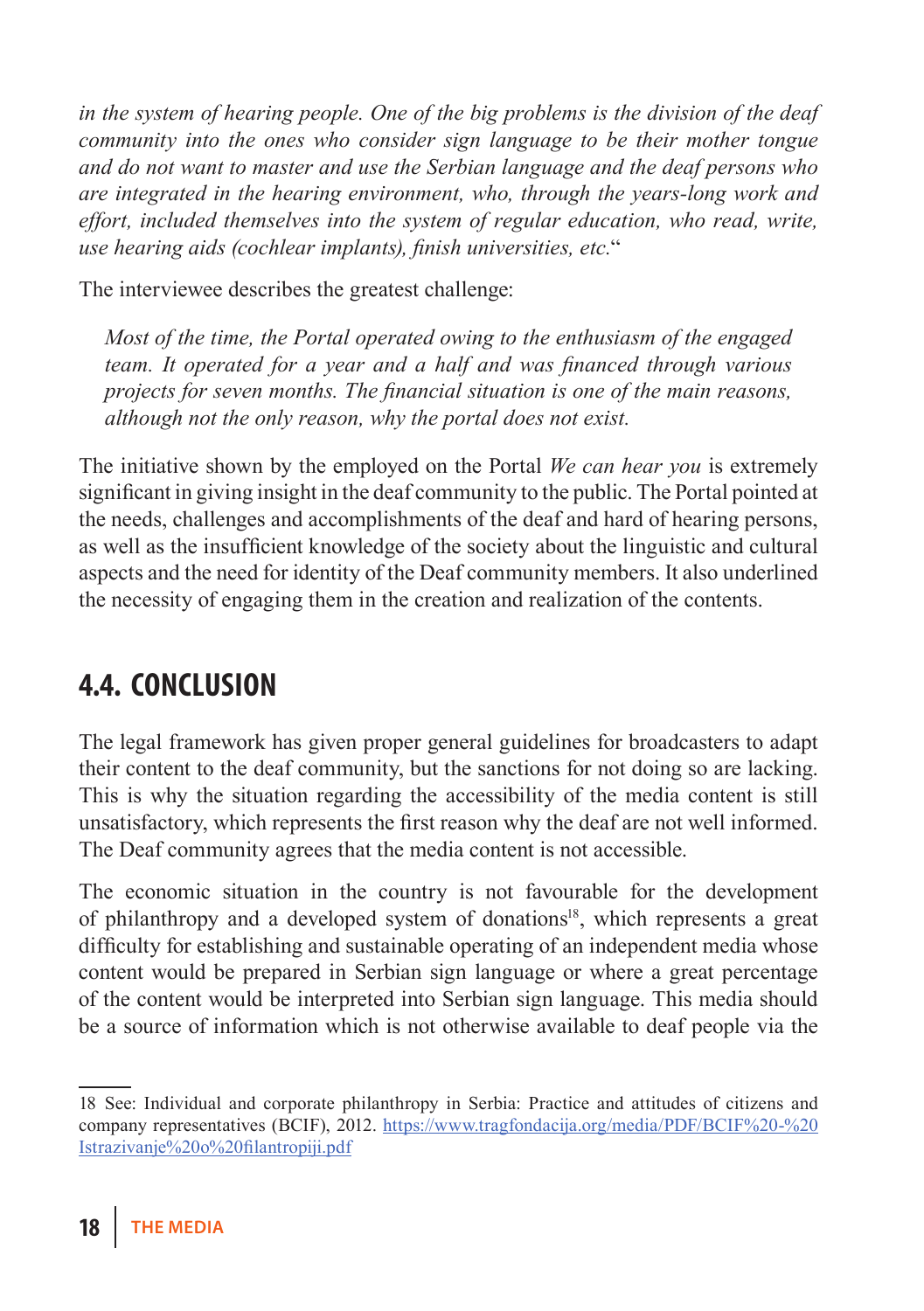traditional media, and it should inform deaf people about their own rights, which would consequently increase their social activity and contribute to their inclusion in the "fight" for exercising their rights. If there were no possibilities for self-financing and financing by donations of citizens and companies, this media could operate with the continuous support of the budget of public authorities or international donation programs intended for establishing the social equality or for supporting the development of the media in Serbia.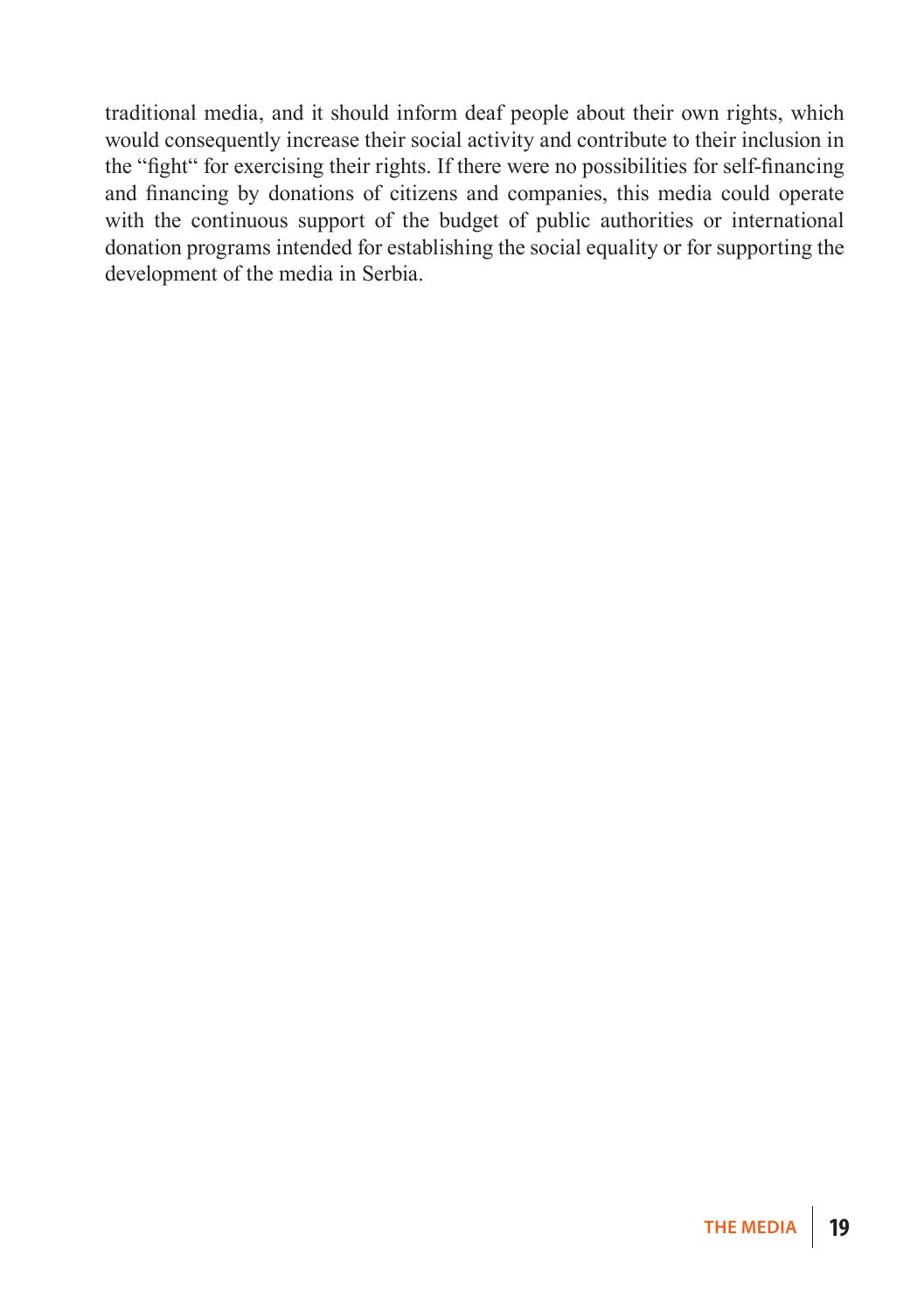# **5. The availability of the sign language interpreting service**

This chapter presents the situation related to interpreting services in the territory of Serbia, regarding the education of interpreters, availability of interpreting services in the field of the judiciary, as well as functioning of the founded sign language interpreting services.

## **5.1. Education and qualifications of sign language interpreters in Serbia**

Sign language is the first language of a great number of deaf people. In addition, a great percentage of the hearing population does not use sign language, so the need arises to remove the communication barriers by engaging sign language interpreters. Since the inclusion of deaf persons in the society is inseparable from their communication inclusion, the lack of trained, professional and qualified interpreters providing services in accordance with their profession, would make deaf persons unable to use a broad range of their own rights. The UN Convention on the rights of persons with disabilities, ratified by the Republic of Serbia, recognizes the linguistic rights of the deaf community, guarantees the right to the sign language interaction, as well as the need for the qualified sign language interpreters.

The Law on Sign Language Use included the profession of a sign language interpreter in the nomenclature of professions. This Law envisages that within six months from the enactment of the Law a program should be developed and adopted for learning Serbian sign language and educating interpreters on the basis of which the interpreters will be trained.

Due to the fact that the program for training sign language interpreters has not been developed yet, this report can only present the current state regarding the education and qualifications of interpreters.

There are no departments for sign language at the universities in Serbia. Serbian sign language has not been described and documented. The job of sign language interpreters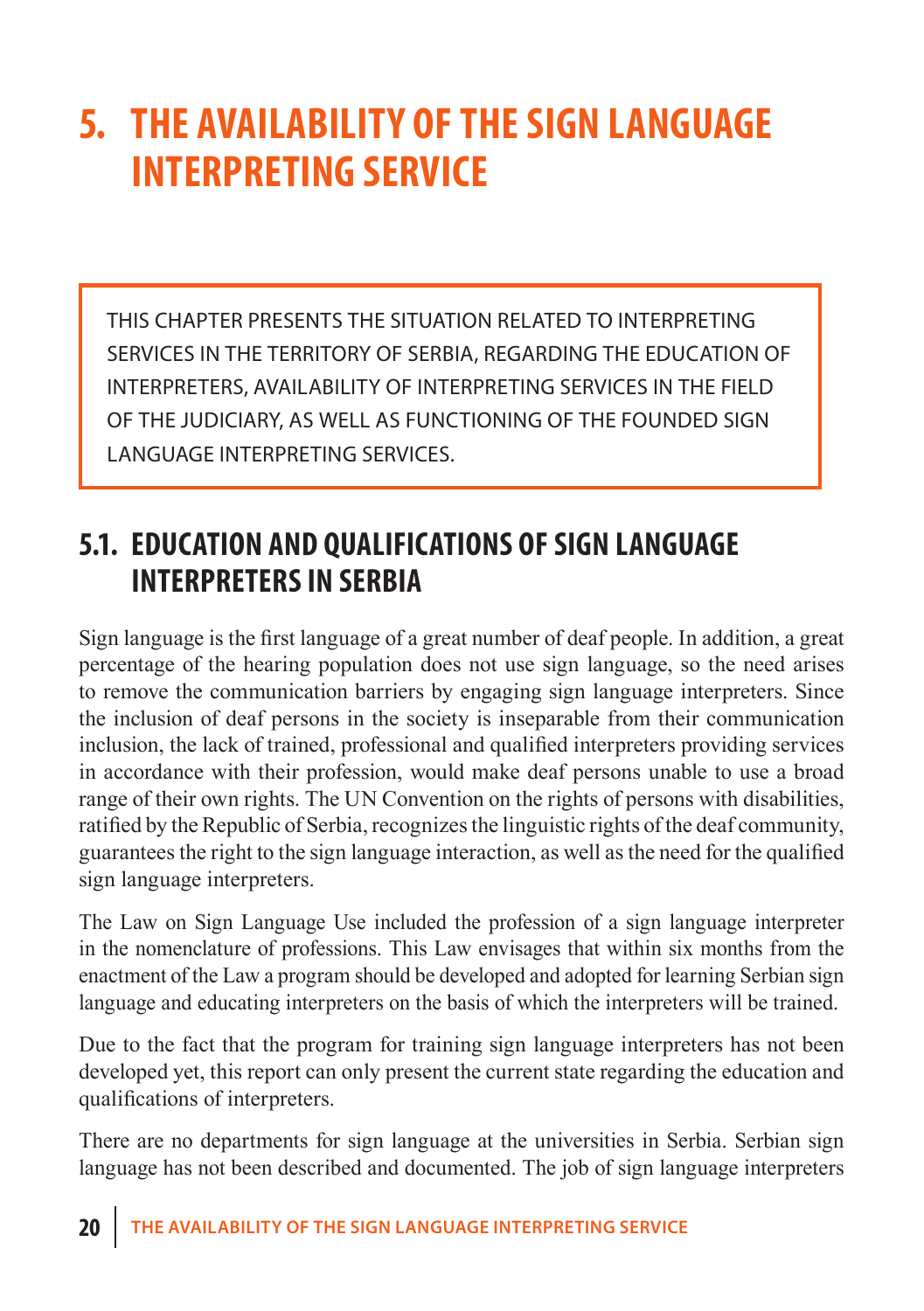is mostly performed by hearing children of deaf parents who have passed the exam at the Association of the deaf and hard of hearing in Serbia, and also by the people who have learnt sign language in years-long cooperation with the deaf community.

In 1990s the Association of the deaf and hard of hearing in Serbia started the sevenday seminars where interpreters were able to obtain a certificate of a sign language interpreter. These were mostly children of deaf parents or people who had had long cooperation with deaf people and knew their language. At these seminars, they were able to take the examination evaluating their sign language knowledge and interpreting from the spoken language to sign language, but not other fields such as interpreting from sign language to the spoken language, interpreting techniques, code of ethics, professional behaviour, etc. This practice was continued by the Association of the deaf and hard of hearing of Serbia.19 The professional training for sign language interpreters is still performed at occasional courses of sign language organized by the Association of the deaf and hard of hearing in Serbia, local organizations and other citizens associations. The courses last from 5 days to three months.

Due to the lack of permanent formal education of interpreters, in 2013 the Association of Serbian Sign Language Interpreters translated and edited the book "Sign Language Interpreting" written by Jemina Napier, Rachel Locker McKee and Della Goswell, the leading Australasian educators and expert trainers of sign language interpreters. This literature about the profession of sign language interpreters and the interpreting practice is currently the best method for the everyday training of interpreters. In addition to the literature, interpreters acquire knowledge through the practice of translating and interpreting and the mentoring activities of older and more experienced colleagues.

Thus, in the Republic of Serbia one can become a professional interpreter by possessing the suitable level of knowledge about sign language, history and culture of the Deaf, which can be solely achieved through the years-long experience in the field of interpreting.

# **5.2. Sign language in the judiciary**

In Article 32, the Constitution of the Republic of Serbia guarantees the right to a fair trial. For the needs of this report, the part referring to the right to free assistance of a translator or interpreter is of importance: *"Everyone shall be guaranteed the right to free assistance of an interpreter if the person does not speak or understand the language officially used in the court and the right to free assistance of an interpreter if the person is blind, deaf, or mute."*

<sup>19</sup> Videti: See: Napier J, McKee R, Goswell D. (2013) "Sign language interpreting", ATSZJ, Belgrade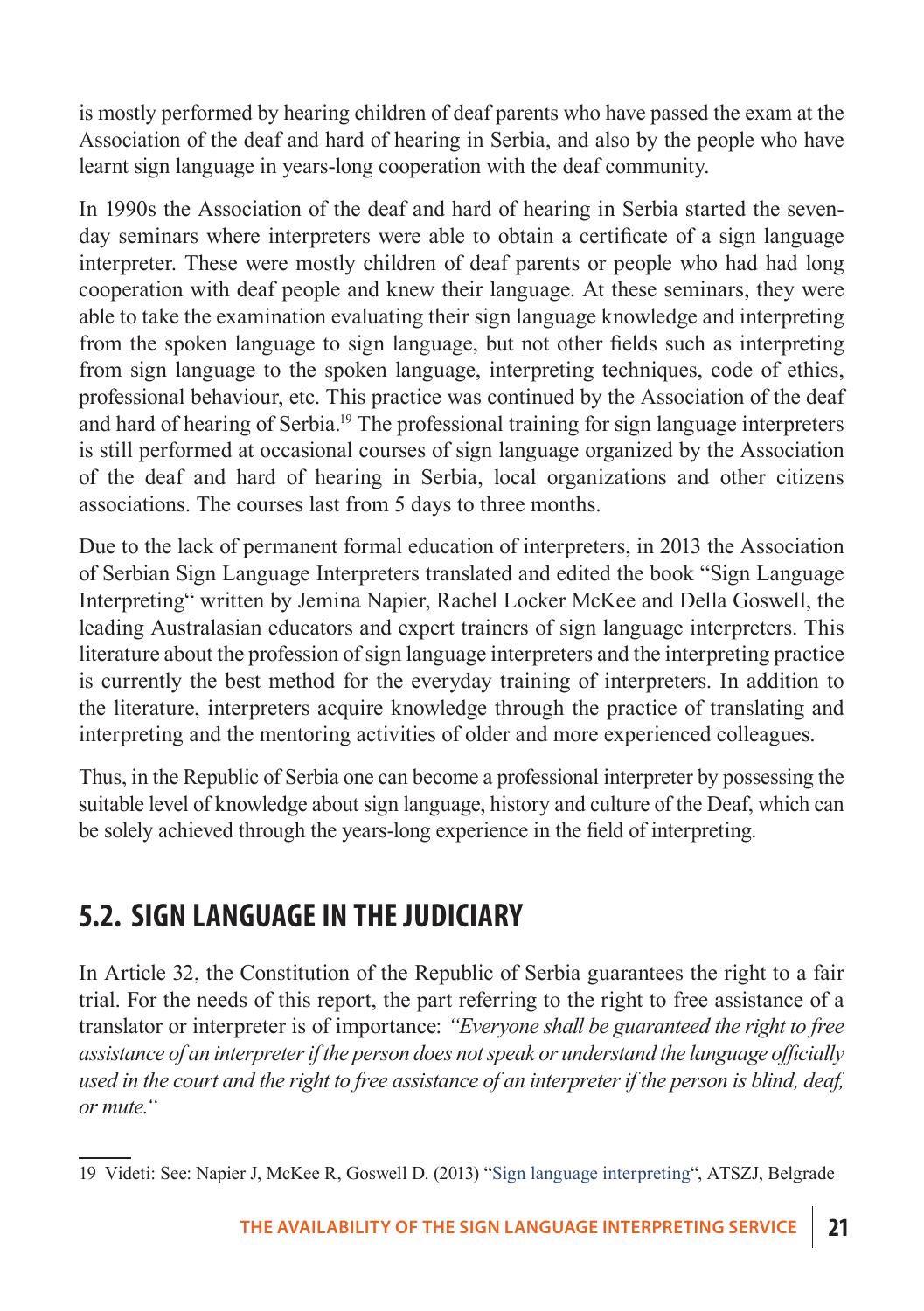It should be mentioned that this Article of the Constitution guarantees the right to free assistance of a translator under equal conditions, regardless of the type of the case (criminal proceedings, misdemeanor proceedings, civil lawsuit, extrajudiciary procedure, administrative procedure). In addition, this right is guaranteed under equal conditions in relation to various roles which a person can have in court proceedings (the accused, witness, the injured party, plaintiff, defendant, petitioner, respondent, etc). In this respect, it is interesting to review the way the procedural laws arrange the manner of exercising the right to free assistance of an interpreter or translator.

Thus, The Criminal Procedure Code<sup>20</sup> prescribes that the defendant who is mute, deaf or incapable of defending himself successfully, has to be provided with a defence attorney from the first hearing to the valid termination of the legal proceedings. (Article 74) The Criminal Procedure Code regulates the special manner of communicating with these persons, not only through an interpreter but also through the possibility of asking questions and replying in writing: (Article 87) *"If a defendant is deaf, he will be questioned in writing, if the defendant is mute, he will be invited to reply in writing and if he is blind, the contents of written evidence will be presented to him orally. If the interrogation cannot be conducted in this manner, a person capable of communicating with the defendant will be invited to serve as an interpreter. If the defendant does not understand the language of the proceedings, he will be asked questions through a translator."* This article is equally relevant to the situations of interrogating witnesses: *"If the questioning of a witness is being conducted through an interpreter or a translator, or if a witness is deaf, blind or mute, the questioning is conducted in the manner specified in Article 87 of this Code*." (Article 98)

The Criminal Procedure Code has envisaged written communication as the basic method of communicating with deaf persons, and only in the case when this method of communication cannot be realized, an interpreter is engaged. It cannot be said that this solution is contrary to the Article 32 of the Constitution of the Republic of Serbia, but it can be observed that it does not fully follow the constitutional provisions, having in mind that the Constitution unconditionally guarantees *the right to free assistance of an interpreter*. In this provision, the Criminal Procedure Code does not fully respect the fact that sign language is the first language of deaf persons, and thus their basic means of communication. In this regard, we consider that the paragraph 2 of this Article can be directly applied in the communication with sign language users (*If the defendant does not understand the language of the proceedings, he will be asked questions through a translator),* since in this manner the right to the first language use is guaranteed to everybody, regardless whether it is Hungarian, Albanian, Romani or Serbian sign language.

<sup>20</sup> Criminal Procedure Code, The Official Gazette RS No. 72/2011, 101/2011, 121/2012, 32/2013, 45/2013 i 55/2014, http://www.paragraf.rs/propisi/zakonik\_o\_krivicnom\_postupku.html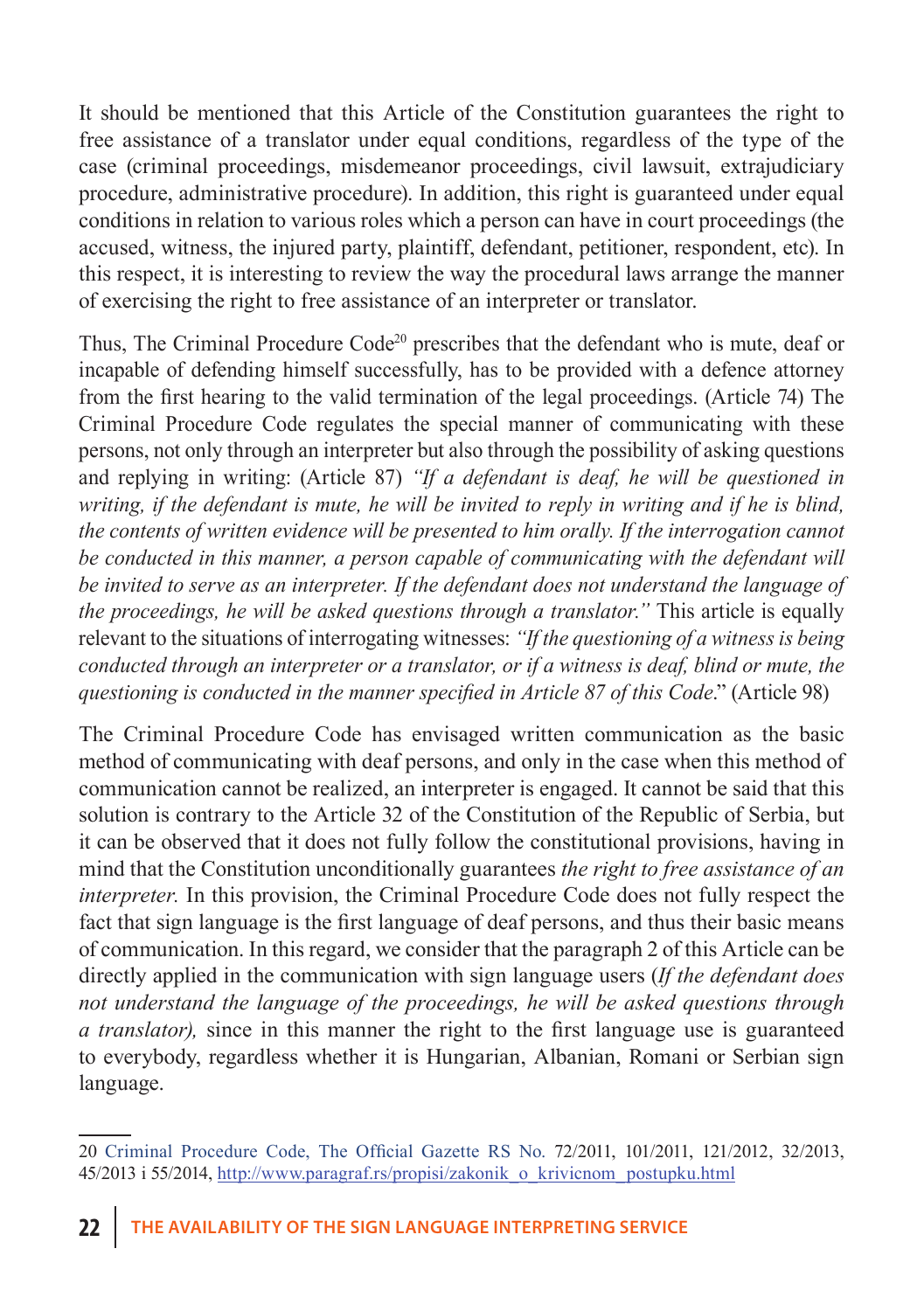Similar rules are prescribed in Article 206 of the Law on Misdemeanours<sup>21</sup>, so the comment relating the content of the Criminal Procedure Code can also be applied to the content of the Law on Misdemeanours. Article 146 determines that *"interpreting and translating costs which arise in the application of the regulations of the constitution and the laws defining the official use of languages and letters, i.e. interpreting for the deaf, blind and mute, should be paid from the funds of the court dealing with the proceedings."*

In Article 95, Civil Procedure Law<sup>22</sup> envisages that *"Parties and other participants to the proceedings are entitled to use their own language during the hearings and when orally undertaking other actions before the court. If such proceedings are not in the language of the other parties or other participants to the proceedings do not understand the language, they will, upon request, be provided with an interpretation of the proceedings in their own language, including oral translations of all documents used as evidence during the proceedings. [...] Parties and other participants in the proceedings who are blind, deaf or dumb are entitled to free assistance of an interpreter in court proceedings."*

This Article provides the right to the use of their own language to the participants in the proceedings, so deaf persons are guaranteed the right to free assistance of an interpreter, regardless of their role in the proceedings. However, one should bear in mind that sign language is mostly the first language of deaf people, which is important in the communication with witnesses. Article 256 of the Civil Procedure Law states: "Witness not speaking the language of the proceedings will be questioned with the assistance of an interpreter" and then: "If the witness is deaf, questions will be asked in writing, and if he is mute, he will be invited to answer in writing. If questioning cannot be conducted this way, a person able to communicate with the witness will be called as an interpreter." In this regard, we underline, as in the application of the Criminal Procedure Code, that sign language use should not be conditioned by the previous review of capability and effectiveness of written communication with a deaf person, but that it should be recognized as the first option.

When it comes to the Law on Extrajudicial Proceedings<sup>23</sup>, Article 177 is significant: "If a participant does not understand the official language, the document must be read

<sup>21</sup> The Law on Misdemeanors, Official Gazette RS No.br. 65/2013, http://www.parlament.gov.rs/upload/archive/files/cir/pdf/zakoni/2013/2473-13.pdf

<sup>22</sup> Procedure Law, Official Gazette rs, No.72/2011, 49/2013 – decision of the Constitutional Court, 74/2013 – decision of the Constitutional Court 55/2014, http://paragraf.rs/propisi/zakon\_o\_parnicnom\_ postupku.html

<sup>23</sup> The Law on Extrajudicial Proceedings, Official Gazette RS No. RS, br. 25/82 and 48/88 and Official Gazette RS No. 46/95 – state law, 18/2005 – state law, 85/2012, 45/2013 – state law, 55/2014 and 6/2015, http://www.paragraf.rs/propisi/zakon\_o\_vanparnicnom\_postupku.html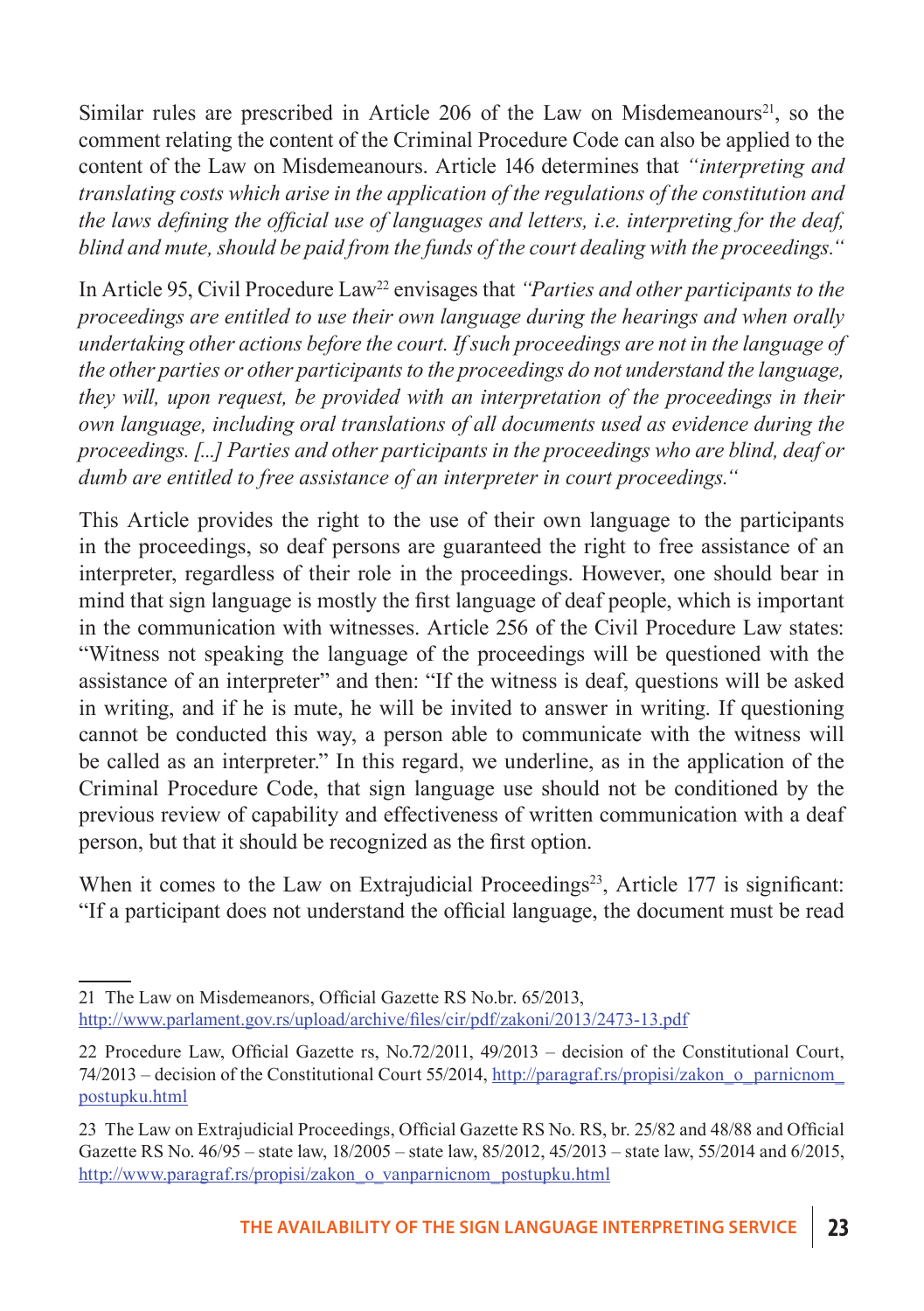to him with assistance of a court interpreter in the presence of a public notary and two invited witnesses which understand both the official language and the participant's language." Article 178 states: "To the participant who is deaf or due to eyesight problems, illiteracy or any other reason cannot read, the document must be read with assistance of a court interpreter, in the presence of a public notary and two invited witnesses. (2) The invited witnesses shall only be the persons who understand the language of the written document and who are able to communicate with the participant."

As in the case of the three above mentioned procedural laws, The Law on Extrajudicial Proceedings does not recognize sign language as the first language of deaf persons. On the contrary, its use is restricted to the situations when other manners of communication prove unsuccessful.

The application of these legal decisions is burdened with a variety of problems.

The first problem is the small number of interpreters. At the moment it is not possible to determine the exact number of interpreters, since such information is not available on the Ministry of Justice website.<sup>24</sup> It should be noted that  $2004$  was the last year when the Ministry of Justice published the public notice for appointing court interpreters and then shortly revoked it. Since that point, new interpreters have not been given the opportunity to obtain the position of a court interpreter. In the Autonomous Province of Vojvodina the situation is more favourable for deaf persons, since the search in the list of *the court interpreters for gesture speech* in the territory of AP Vojvodina shows that some of interpreters were appointed in 2014 and 2015. 25 This list contains the total number of 14 interpreters.

According to the information available to the authors of this report, certain number of court interpreters do not perform the job anymore; however, the exact number of active interpreters is unknown at the moment.

The second practical problem refers to the not harmonized interpretation of the mentioned provisions of procedural laws, which was indicated by several court interpreters who the authors of this report talked to while writing this report. The courts do not have a reconciled stance to the following question – what is the situation when a court interpreter should be provided. One reason for this lack of harmonization is the fact that, formally, this refers to the interpreters for deaf or mute persons, as envisaged by the article of the Constitution stated at the beginning of this chapter. According to the information obtained from court interpreters, some of them have the title of a "court interpreter for persons with hearing impairments", while the others have the title of a

<sup>24</sup> http://www.mpravde.gov.rs/tekst/756/tumaci-i-prevodioci.php

<sup>25</sup> http://www.puma.vojvodina.gov.rs/tumaci.php?&PHPSESSID=sqbfhe8a58uafebim9mhqbjr07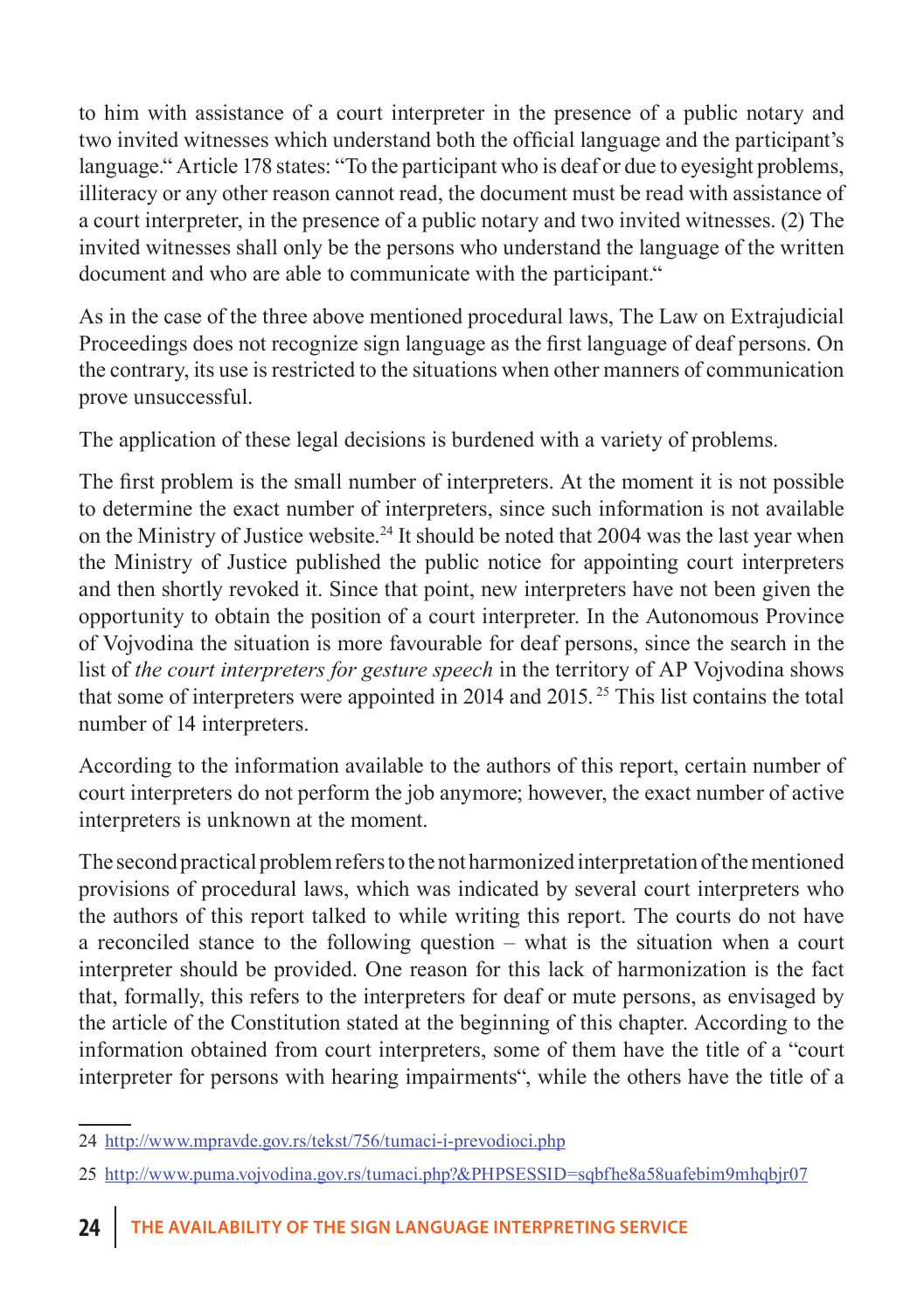"court interpreter for gesture speech". It is important to underline that the issue of the title name is not solely the issue of terminology. Considering the fact that procedural laws envisage hiring interpreters in the situations when it is necessary to communicate with a deaf person (for example, [...] *a person who can understand the accused shall be summoned as an interpreter –* Criminal Procedure Code), court interpreters happen to be summoned to the hearings even when the deaf person does not use sign language. One of the authors of this report – a court interpreter – was invited to communicate with a party whose hearing had weakened with age, by repeating at a louder voice the words of the judge and other participants at the hearing, which was followed by the party independently replying and giving comments. In another case, the author of this report was summoned to a hearing in order to lip-read from the lips of a person who was unable to answer questions due to the vocal cords damage. The party asked the court to allow her to give written replies, considering that she was able to hear and understand the asked questions, which was not accepted by the court.

It is significant to mention that the candidate who applies for the position of a court interpreter for persons with hearing impairments does not need to fulfil any conditions of proving his skills of communication with deaf or hard of hearing persons who do not use sign language. Thus it happens that interpreters who are invited to hearings neither have these qualifications nor intend to have them, which compromises the purpose of their engagement and thereby the use of limited resources (the interpreter's time, resources from the fund for the payment of interpreters, etc.)

In this regard, it is positive that the competent authorities in AP Vojvodina have introduced a different name of the profession of a court interpreter (or a translator), which should lead to the practice of inviting interpreters to the court only when it is determined necessary to provide interpreting from Serbian into sign language and vice versa. However, it must be stated that the name contains an inadequate term – a court interpreter for gesture speech. As explained in the introduction to the legal framework, the deaf community uses sign language, which has in the meantime been recognized by adopting the Law on Sign Language Use; thus, it is incorrect to use the terms such as gesture, gesture language, gesture speech, gesticulation, etc.

The third recognized problem refers to the dilemma – after the need for engaging an interpreter has been identified, who should pay the costs of his/her engagement? According to our interviewees - court interpreters, in criminal cases courts agree on the rule that the court has to pay the costs of hiring interpreters. However, in civil lawsuit cases there have been numerous situations where contending parties have been expected to bear these costs. For the needs of this report, we provide the words of an interviewee – a deaf person who does not use sign language but lip-reads and communicates using speech. She was a party in a dispute in a civil lawsuit case. At the first hearing, she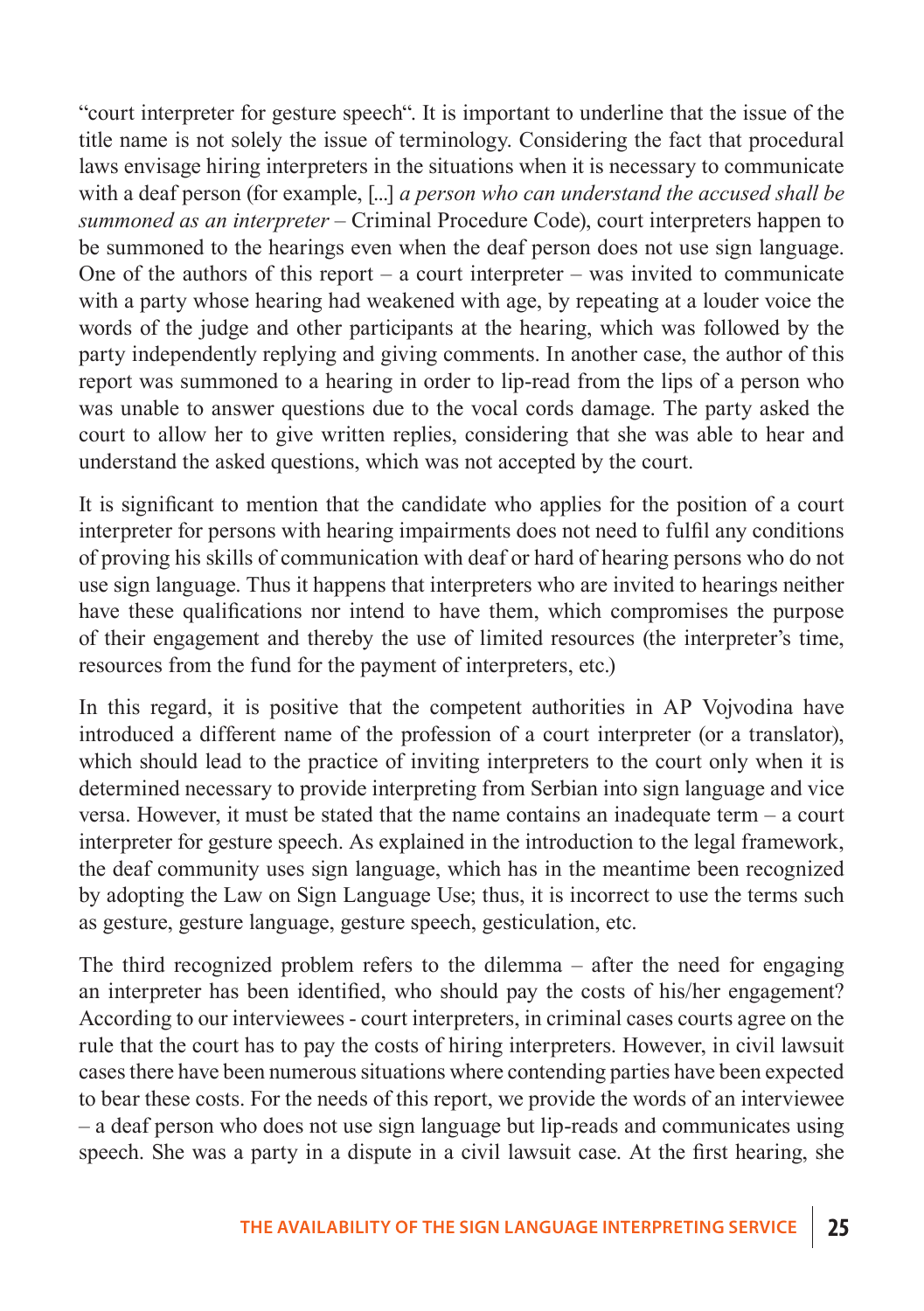states that an interpreter was imposed to her although she had explained her manner of communication.

Although the court's decision to engage an interpreter can be accepted – in order to avoid risks of the later complaining about the inadequate applying of the procedural law provisions referring to the engagement of an interpreter, it is significant to point out, according to our interviewee's words, that the court refused to bear the costs of engaging the interpreter and ordered her as a party to the dispute to bear these costs. In another case, witnessed by the author of this report, an interpreter asked a court for the compensation, and the employees in the court replied that the regulations said that the interpreting service was free of charge for the parties, that they did not know about the possibility for the payment from the court's funds and concluded that an interpreter should provide service without the compensation. The author of this report had a similar experience in a misdemeanor court, where she was informed that there was no fund from which compensation could be paid to her.

The stated examples had, directly or indirectly, negative consequences on deaf persons who appeared in courts in various roles. If a party to a dispute is expected to pay the costs of engaging an interpreter, that person's legal protection of the rights at the court would be affected. The authors of the report talked to a deaf person who commented on the practice of some courts to refuse to handle the costs of engaging an interpreter:

*It is absurd to expect a deaf person in the court proceedings to bear the costs of engaging an interpreter. Imagine expecting a person in the wheelchair to bear the costs of building a wheelchair ramp at the entrance to the court building!*

The laws and other legal acts mentioned in this paper underline the necessity of establishing equal conditions for everybody, emphasizing that persons with disabilities must not be in a less favourable position than other people due to their personal characteristics. This implies that charging for the interpreting services discriminates against deaf and hard of hearing persons while communicating with the state.

Our interviewees mentioned a similar problem regarding the costs of engaging an interpreter when perfecting a contract. According to court interpreters, while perfecting a contract in the court the deaf person was expected to provide the interpreting services. This problem was not eliminated by coming into effect of the Law on Public Notaries<sup>26</sup>. The Notary Public Tariff<sup>27</sup> envisages that "should any invited witnesses, another notary

<sup>26</sup> The Law on Public Notaries ("Official Gazette RS", bNo. 31/2011, 85/2012, 19/2013, 55/2014 – state law, 93/2014 – state law, 121/2014 and 6/2015)

<sup>27</sup> Notary Public Tariff, ("Official Gazette RS", No. 91/2014, 103/2014 and 138/2014)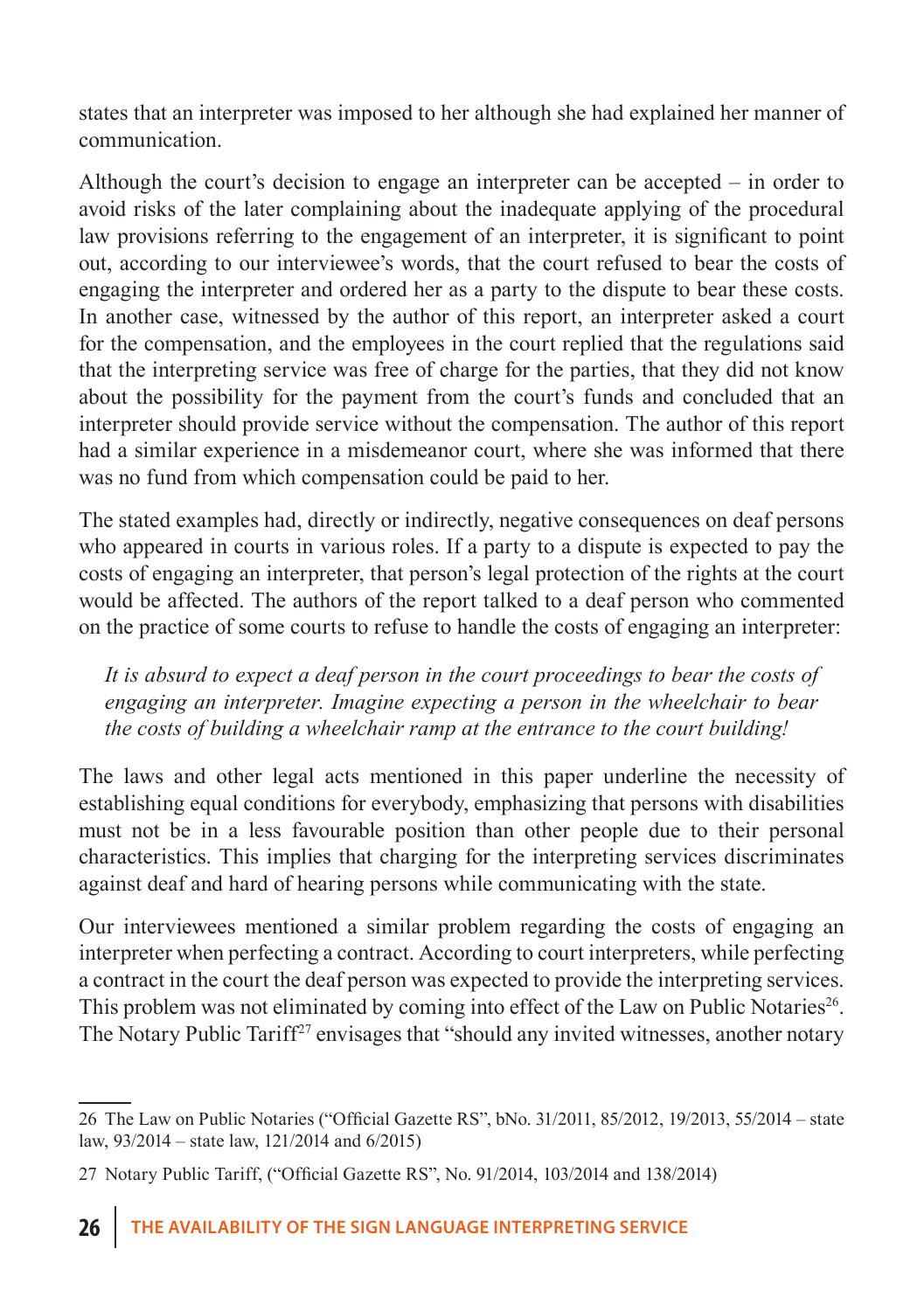public, translators or interpreters participate in drawing up a notary public document, the remuneration shall be increased by 10 points for each of these persons." (Article 21, Tariff Number 18). This provision puts deaf persons in a less favourable position in comparison with other participants in similar cases. Here we would like to point at the Code on notary public offices and working hours,<sup>28</sup> which orders in Article 6 that "the entrance into the office or the building where the office premises are and the access to the building must be bright, tidy, clean and safe for the unrestricted access of parties and adapted for the access by people with disabilities."

This emphasizes the need to make the services of public notaries accessible to the persons with physical disabilities, by stipulating that public notaries should endeavour to make their offices, and in doing so their services, accessible. However, it is obvious that by-laws defining notary public work place persons with disabilities in a less favourable position in comparison with the other categories of persons with disabilities. It was mentioned above that deaf persons were obliged to bear the costs of creating the accessible environment in some court proceedings. Similarly, in the situation of engaging a public notary the deaf person is expected to bear these costs if the local interpreting service is unable to provide an interpreter. In addition, deaf persons are obliged to participate in paying the enlarged remuneration for notary public services due to the interpreter's attendance in the notary public services, as opposed to the other categories of persons with disabilities who were formally enabled by the state – which is entirely legitimate – to participate under equal conditions in the activities performed with the assistance of a notary public.

Finally, occasionally courts are not prompt when paying compensations for interpreting services. The authors of the report have learnt from several court interpreters that payments can be two years overdue, which interpreters find very demotivating, so this might be the reason why some court interpreters have ceased doing the job.

## **5.3. Sign language interpreting services**

Numerous hearing persons, particularly those professionally connected to the deaf community, such as doctors, employers, people employed in state institutions, social workers or lawyers have participated in a "triangle" where a deaf person stands aside while they consult his/her "assistants" on his/her life, habits, obligations, therapies and tasks expected from him/her. From such a conversation, the deaf person regularly obtains only basic information, sometimes insufficient for the basic understanding of

<sup>28</sup> "*The Code on notary public offices and working hours" is available at*: http://www.mpravde.gov.rs/ tekst/726/javni-beleznici.php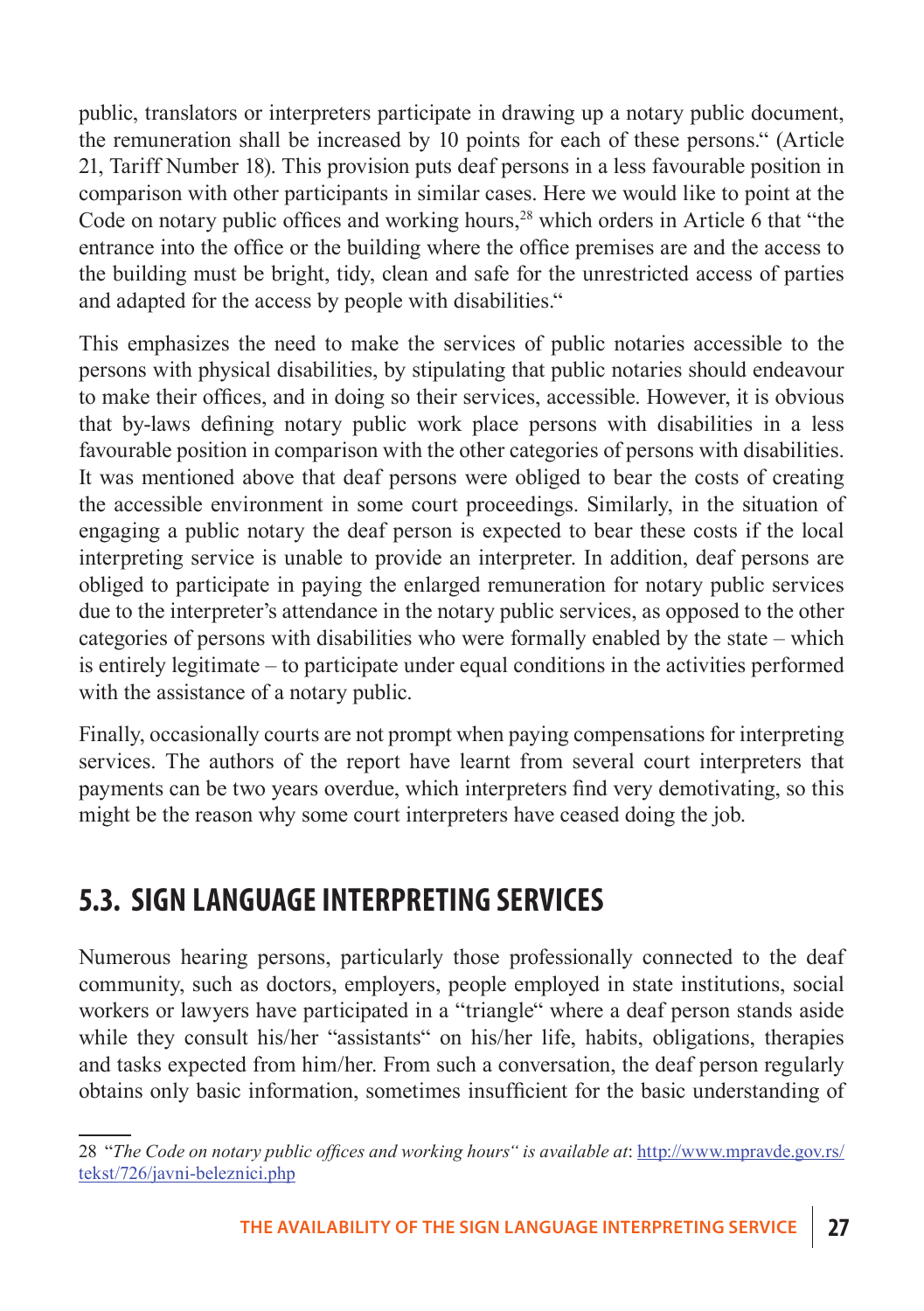one's rights and obligations. This manner of communicating with deaf persons, apart from being discriminating, has left deaf people in the state of ignorance and inability to gain information which can help them to independently make decision and take responsibility for their own lives.

In December 2009, Sign Language Interpreting Service began operating in Belgrade as one of the most required forms of support to the Deaf community on their road to social affirmation<sup>29</sup>. This form of service enabled deaf persons to exercise their right to communication in their own language in various situations completely free of charge. According to the research within the pilot project The Sign Language Interpreters' Services (Bureau for Social Research and Youth with disabilities forum 2010)<sup>30</sup>, the most common field in which interpreters work and in which interpreters are most requested is the field of health care. In addition to interpreting in health care, deaf persons need interpreting at the police, in the communication with the local selfgovernments, administrative bodies (cadastre, land registers, tax administration etc.), funds (Republic Pension and Disability Insurance Fund, Republic Health Insurance Fund), centres for social work, National employment service, when applying for a job or at work, when telephoning, translating documents (letters, forms, requests, complaints, claims), in the field of finance, interpreting in order to use public services and obtaining information on specific services, at parent-teacher conferences, when drawing-up official documents (last wills, contracts, etc.)

After this form of supporting deaf persons had proved useful, similar assisting services were founded in 43 towns and municipalities. Interpreting services are part of the local organizations of the deaf, and their operation is supported by the Ministry of Labour, Employment, Veteran and Social Affairs in the form of financing project activities. The report was written on the operation of these services in 2012, <sup>31</sup> the parts of which are presented here with the authors' consent.

The number of services in these organizations varies monthly; thus it happens that some interpreters perform more than 50 assignments in one month, while sometimes there is a need of up to 15 services in a month.

<sup>29</sup> *Sign language interpreters' handbook"* (2010), Association of Sign Language Interpreters http:// www.atszj.org.rs/files/Prirucnik%20PSZJ.pdf

<sup>30</sup> Research on the results of the project "The Sign Language Interpreters' Service for deaf people" (2010), City Organization of the Deaf Belgrade and Youth with disabilities forum

<sup>31</sup> Žižić D, Mišljenović U. The Report on the conducted research on the operation of Sign language interpreting services (2012), Association of Sign Language Interpreters http://www.atszj.org.rs/files/ Izvestaj%20o%20sprovedenom%20istrazivanju%20o%20radu%20Prevodilackih%20servisa%20 za%20znakovni%20jezik%202012.pdf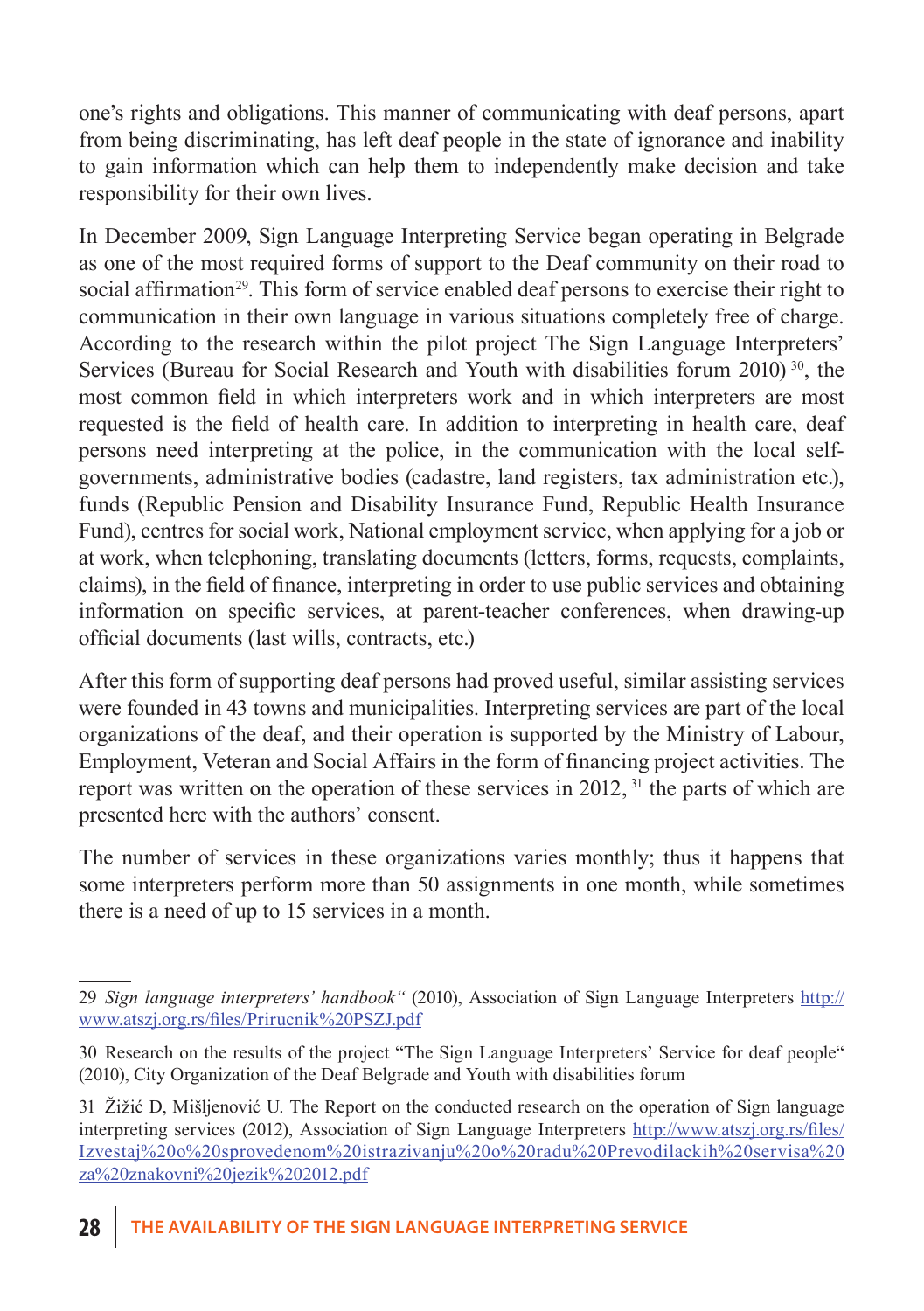In the direct conversation with the service users, the authors of this research have learnt that service users have two basic types of expectations from the service.

The first type refers to the continuous availability of the service, that is:

- the interpreting services should remain free of charge, thus ensuring the continuous financing of the Service;
- the Service should be constantly available to the users,
- the Service and all the engaged in it should respect the users' privacy.

These are some of the most exemplary attitudes of the users:

*It is important what sum of money the Ministry or the state earmarks for the interpreters since we, the deaf, do not have the money necessary to pay the interpreters that we need.*

*It has happened several times that my appointment was cancelled because an assignment of higher priority appeared.*

*The Service does not have its own premises which would ensure privacy to the users, at the moment everybody can see everything.*

The interpreter is not introduced to the code of ethics or does not obey it *adequately; it happened that after using the interpreter's services, some hearing persons asked me something connected to the issues that had appeared during the event where I had been using interpreting services.*

The other type of expectations refers to the form and quality of interpreting service:

- Interpreting services should be performed at a professional level,
- Interpreters should have an excellent knowledge of sign language in order to ensure the complete exchange of information,
- Interpreters should know the culture of the deaf.

These are some of the most exemplary attitudes of the users:

*I expect the interpreting services to be provided by professional interpreters, which would enable us, the deaf, to make decision about our lives independently and to have complete trust in them.*

*I used to take my aunt with me when I needed help in communication. However, it was not the safest way of communication, because my aunt does not know*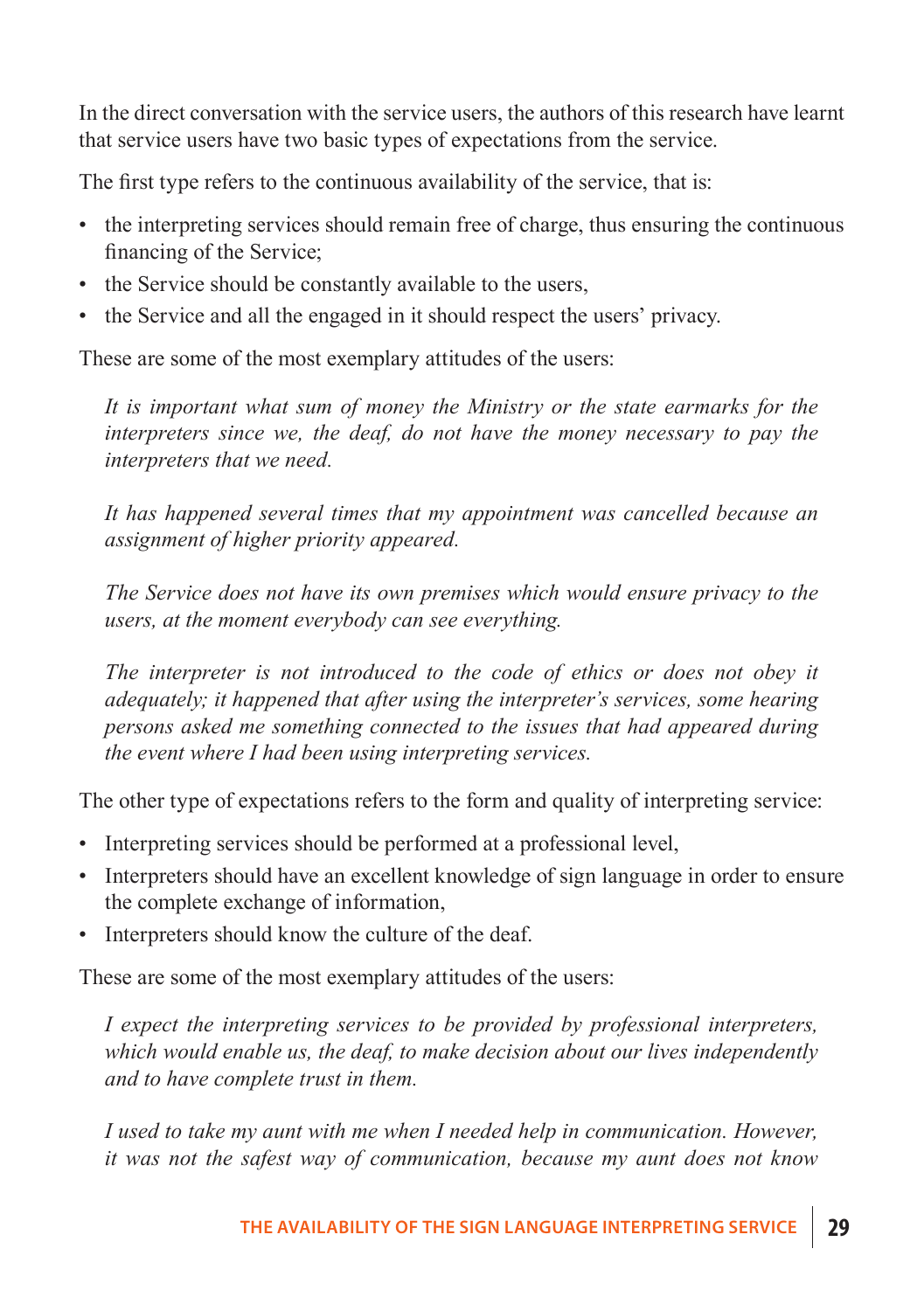*sign language but we have our way of communication because I grew up with her. However, the communication is much more complete and safer with an interpreter.*

*The interpreter should be provided additional training in order to perfect her sign language knowledge and thus improve the quality of interpretation. The interpreter is a wonderful person but she should work on the knowledge and use of sign language.*

However, it can be noticed that users do not always agree on their expectations regarding the interpreter's role. A group of users expects the Service to provide interpreting services, i.e. these users understand that the basic role of the Service is to provide intermediaries in the communication of two (or more) equal participants. These users understand that the Service is not competent to provide the services of legal advice and other aspects of assistance. They expect the interpreter to have a neutral position during interpreting process and to respect the profession's code of ethics. The other group expects the interpreter to be their advisor and to decide instead of them and to change the role of an interpreter into the role of a social worker or a representative. They think that the job of an interpreter is to be actively included in the affirmation of the user's interests while performing interpreting service. This often happens when interpreting at the police, at a court and in similar situations when a deaf person hires an interpreter for exercising certain rights or benefits. The following two statements of the users illustrate these different expectations:

*"I went to a job interview with an interpreter. They talked, I felt a bit uncomfortable because I did not understand what they were talking about but I knew that the employer found it difficult to communicate with me, so he wanted first to explain everything to the interpreter so that the interpreter could explain it to me afterwards. Then the interpreter told me that I had got the job. I got the job much easier with the interpreter and it makes me very happy."*

*"I expect to get the complete information. I want the interpreter to interpret fully everything my collocutor says and to convey everything I want to say to him, the way I want to say it."*

People employed in the service have defined several problems in the functioning of the service:

- Not understanding the interpreter's role (by deaf and hearing users);
- Inexistence of the education on the operation of interpreting service and interpreters within the service;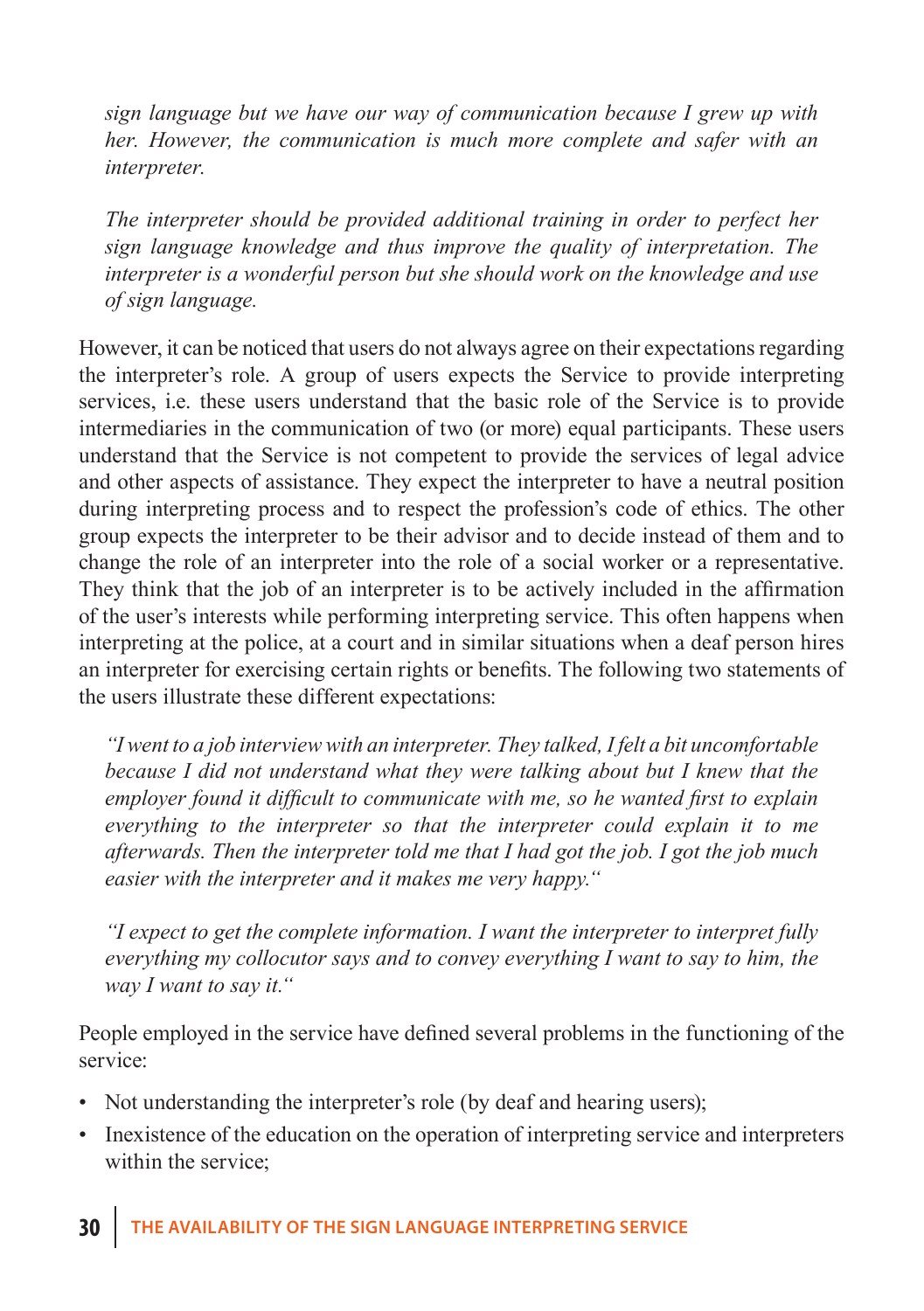- Lack of technical equipment. The services regularly do not have a computer and a printer which are indispensable for making working lists and keeping the record of users and services provided;
- Lack of financial resources for printing working lists, communicating by mobile phones with the service users (including both video calls and text messages) and for travel costs of the interpreters;
- Lack of internet connection;
- Inadequate working space;
- Insufficient number of interpreters.

According to the people engaged in the services, they strive to show that the interpreter's job includes translating the communication contents, and that they are not responsible for providing other types of assistance. Hearing participants also do not always have sufficient information about the interpreter's role, so they also have wrong expectations. Several deaf and hard of hearing persons started using interpreters in the broad range of their social activities, while numerous deaf persons in Serbia still use their family members and hard of hearing persons, or hearing persons, as a bridge in the communication between themselves and hearing persons.

In addition to the mentioned problems, it should be pointed at the low fees earmarked for the work of people engaged in interpreting services. According to the data from the mentioned report, the envisaged fees for monthly engagement are: 22.000 RSD gross for the interpreter and approximately 7.000 RSD gross for the administrator. On the basis of the information available to the authors of this report, the amount of the fee has not altered in the meantime. These terms of engaging an interpreter are far from stimulating, so there are examples of the interpreters deciding to start a different type of profession in order to ensure a better financial state. These circumstances can be particularly harmful for deaf communities in smaller places where there is only one qualified sign language interpreter; the departure of that interpreter challenges the quality of the service provided, and in some drastic cases the functioning of the service itself.

### **5.4. Zaključci**

Passing of the Law on Sign Language Use has legally regulated the occupation of sign language interpreters. The Ministry of Labour, Employment, Veteran and Social Affairs, the relevant sector for protection of persons with disabilities has made significant advances by suporting the initiative of the Federation of the Deaf and Hard of Hearing of Serbia, local organisations of the Deaf as well as the Association of Serbain Sign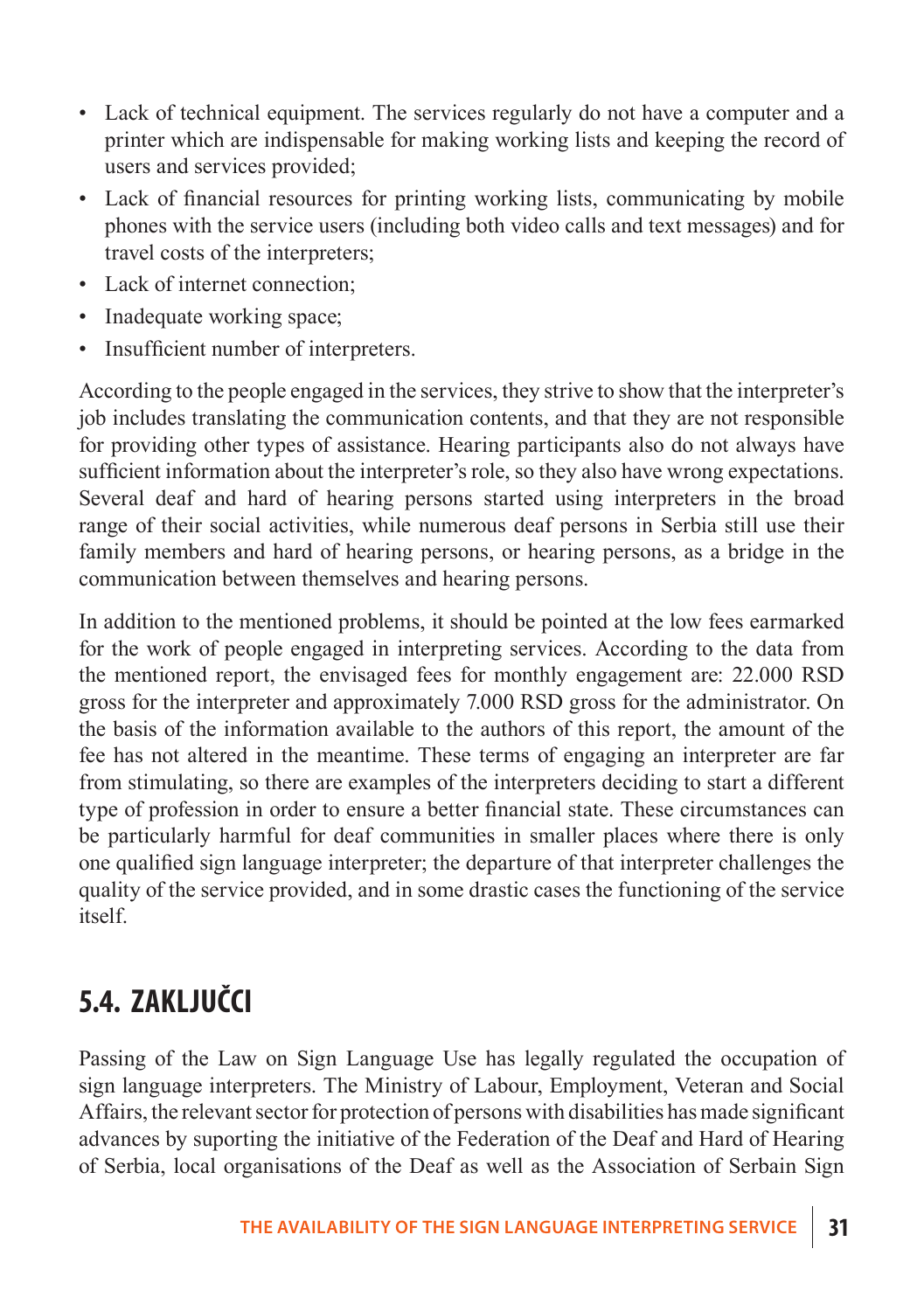Language Interpreters to provide interpreting services within wide network of the Federation's organisations. Interpreting services within local Deaf organisations are recognized as the main service providers to members of the Deaf community. However, despite of these advances, in practice there have been many challenges deaf persons need to overcome with respect to the access to an adequate interpreting service. One of the challenges is an alarmingly small number of sign language interpreters $32$ . Similarly, interpreters lack formal education, acquiring knowledge through work and experience. Compensation for their work is not stimulative enough to make them focus on the occupation of a sign language interpreter.

Despite the fact that there have been interpreting services since 2010 few qualified interpreters make a large number of deaf and hard of hearing people use members of their family, their hard of hearing friends or hearing people as the bridge in communication between hearing interlocutors and themselves. In those situations a deaf person stands by the side while hearing interlocutors consult with their «helpers» about their needs, habits, problems and recommended therapies. A deaf person gets only basic information out of that communication. That manner of (not) communicating with deaf people apart from being discriminating brings deaf people into the state of ignorance and prevents them from accessing information. Consequently they cannot learn about the ways to help themselves, take care of themselves on their own and ultimately take responsability for their own life.

<sup>32</sup> Federation of the Deaf and Hard of Hearing of Serbia keeps the record of 84 sign language interpreters, about 30 of whom are active in the field.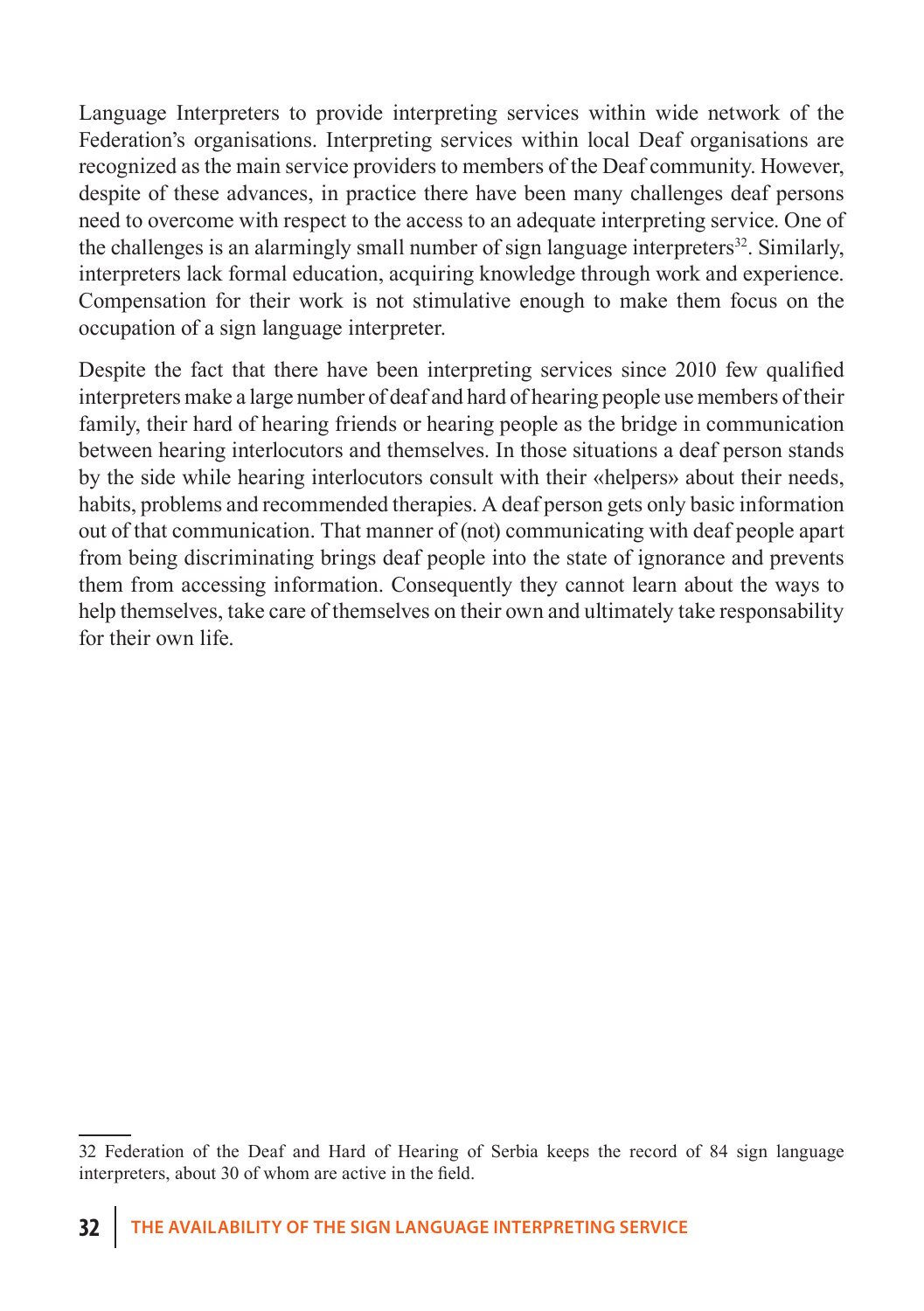## **6. EducationS**

Before laying out the contents of legal framework which regulates education for the deaf, in this chapter we will take a look at three important areas of deaf education: special schools for hearing-impaired pupils, inclusive education and access to higher education.

### **6.1. Legal framework**

In Serbia there are series of laws and regulations that guarantee the right to equal educational opportunities to deaf people. The Law on the Basis of the System of Education and Upbringing33 stipulates that the Serbian language is to be used in education. Members of a minority are to be educated in their mother tongue. Exceptionally, education can be bilingual or in Serbian in accordance with a special law. Education can be in a foreign language, that is, bilingual, in accordance with this and a special law. Education for persons who use sign language, that is, special scripture or other technical solutions, can be in sign language or with the tools of that language. (Article 9) **The Law on Higher Education**<sup>34</sup> stipulates that an institution for higher education can organize studies i.e. certain segments of studies in gestural language for students with disabilities. (Article 80)

The recently passed Law on the Sign Language Use establishing the right to use a sign language, in Article 4 foresees:

*The right to use sign language includes the right of a deaf person to learn sign language and the right to use services of a sign language interpreter.*

<sup>33</sup> The Law on the Basis of the System of Education and Upbringing, "Official Gazette", no. 72/2009, 52/2011, 55/2013, 35/2015 – authentic interpretation and 68/2015

<sup>34</sup> The Law on Higher Education, "Official Gazette", no. 76/2005, 100/2007 – authentic interpretation, 97/2008, 44/2010, 93/2012, 89/2013, 99/2014, 45/2015 – authentic interpretation and 68/2015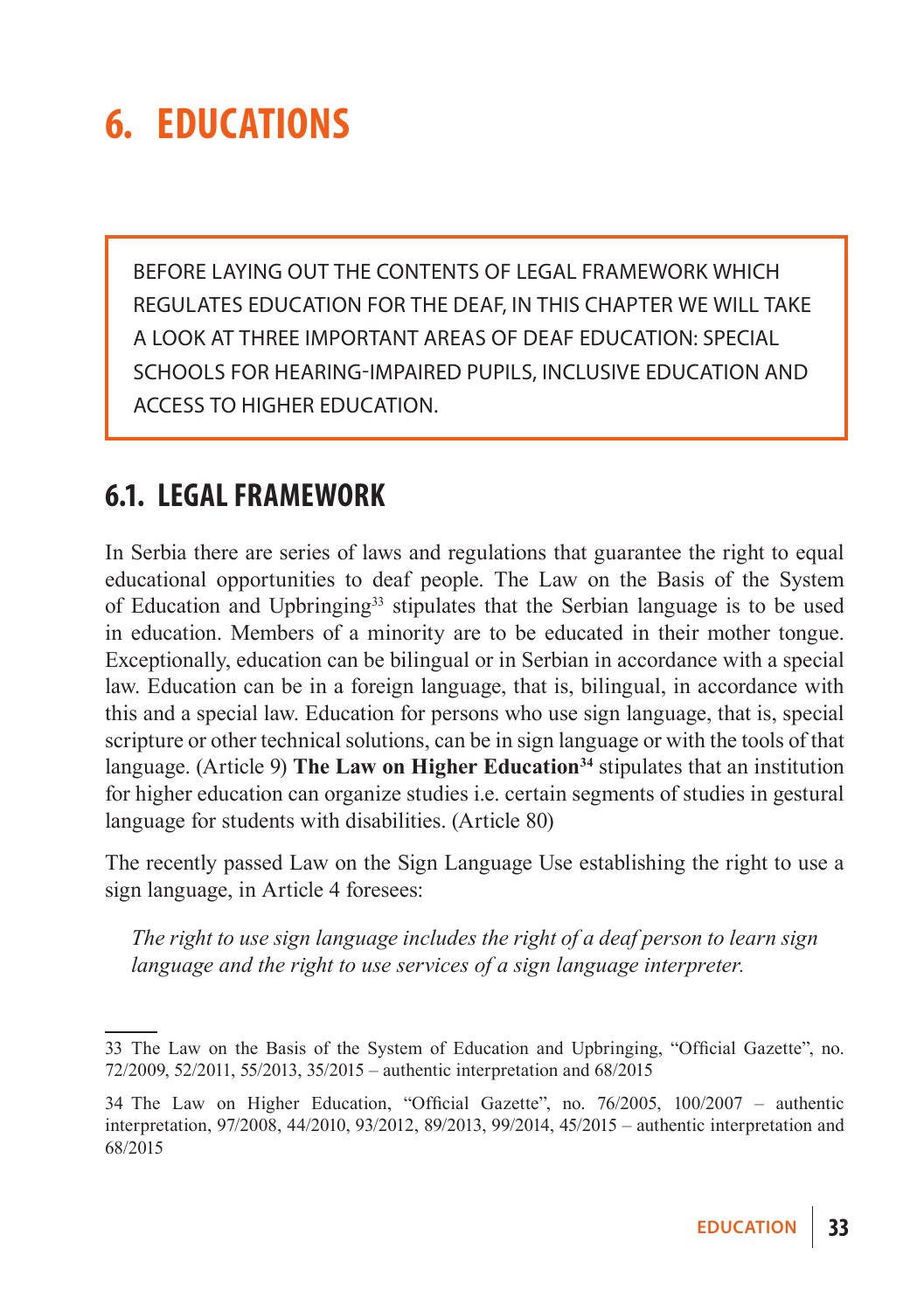*No one shall deny a deaf person the right to use sign language.*

*A deaf child has the right to learn and use sign language.*

*A parent, that is, a deaf child's care provider, as well as all the other persons, shall not prevent him/her from learning and using sign language.*

The same Law has outlined the conditions of the use of sign language in educational institutions in Article 9:

*Education in educational institutions and studies at institutions of higher education shall be in sign language for deaf persons, in accordance with their needs, abilities and possibilities.*

*Education from Paragraph 1 of this Article is realized based on the assessment for giving additional educational, healthcare and social support of an interagency commission through children's educational programme, that is, school programmes individual educational plan for students in accordance with the law.*

Serbia ratified the UN Convention on the Rights of Persons with Disabilities in 2009. Article 24 of the Convention which deals with education, among other things, states that states parties recognize the right of all persons with disabilities to education. With the aim of exercising this right without discrimination and based on the equality with others, they shall ensure inclusive education system on all levels and lifelong learning aimed at: full development of human potential and feeling of dignity and self worth, the utmost development of personality, talents, mental and physical abilities of a person with disability and enabling all persons with disability to participate effectively in free society.

While exercising this right, states parties should ensure reasonable adaptations which are going to meet the needs of individuals as well as necessary support to people with disability within general educational system in order to make their effective education easier. Similarly, individual measures of support which maximize academic and social development are envisaged, in accordance with the aim of allaround inclusion.

The Convention also states that states parties take necessary measures which would among other things make learning sign language and promoting linguistic identity of the Deaf community easier and ensure education of deaf persons and especially deaf, blind or deaf-blind children in languages and forms of communication which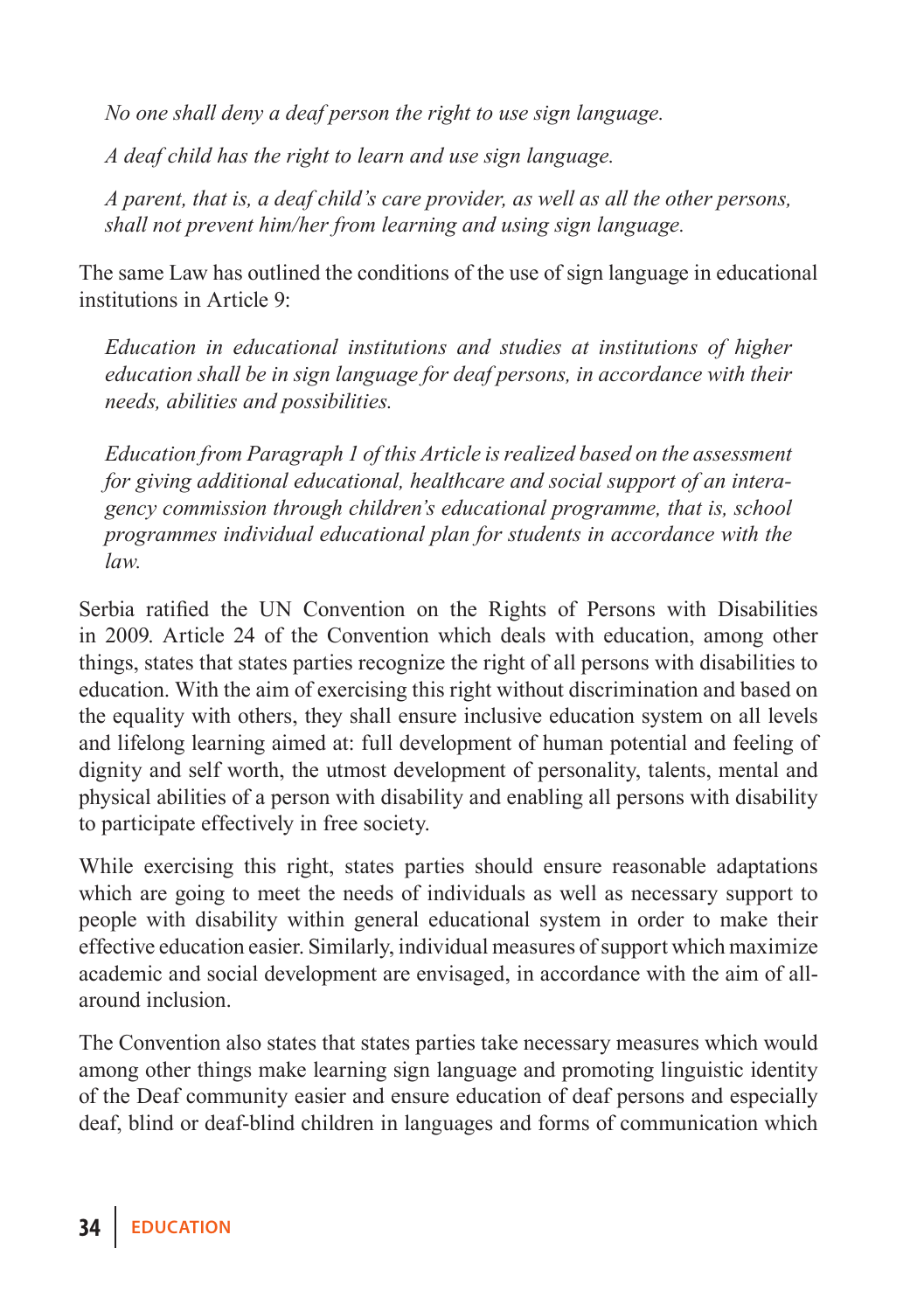are the most suitable and in the environment which guarantees maximal academic and social development.

To assist with guaranteeing this right, states parties shall take necessary measures to hire teaching staff that is qualified to use sign language and Braille including teachers who are themselves persons with disability and to train experts and staff that work at all levels of education. That kind of training should encompass the raising of awareness of disability, the use of suitable and alternative means, tools and forms of communication, educational techniques and materials in order to support persons with disabilities.

States parties will also ensure that persons with disabilities can access general tertiary education, vocational training and education, education for adults and lifelong learning equal to all other people; in order to reach the foregoing goal, states parties are going to ensure persons with disability have access to reasonable adaptation.

*###*

The legal framework of the Republic of Serbia recognizes sign language as equal to spoken languages and advocates encouragement and promotion of specific linguistic and cultural identity of the Deaf Community, and the Deaf are given the right to education in mother tongue – Serbian Sign Language. However, practice speaks against it.

While analysing conditions in this field, we had two focus groups; with pupils of one of the special schools for hearing impaired children<sup>35</sup> (hereinafter: the special school) and with former students of that school that continued their education within regular schooling system, at high school level and institutions of higher education. We also made two interviews, with defectologists-specialized for working with deaf children, teachers at special schools as well as members of the Deaf community. From what participants said it was observed that the situation in practice with respect to education in sign language does not meet the needs of deaf users and teachers in the best possible way.

In this survey we intentionally gave precedence to Deaf users in reference to legal framework considering the fact that research and analyses of conditions have not sufficiently taken the views of users into consideration..

<sup>35</sup> Even though the Deaf community does not support the use of the expression "hearing impaired persons", the schools in Serbia have this phrase in their name so we used it in our report when referring to schools for the deaf.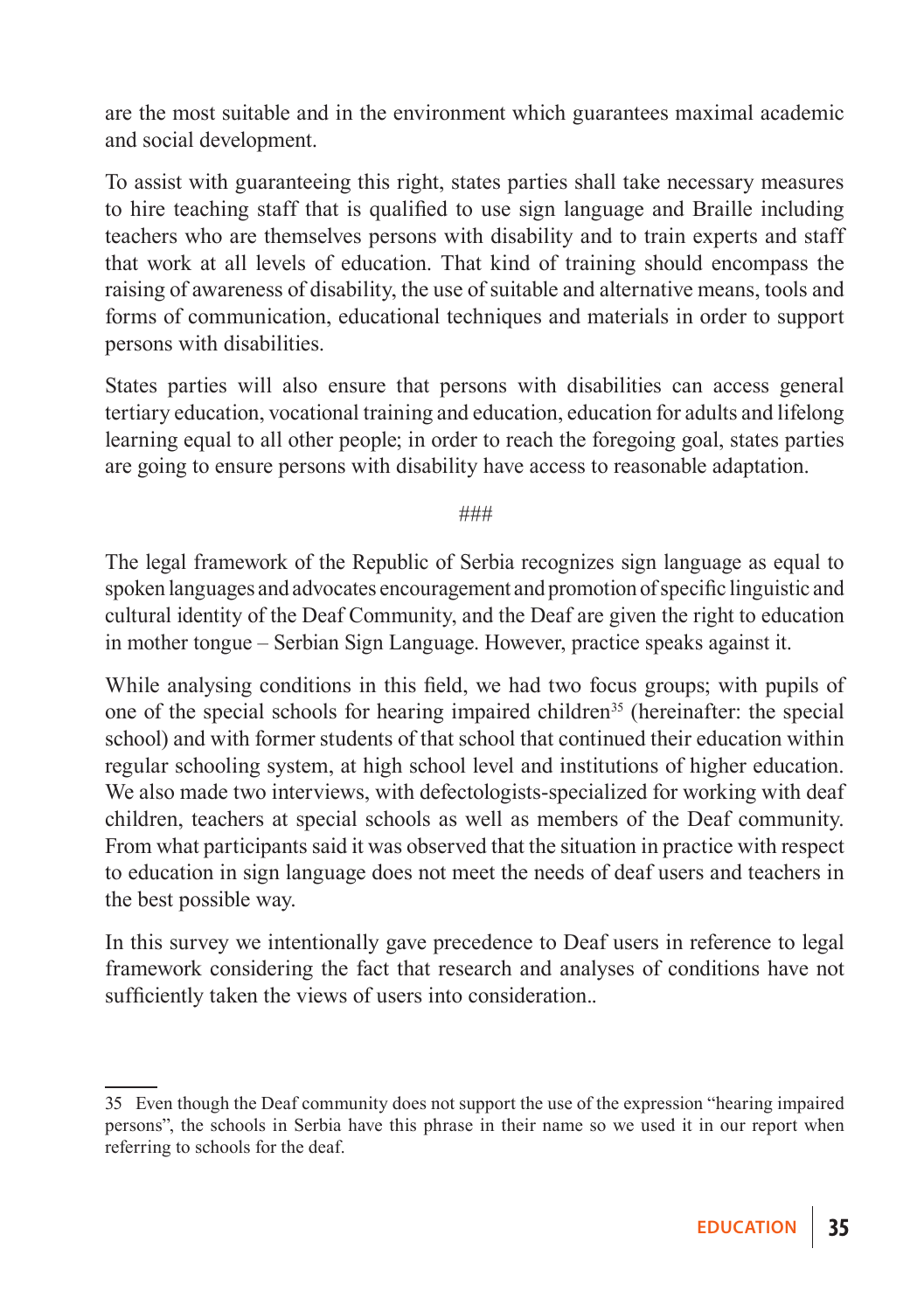### **6.2. Special schools for hearing impaired children in Serbia**

Three main methods of communication and instruction used with deaf children are:

Bilingual – where sign language is learnt as native or a first language of Deaf children while spoken/written language of the surrounding (for example: Finnish in Finland, Spanish in Mexico and alike) is learnt as a second language.

Total communication – which includes a combination of signs and spoken language which includes sign language, fingerspelling, gestures, visual means, writing, voicing and lipreading.

Oral – which emphasizes speech, listening, and lipreading and which assumes that all information can be conveyed by using oral language. This approach usually excludes the use of sign language.<sup>36</sup>

Bearing in mind that the first schools for deaf children were established after 1880, that is, after the Milan resolution which put the oral method before sign language, the oral method has become a constant in special schools for deaf children. True, there have been individual attempts to teach in sign language. Jovan Boljarić in his private school, which was short-lived, working with deaf children who were too old for schoolding, introduced certain personal concepts using fingerspelling (which he created himself based on onehanded (Serbian: *Cehova azbuka*) and writing.37

The oral method of communication has long been the dominant one in special schools for deaf children in Serbia. Even though numerous researches have found that bilingual method leads to the most successful results in education of deaf persons<sup>38</sup>, there are no favourable conditions for setting up bilingual method for educating the deaf in Serbia.

There are seven special schools for deaf and hard of hearing children in Serbia at the moment, one is residential and there is one unit within mainstream school. In these

<sup>36</sup> Takeb from the web site of the World Federation of the Deaf - http://wfdeaf.org/our-work/focusareas/deaf-education

<sup>37</sup> Jemina Napier, Rachel McKee, Della Goswell, Sign Language Interpreting (adapted issue 2013), Education of the Deaf in Serbia, Mile Crevar (25 pp.)

<sup>38</sup> Radoman & Nikolić G (2000, 2002) "*Uloga znakovnog jezika u unapređivanju komunikativne sposobnosti i školskog uspeha dece sa oštećenim sluhom*"/The role of sign language in improving the communicative ability and school results of hearing-impaired children, Belgrade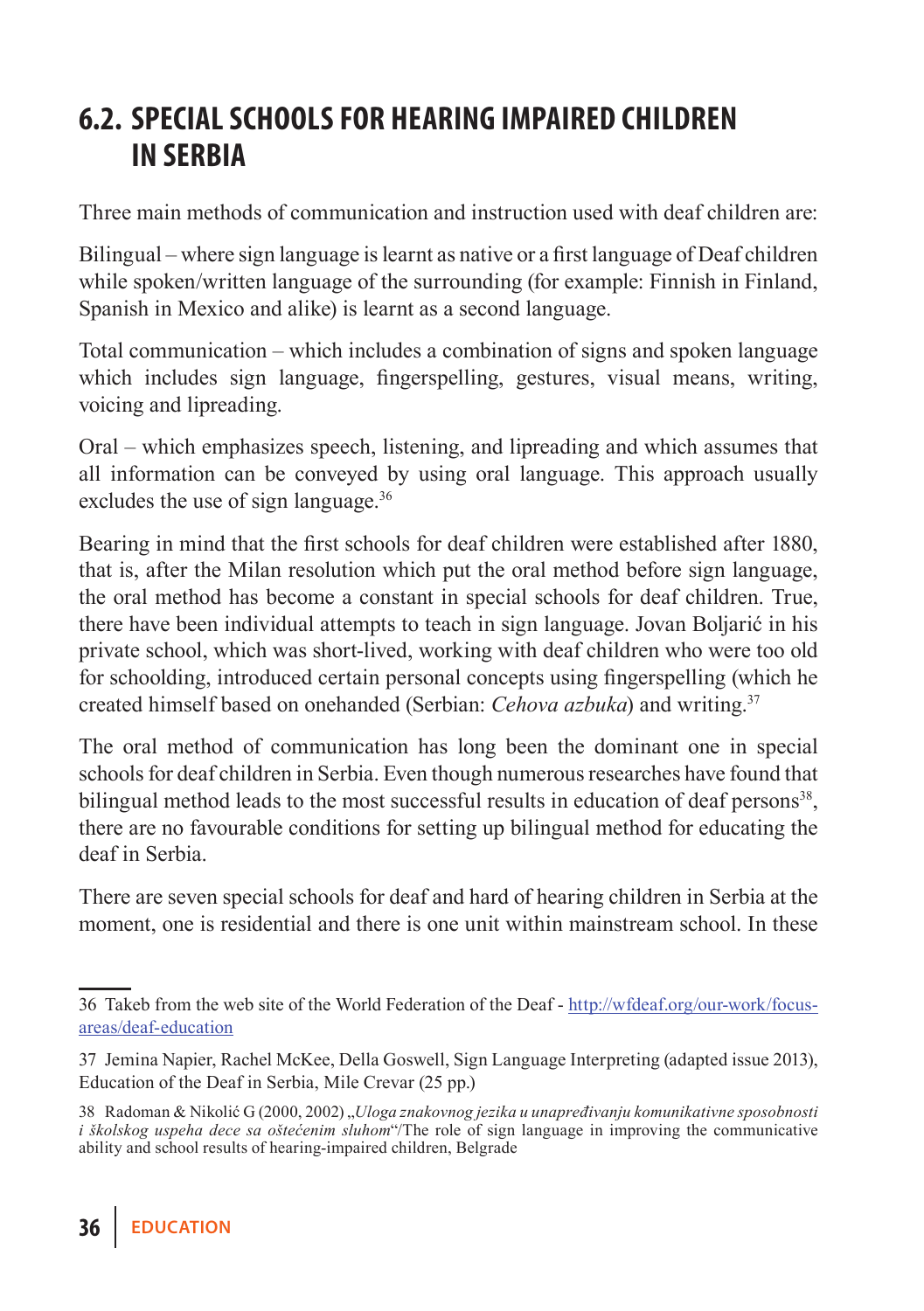schools defectologists are teachers who use oral or total communication method as a means of instruction. Within total communication method, sign language is not used as the first language of the Deaf community or a classroom language, but it is an auxiliary tool in addition to other tools such as: speech, visual means, modern technologies and other, all of which does not create an environment that encourages the development of linguistic and cultural identity of deaf students.

Besides, mastering subjects in another language such as spoken Serbian significantly lowers the level of acquired education. According to the participants of the focus group:

*"All teachers would have to have proficient knowledge of sign language and to use it with children from the very first day. Consequently, education for the deaf would be much better and not like now."*

*"If children learnt sign language from the very first day, it would be much easier for them to communicate but also acquire new knowledge."*

Defectologists that teach in schools for hearing impaired students, during their education at the Faculty of Special Education and Rehabilitation (former: The Faculty of Defectology) have studied the basics of sign language since more than ten years ago; this training lasts 2 semesters and carries 8 ECTS credits<sup>39</sup>.

One of the participants of the focus group suggests:

*"Teachers use sign language most of the time, but are not fluent in it; they only know the fundamentals, that is, certain signs which they use to follow the structure of the Serbian language."*

Teachers mainly rely on lip-reading and basic signs of Serbian Sign Language when communicating with deaf students. A smaller number of teachers know sign language well while others only communicate orally. Therefore, communication between teachers and students is not unhindered. Teachers often do not understand their students and vice versa. This seriously impairs the relationship between teachers and students and diminishes the possibilities for growth and improvement of deaf children.

According to one of the participants of the focus group:

<sup>39</sup> FASPER http://www.fasper.bg.ac.rs/defektologija/kurikulum-sluh-2015.pdf - reviewed on 04.11.2015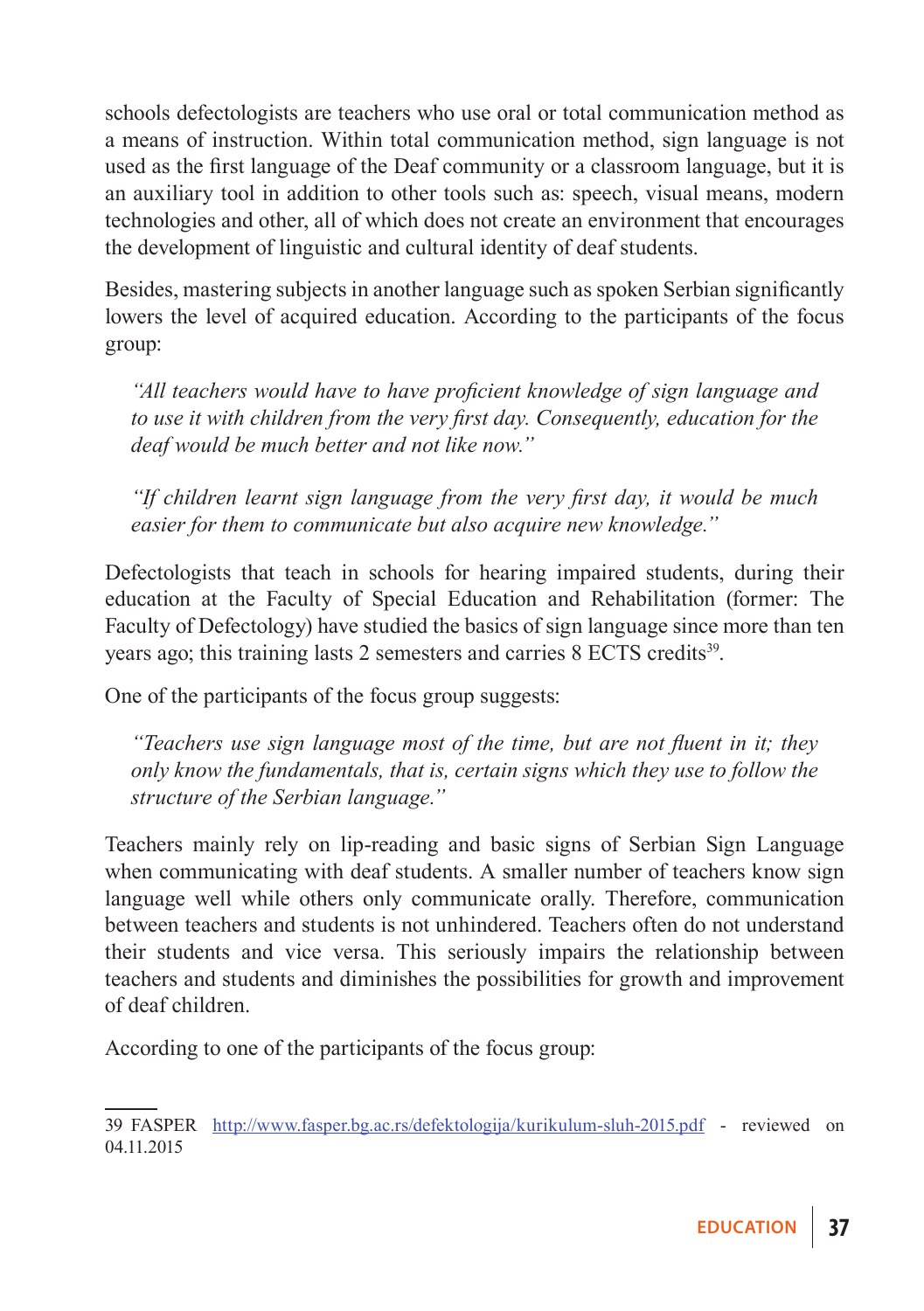*"I, for example, had difficulties communicating with teachers since I don't speak well and their knowledge of sign language is little so we aren't able to understand each other well. After a few unsuccessful attempts I usually ask one of my classmates who speaks well to interpret. When this classmate doesn't come to school for some reason, I have to manage which is very difficult. All this is very gruelling and tiring."*

In communication between teachers and students who are not good at Serbian or lip-reading hard of hearing and deaf students who are better at Serbian and speaking usually act as intermediaries; they take on the role of a sign language interpreter in the communication between teachers and other students which speaks of insufficient training for teachers with respect to communicating and working with deaf children and is not a surrounding which ensures maximal academic and social growth of deaf children.

One of the participants of the focus group says:

*"At the time I went to school, teachers didn't use sign language, they usually taught and communicated with us orally, and we had to lip read. I was slightly better at it than other students in my class, but they would often interrupt me in lessons so that I would interpret what the teacher had said which made me lose the focus on the content."*

Deaf and hard of hearing students who are fluent in sign language and speech are also hired as interpreters at parent-teacher meetings in case there are deaf persons among parents.

Even though the oral method gave way to total communication and sign language is not banned as it used to be, the emphasis in deaf education is still on speech therapy and articulation which is frowned upon by the users who would want to study sign language and syllabus in greater depth, which would ensure higher quality education and hence better life to deaf persons. We give some of the opinions of the participants of the focus group:

*"What now goes on at the school for the deaf and what is inadmissible in my opinion is that students miss regular classes to attend speech therapy. As there is no special speech therapy class students skip classes in turns so they could attend speech therapy exercises, which shouldn't happen. If there are speech therapy exercises, there has to be a special class or a specific time allocated for that which does not overlap with regular classes."*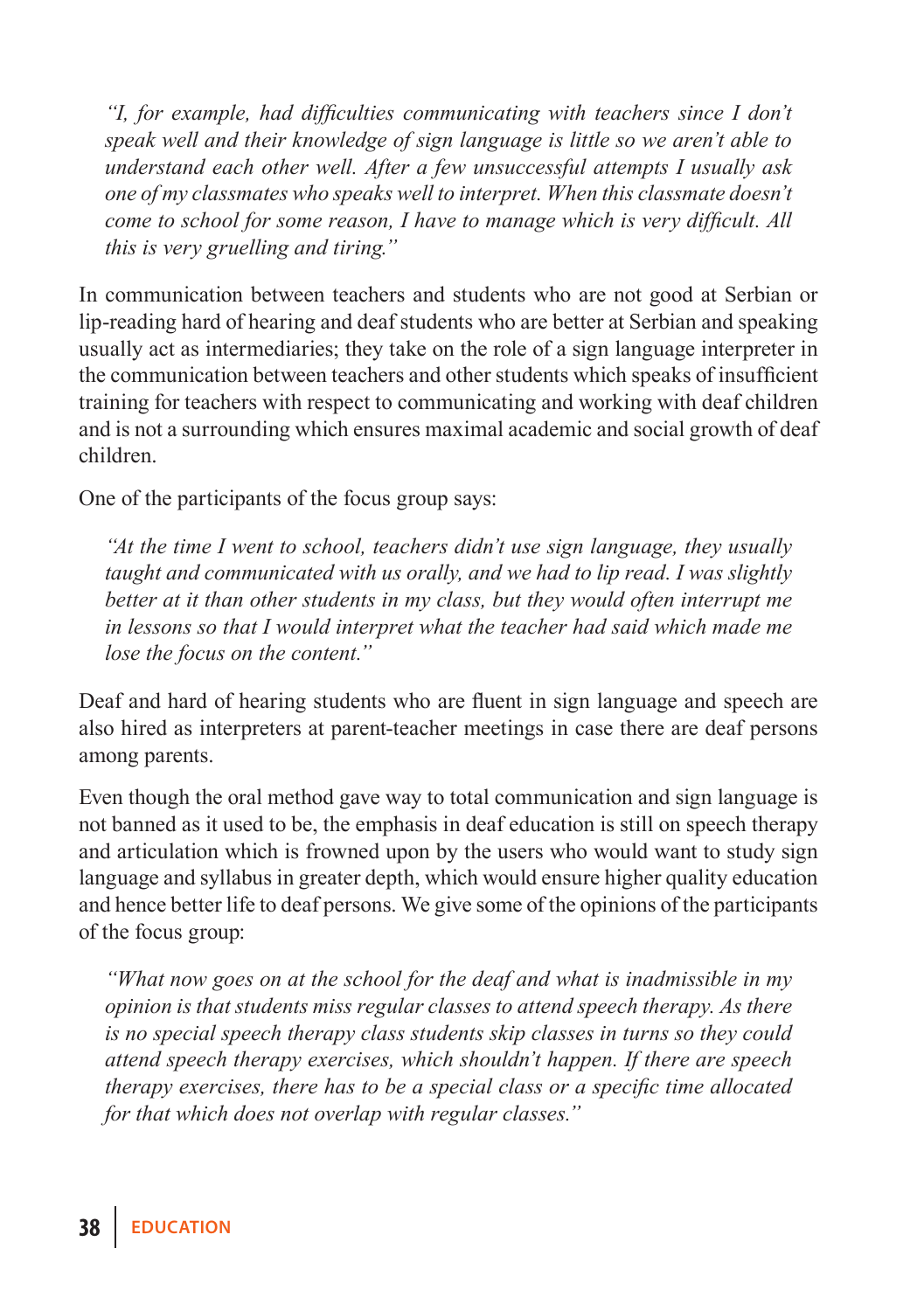*"The speech therapist would call me during important classes I didn't want to skip. I don't see much point in speech therapy while I consider some courses very important, such as maths and I'd rather stay and learn something from maths than go to speech therapy."*

*"The most difficult and least favourite thing to me is learning stuff by heart. I also don't like that we learn songs by heart and not in sign language but we have to enunciate and have a teacher correct our speech."*

The participants of the focus group also pointed out that quite frequently students who acquired speech in a better way are considered to be smarter and more advanced and are favoured while those that do not speak well and have not acquired the basics of Serbian are seen as students with less potential.

Asked how the communication between teachers and students at the school for hearing impaired students unfolds, one of the participants of the focus group said:

*"Teachers often use sign language but don't know it well enough which means we have to lip-read. This form of communication is accessible to those who are smart, those who aren't are mainly left in the dark."*

Asked who the smart ones are, the same participant replied:

*"Those that speak Serbian well, know Serbian words and can rely on lip reading because in order to understand what the teacher is saying we can't rely on their sign language but we have to lip read."*

*"Teachers pay more attention to those that speak better while not as much to those that speak worse who get lower grades."*

According to the unanimous opinion of deaf persons, participants of the focus group, sign language is not studied nor developed within curriculum at the school for hearingimpaired students, students learn and develop it in communication among themselves or communication with family members if there are other deaf members, but its use, studying and development are not encouraged through the schooling system itself.

According to some representatives of the Deaf community and Deaf students, students who speak well are mainly favoured in extracurricular activities that happen within school, such as various plays, while students who use sign language are given smaller parts. These events are not translated into sign language which makes them inaccessible to deaf students, parents and other deaf persons in the audience.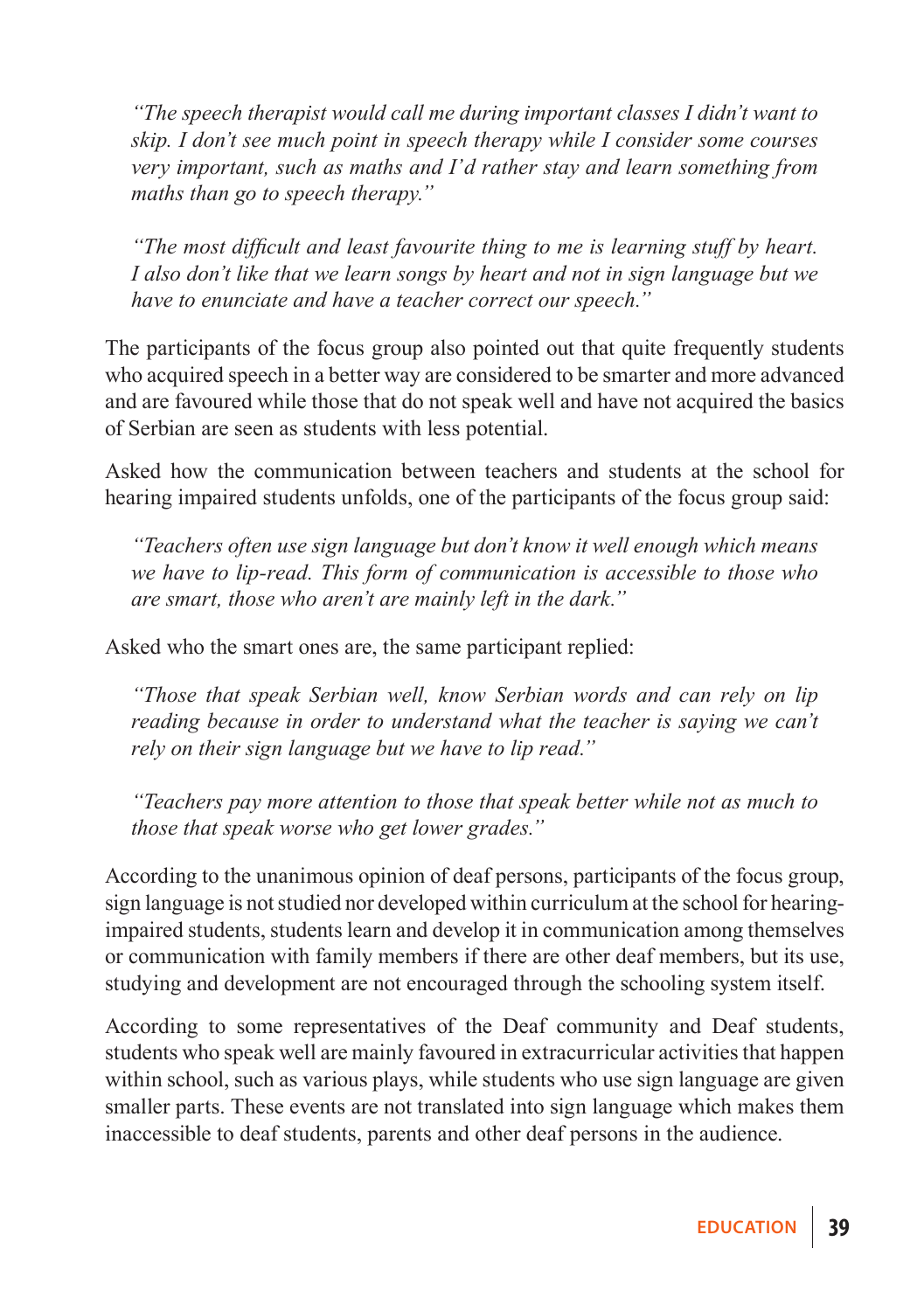According to one deaf adult person:

*"At the play that was organized for the first grade students there was no sign language interpretation even though there were students and parents who were Deaf as well as other members of the Deaf community. I am a deaf person and I wasn't able to keep track of what was going on stage since everything was in spoken Serbian. When it was time for the applause, some deaf students didn't want to applaud. It was probably their way to boycott this event, which was inaccessible to them. Some of them suggested to the teachers at that moment that someone should interpret the event into sign language since there were deaf persons in the audience, but there was no sign language interpreting until the end of the play."*

The status of sign language is not the same in all schools. There are special schools which use sign language to a greater degree and that do not give advantage to speech but students have a possibility to express their knowledge in sign language. But even at those schools sign language is not a primary means of communication but one of auxiliary communication tools.

The expected learning outcomes at special schools for hearing impaired children are at a much lower level than at regular schools, which makes the inclusion of students from special schools into the regular system of education much harder at high school level as well as the level of higher education.

*"I remember that I had seven Fs at the end of the fall semester of the first grade which I couldn't understand since I was an A student in primary school for the deaf, I was even valedictorian. But then I realized that the level of knowledge which is required at regular school is much higher compared to that at the school for the deaf so much so that my parents had to hire tutors so that I can attend regular school. Owing to them I managed to finish high school."*

*"The level of my knowledge after finishing school for the deaf was very unsatisfactory compared to knowledge my hearing peers who finished regular school."*

*"At the end of the fall semester of the first grade of regular school I had unsatisfactory results and then I felt like my entire schooling (at special school) before that served to nothing."*

Even though students who went to high school meet the formal condition to continue schooling at institutions of higher education, the level of knowledge acquired at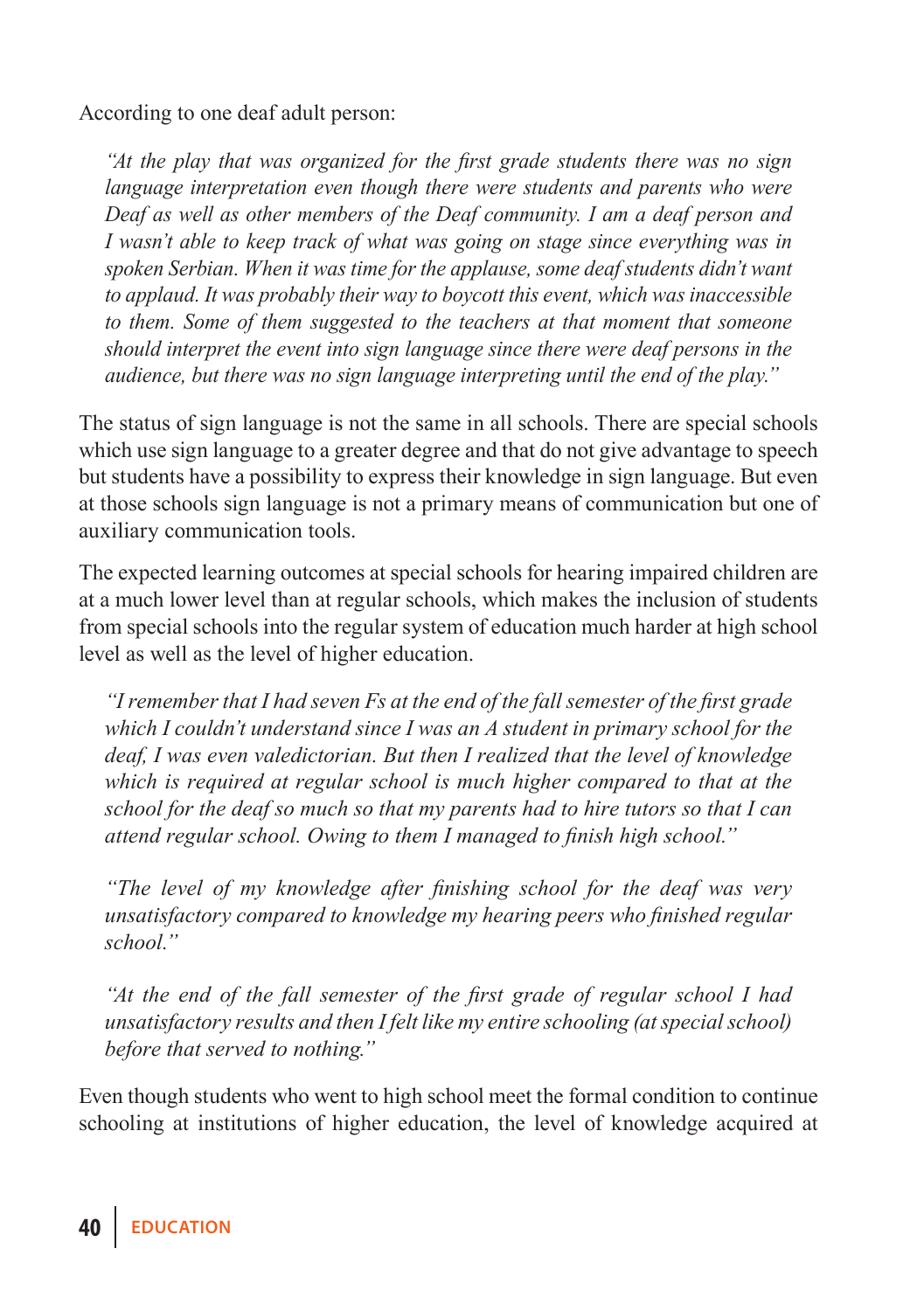special high school prevents them from using this right in accordance with their affinities and wishes.

*"I had one hearing friend which was my age. When we would compare things we studied from different courses I realized how much our curricula were different. Our curriculum was easier and less demanding. At that time I was happy because of that because I didn't have to study a lot and put in a lot of effort and I would get good grades. It was only when I started university that I realized that this was in fact very bad and that I was at a disadvantaged position compared to my hearing colleagues. Then I realized that the curriculum at the school for the deaf had to be changed and made equal to the curriculum in regular schools. Now I look at it as something negative. If the level of education at schools for the deaf was the same as the one at regular schools, the choice would be greater and we would be able to choose an occupation according to our affinities. This way, we have to choose based on which school or faculty is easier so that we can graduate."*

According to one of the teachers, the official curriculum at the special school is the same as the one in regular education and based on it individual study plan is created for every child in accordance with her/his abilities. The first generation of students that follows this reformed programme is currently in primary school, which means the first results will be visible in a few years.

It is mainly teachers who are defectologists that teach in special schools. The participants of the focus groups stated that since defectologists are not experts in the fields they teach, they fail to find good ways to impart course contents so that students find them accessible and comprehensible.

The participants of the focus group cited an example of one teacher who when he started working at the school did not have any knowledge of sign language and he met with deaf persons for the first time, but with effort, no prejudices about deaf persons and sign language and most of all his expertise he managed to connect with the students, to approach them and clarify the syllabus and spark interest for that subject.

One of the participants in the focus group states:

*"In higher grades of primary school I had different teachers for different courses, but they were all defectologists. My maths teacher was a defectologist and I had maths problems, I struggled with it. Then in high school our maths teacher graduated in mathematics. I thought things would get more difficult.*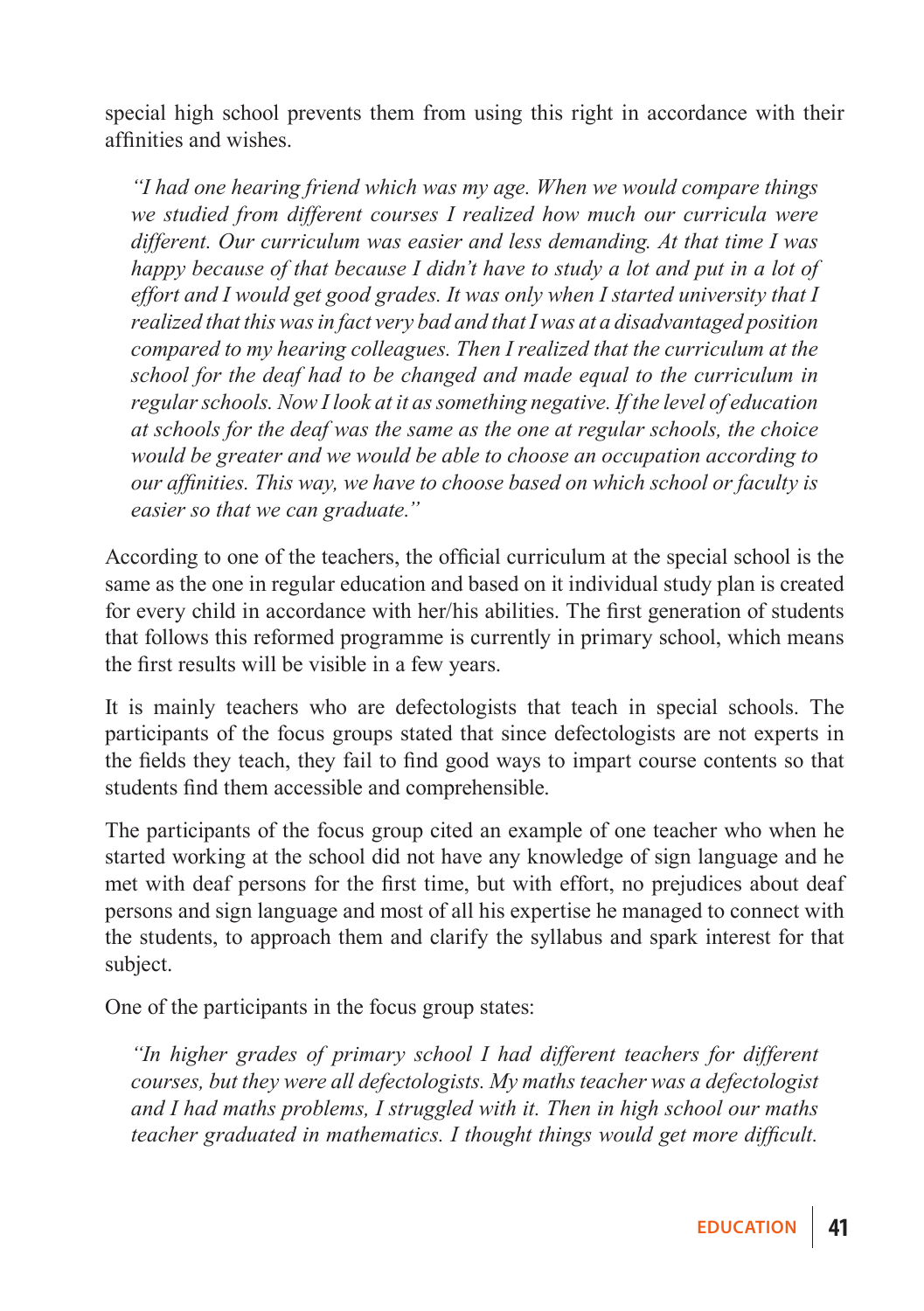*However, it happened that I started to understand things I failed to understand before, I quickly improved and was getting better at maths. Even though things we studied were more complex than those we had studied before, I realized I could follow and understand better. Then it became clear to me that it is very important for the teacher who teaches a certain subject to be an expert in his/ her field and that it is a very bad practice for teachers who are defectologists to teach all courses, and that this is probably one of the reasons why the level of education is so bad."*

Another problem the participants of the focus group pinpointed is the choice of courses within high school education which is very limited, especially craft courses of the third degree. The possibility of acquiring the fourth degree is narrowed to one educational profile in one out of seven schools in Serbia.

Talking about advantages of attending special schools, the participants of the focus group suggested the following:

*"The best was that I was with other deaf children and that I felt like I belonged. I never felt excluded and I felt good in that environment surrounded with other deaf persons."*

*"To this day I remember the day when I entered the school yard with my mum in Belgrade. There were older and younger children and everybody was using sign language; there was a sense of togetherness. I was impressed. I wished to stay there and when my mum said that this would be my school from then on, I was the happiest person in the world."*

*"I don't know how to describe that feeling, I was thrilled and I was happy about that feeling of not being alone. I felt a bit lonely in my hometown, and then, when I came to Belgrade, I realized there were a lot more deaf kids like me, and that was a great feeling."*

Asked what would the school for the deaf look like with respect to their needs and with an aim of achieving the quality of education, the participants of the focus groups stated the following:

• All staff, professional and helping at the school for the deaf would have to be fluent in sign language, and to know the history and culture of the Deaf, and communication and classes would have to be in sign language so that deaf pupils could acquire the content and life skills more easily.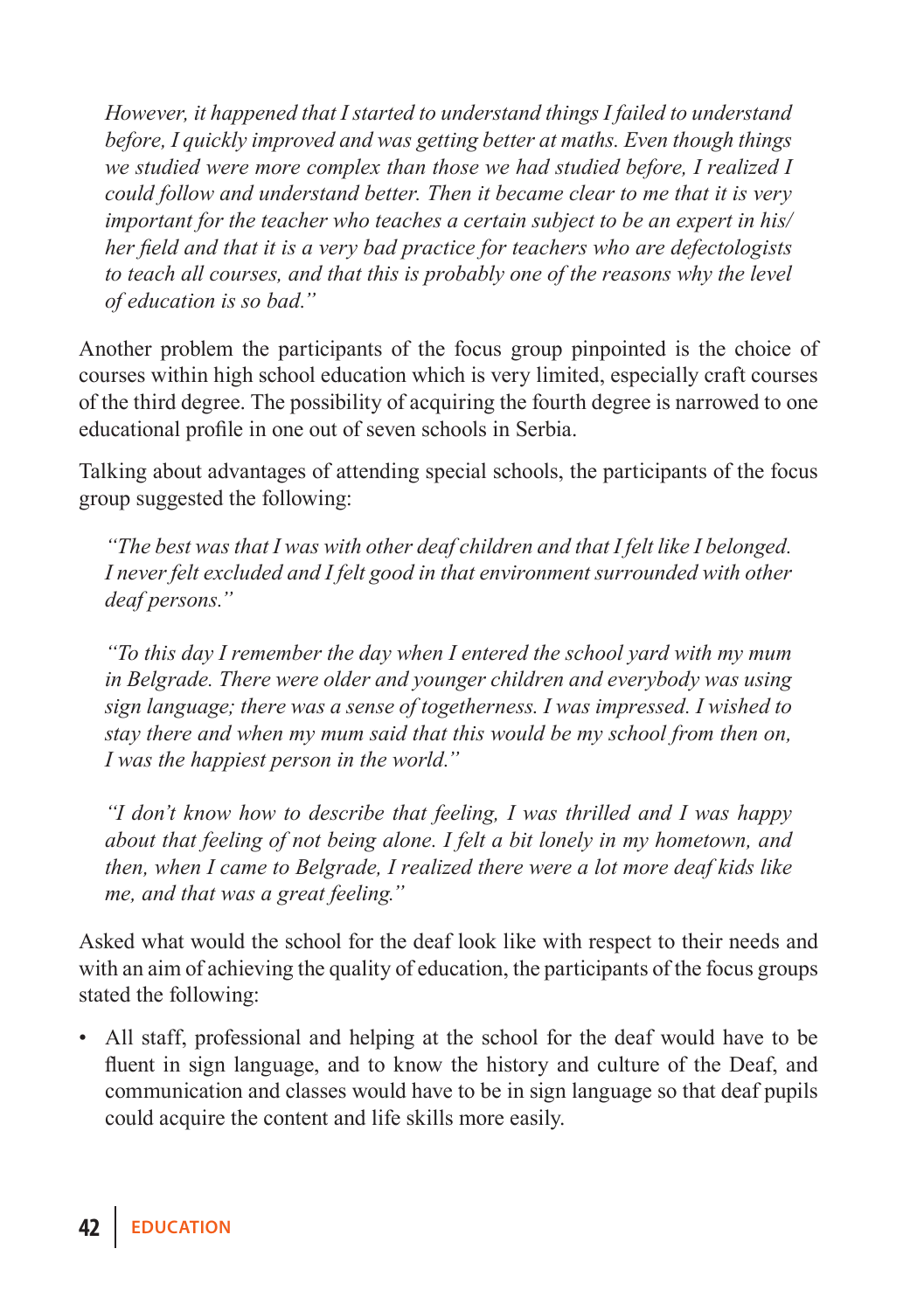- School for the deaf should gather all deaf children where they would be able to develop their linguistic and cultural identity in the right manner.
- The level of education would have to be equal to the level of education which is offered in regular schools and it should enable deaf students to develop language skills in sign language and written Serbian.
- The curriculum for deaf students should include courses that deal with the history and culture of the Deaf.
- The choice of courses, fields, professions for which deaf students can be educated, and which correspond to different affinities of students.
- Deaf teachers should be trained and hired.
- The school principle should be a deaf person because he/she would fight for the interests of that community in the best possible way.

Bearing in mind these testimonies of deaf persons, the school for the deaf is an important place that provides the environment in which the development of cultural identity of deaf persons whose main characteristic is sign language is encouraged.

### **6.3. Inclusive education**

The participants of the focus group who went through the regular system of education state the feeling of loneliness, exclusion and not belonging as their first impressions. This is mainly due to the failure to communicate with other pupils, but also the level of previously acquired knowledge which made their road towards professional advancement difficult and which separated them from other pupils.

The advantages of inclusion are better quality of education which gives greater possibilities for professional and personal growth and disadvantages are lack of information and contents, no support for deaf students and students in regular schools and faculties mainly with respect to sign language interpreting services, lack of understanding on the part of the environment, being forced to rely on the good will and assistance of other students.

*"When I first started regular school I found it very hard because I felt like a stranger, as if I had some contagious disease because of which everyone avoided me."*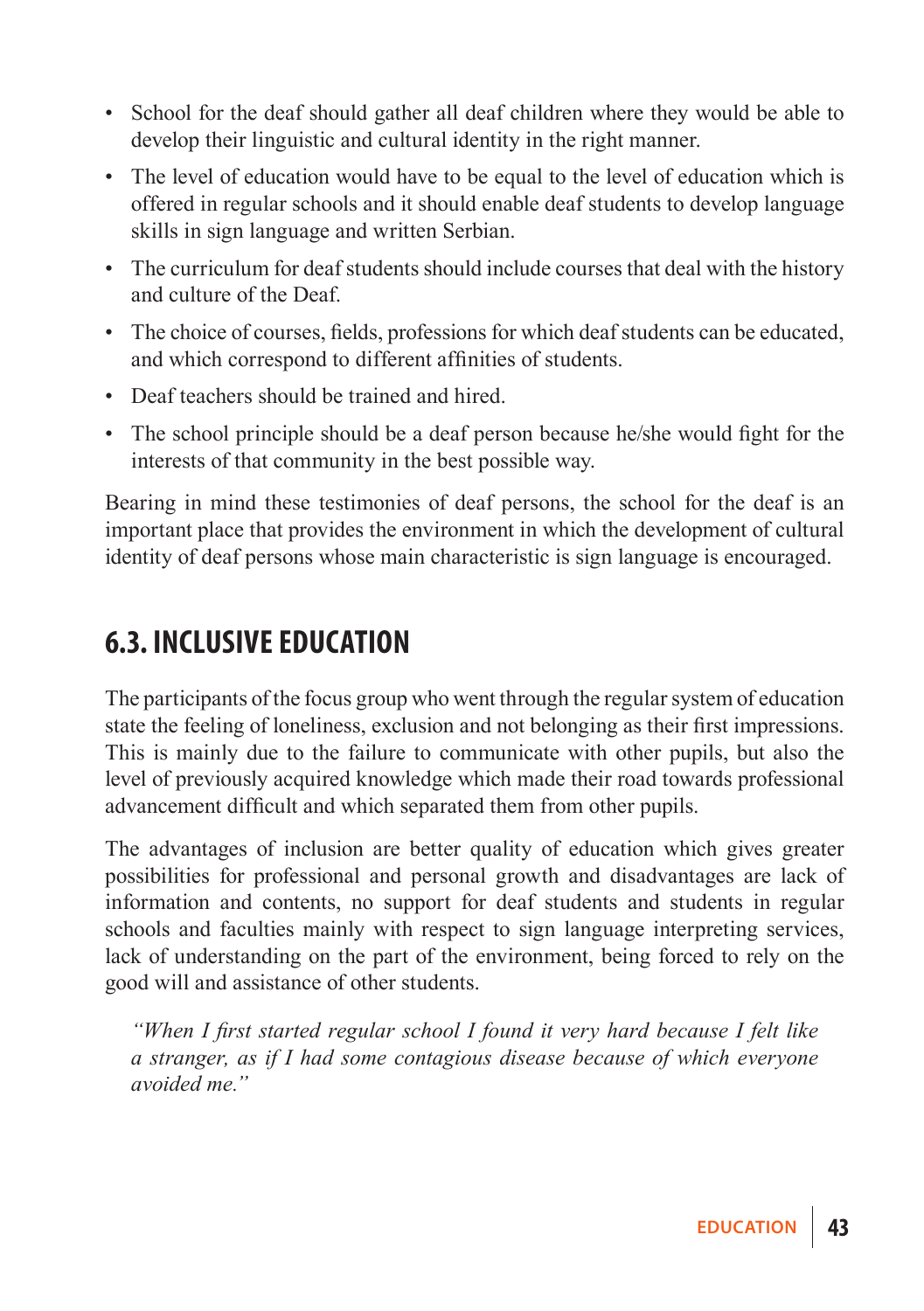*"I felt better at the school for the deaf because teachers know sign language at least a little and it was easier to understand them and communicate with them but the level of education offered at the school for the deaf is very low. On the other hand regular school and faculty offer better education but I didn't feel pleasant in this environment because I wasn't able to communicate well with other students and professors leading to a lot of information being inaccessible to me. So, both have their advantages and disadvantages, but it would be the best if it was possible to put the advantages of both together, that is, if there was a possibility to access quality education in sign language."*

Many children that do not hear following the trend of inclusion go to regular schools where the main language is Serbian. *The Rule Book on additional educational, health and social support to children and students<sup>40</sup>* envisages many forms of support for children and students. Among other things, overcoming the language barrier as a means of support for children whose mother tongue is not Serbian as well as organizing training in sign language for children and teachers, tutors, associates. However, even here sign language is mentioned as an alternative form of communication and not as a natural, first and mother tongue of the Deaf.

In practice these students are part of inclusion with no support. We have not come across an example of support to deaf students in inclusion with respect to sign language interpreting services. The only example of support according to teacher of the special school for hearing impaired students are defectologists hired as assistants to deaf and hard of hearing students as the need arises. It is only since recently that the work these assistants do has been counted within mandatory number of classes, which means that they did this work practically for free in the past.

It can be concluded that deaf students are part of the inclusion system practically with no support and real awareness of the environment which would imply introducing teaching and professional staff as well as other students to forms of communication and characteristics of Deaf culture which would in turn enable a more successful adjustment and inclusion of a deaf student into the environment of regular education.

Inclusive education has brought higher number of students with different disabilities to special schools for hearing-impaired students which is frowned upon by deaf users. The reason for this are not intolerance or other forms of social distancing of deaf persons from these students but the opinion that this further impedes adequate

<sup>40</sup> The Rule Book on additional educational, health and social support to children and students http://www.zdravlje.gov.rs/downloads/Zakoni/Pravilnici/PravilnikODodatnojObrazovnoj ZdravstvenojISocijalnojPodrsciDetetuIUceniku.pdf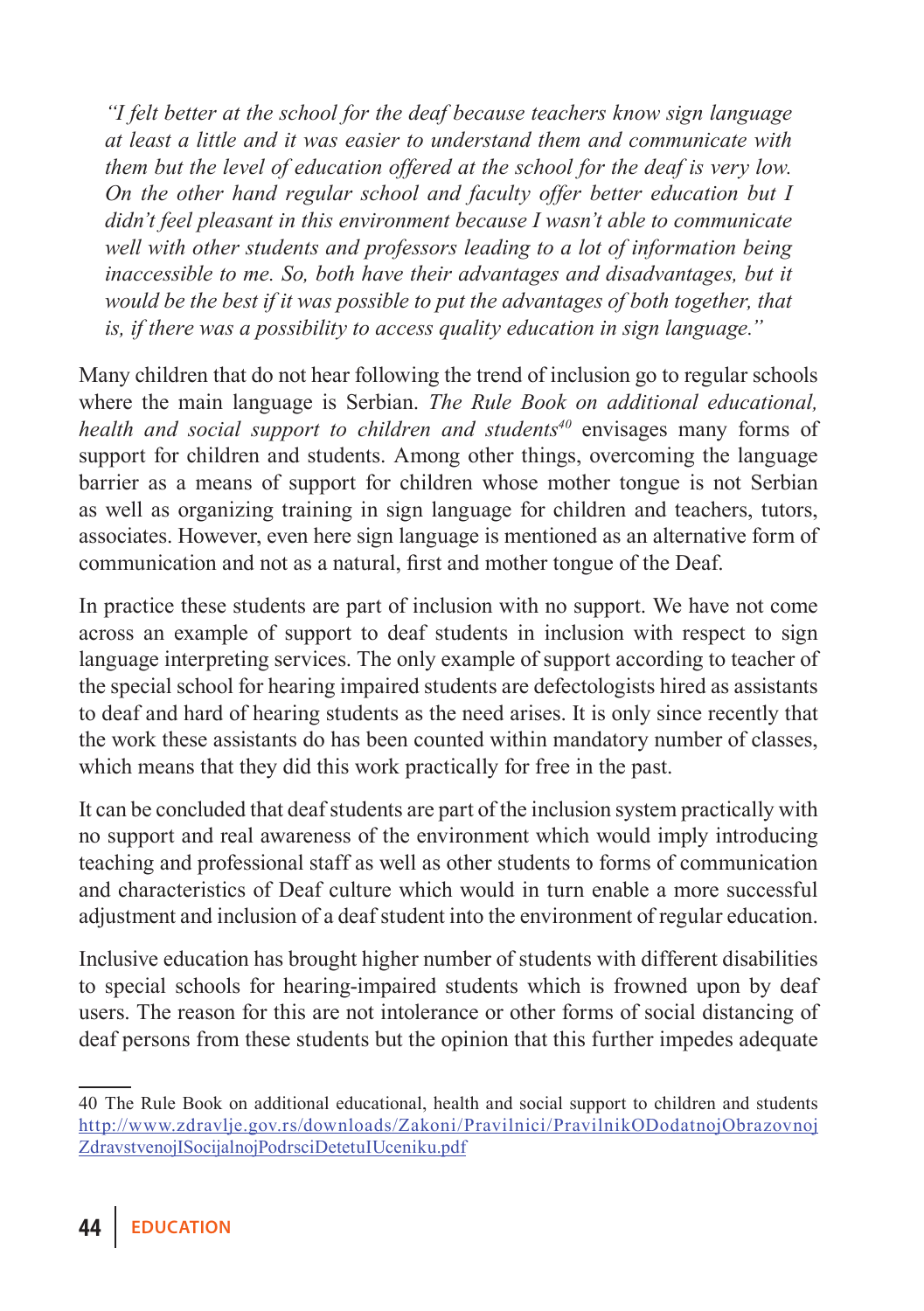surrounding for linguistic development of deaf children and students which is of crucial importance for development and preservation of linguistic and cultural identity of deaf persons as members of a specific linguistic and cultural minority.

Asked what the opinion of teaching and professional staff is with respect to the possibilities of transferring to bilingual method, a teacher from one of the special schools said that teachers are enthusiastic about this possibility but that it is not feasible because there are students with different disabilities and only few deaf and hard of hearing students in classroom which makes it impossible to teach in sign language, but different ways of communication and techniques have to be combined in accordance with abilities and needs of each and every child.

Bearing in mind all the above-mentioned opinions of deaf interlocutors, it can be concluded that inclusive education for deaf children and students does not imply closing the schools for the deaf, but creating the environment which would ensure the development of linguistic and cultural identity and quality education in mother tongue within schools for the deaf which would in turn provide deaf students with better inclusion into regular schooling system at higher levels with adequate support.

### **6.4. Access to higher education**

Even though all participants of focus groups who went through the system of higher education said that other students were willing to give them a helping hand during studies, they stressed that they felt bad for not being able to fully communicate with professors and colleagues because they had to rely on good will and help of colleagues; they were also unhappy about insufficient knowledge which made their studies a lot more difficult. They also suggest that support, of sign language interpreters in particular, but other forms of support as well, such as the assistant for taking notes would make the process of their schooling a lot easier and better.

*"My experience with other students was unexpectedly good. I thought that they would avoid me because I am deaf and that they wouldn't want to help me, but in fact they were very helpful, gave me information I couldn't hear, they would tell me when the professor called out my name in lecture since classrooms are big and I cannot lip-read in such a surrounding, they gave me their notes."*

*"Professors were willing to help me by communicating with me one on one, but I couldn't follow the lectures since there was no sign language interpreter. I had to be present because presence was obligatory and I had to collect*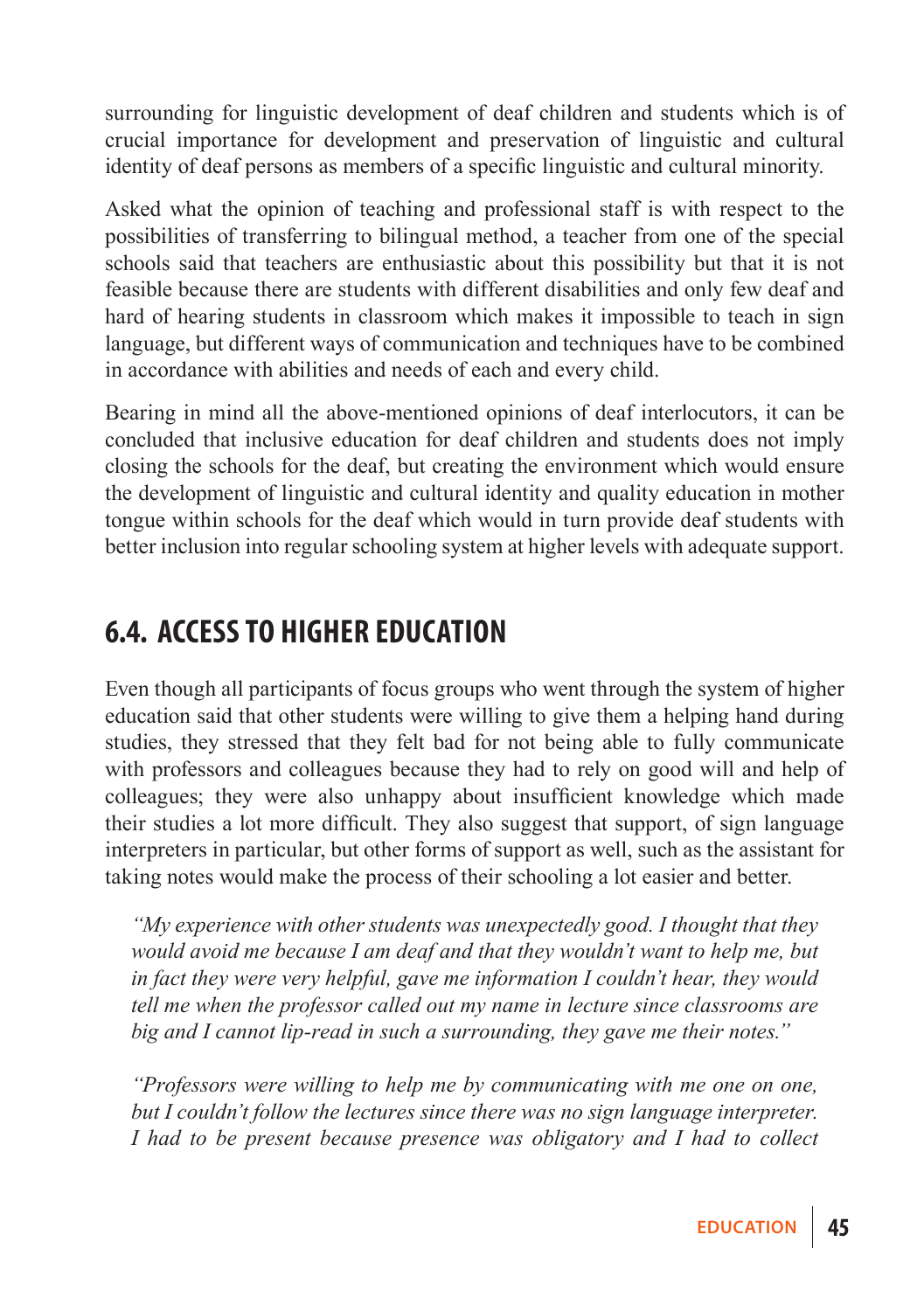*the necessary points. There were a few other deaf students and we would communicate among ourselves since we weren't able to follow the lectures. It was important to me that there were a few of us because otherwise I would have found these lectures boring, this way I was able to chat with them."*

*"We studied from books or notes our hearing colleagues gave us. But all this was very strenuous and hard. The highest mark I managed to get in theoretical courses was 6. But in practical courses, such as packing design I would get higher marks, even 10."*

*"I would have found it very useful to have had an interpreter during studies. It happened frequently that I couldn't get the necessary information because I needed more time to establish communication with professors primarily because professors didn't have that much time and because I felt uncomfortable to take that much time away from other students. If I had had a sign language interpreter, this communication would have been more efficient and I'm sure I would have had a lot more information than I managed to get. This way my communication with professors was slow, hard and incomplete."*

*"A sign language interpreter during studies would be invaluable to deaf students. And of course other forms of support, such as assistants for taking notes. But this seems highly unrealistic in the current situation. If we had all these forms of support, we would be in great position. Then I think it would not matter that much that I don't fit in the environment and don't feel like I belong because then I could focus my attention on professional improvement and other things would lose importance."*

Even though the Law on Higher Education foresees the possibility of organizing studies, that is, certain parts of studies in sign language, and deaf students are not forbidden to hire sign language interpreters, it is not clear who bears the costs of providing this kind of support. Based on the information accessible to the authors, there is not a single deaf student who is able to follow the classes by way of sign language interpreting at state or private faculties in Serbia.

### **6.5. Conclusions**

Based on everything said, we can conclude that regardless of legal framework which recognizes the right to education in sign language, deaf persons are not in the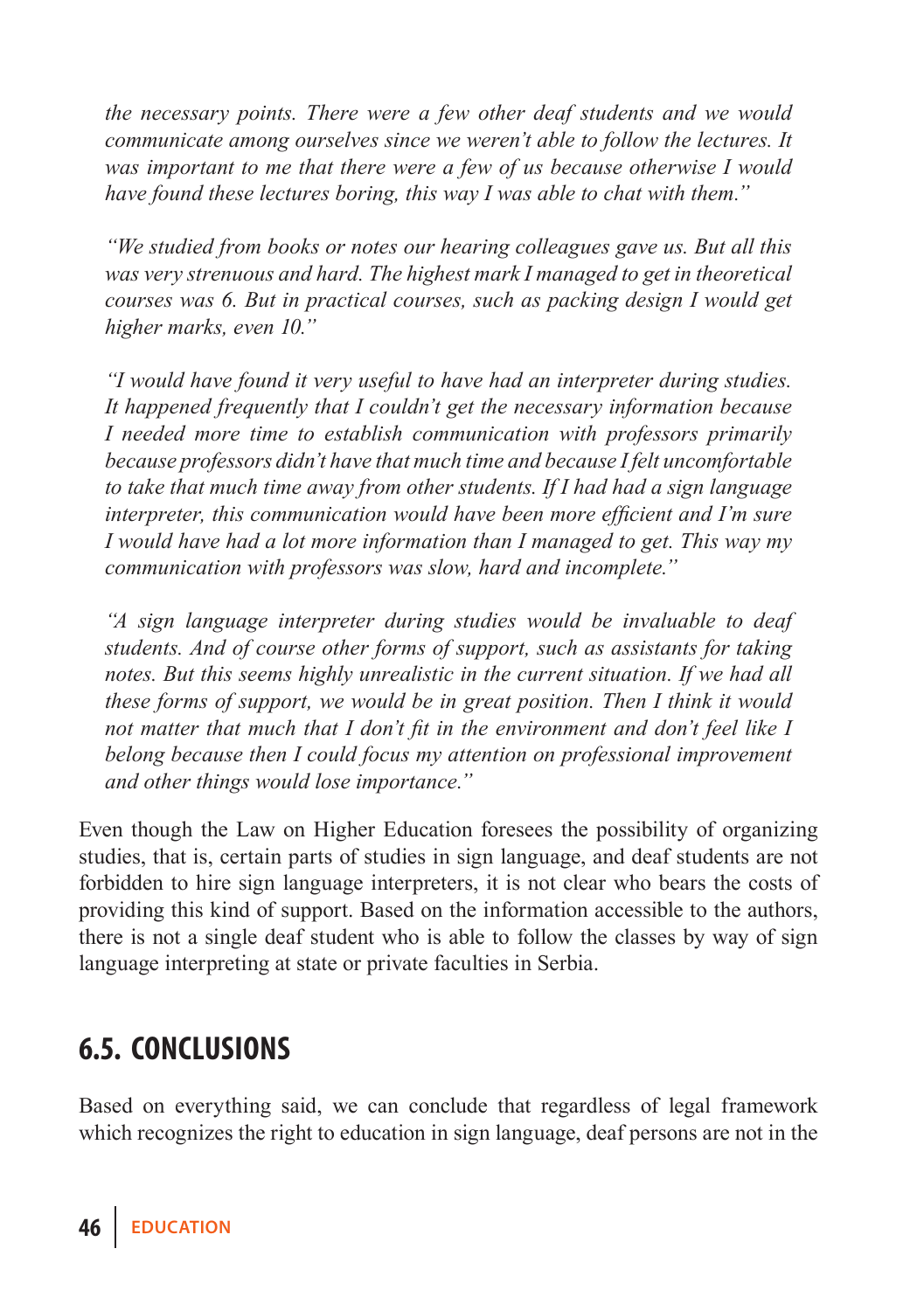position to exercise this right either because of inadequatly educated teaching and professional staff at special schools and inadequate curricula and expected learning outcomes or because of the lack of adequate support to deaf students within regular education.

By ratifying the UN Convenction on the right of persons with disabilities and by passing the Law on Sign Language Use, Serbia recognized sign language as a language, equal to spoken languages. All our Deaf interlocutors, participants in this survey expressed their hope that this will create conditions for a change in views among professional public when it comes to the role of sign language in education and improving the quality of life of deaf persons.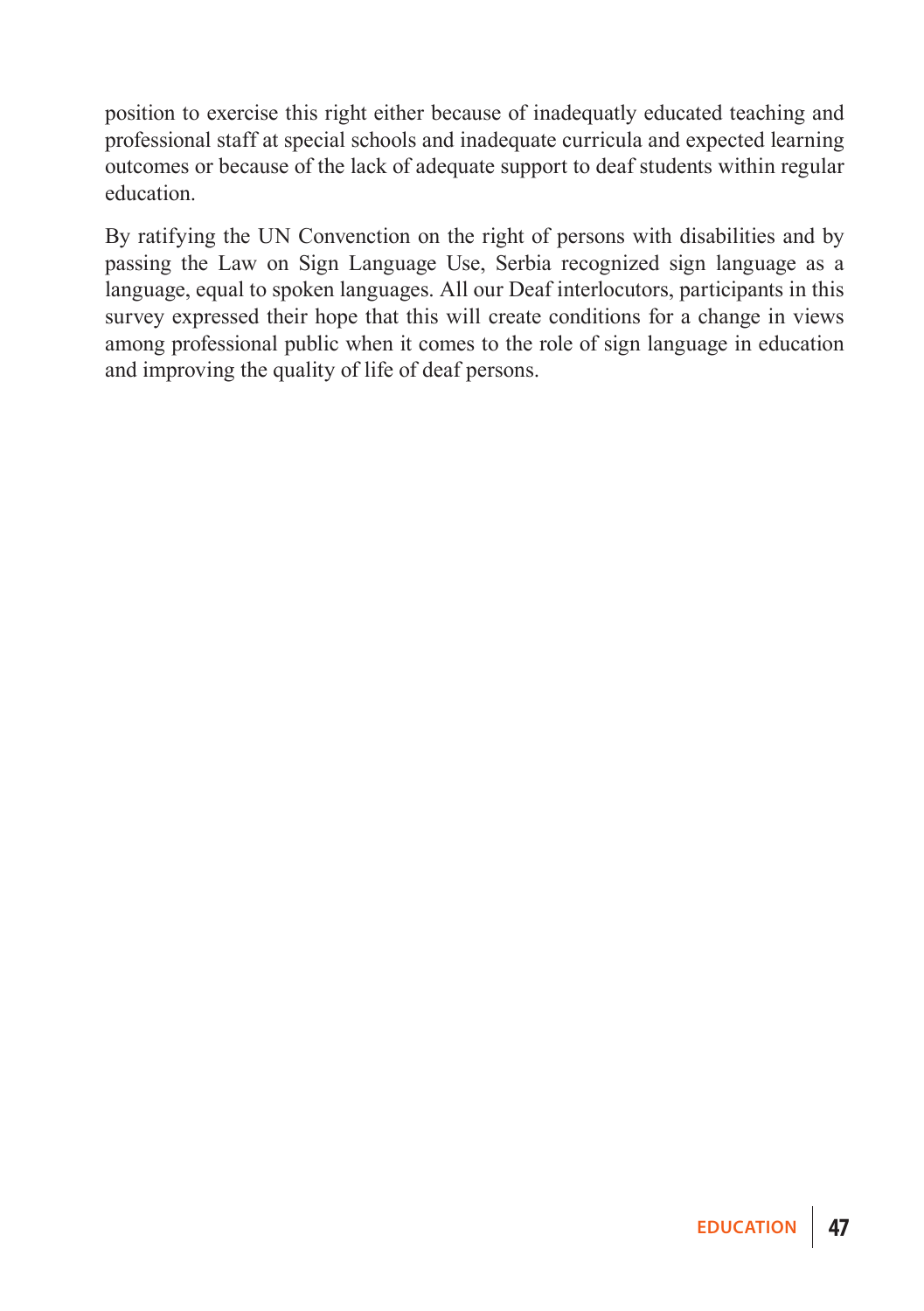# **7. Recommendations**

In what follows we give recommendations to the institutions of the Republic of Serbia, relevant ministries, organisations WITH THE AIM OF FURTHER EOUALISING OF RIGHTS AND BREAKING THE barriers in communication between the hearing community and deaf and hard-of-hearing persons. Recommendations refer to the areas the paper dealt with: media, accessibility of interpreting service and education. The stated recommendations even though related to the areas the paper dealt with are not limited to, but can refer to all other areas.

### **7.1. Recommndations in the field of media**

For members of the Deaf community to adequatly enjoy their right to information it is necessary to adjust media content to the needs of deaf persons, that is, media content has to be made accessible to sign language users. In this way, deaf persons are enabled to give and receive information in their first language.

With the aim of further improving media policies and their application it is necessary to:

- $\triangleright$  foresee legal obligations towards broadcasters more clearly with respect to the range of accessible content they are obliged to provide;
- $\triangleright$  foresee sanctions more clearly in case the broadcaster does not fulfill legally defined obligations.

With the aim of further raising the awareness of broadcasters about the need of adjusting the content to deaf persons it is necessary to establish (or improve) cooperation between organisations of the deaf and broadcasters so that broadcasters are directly familiarized with the needs of the deaf in terms of creating accessible media content. The recommendation to media is to follow the *Guidelines for*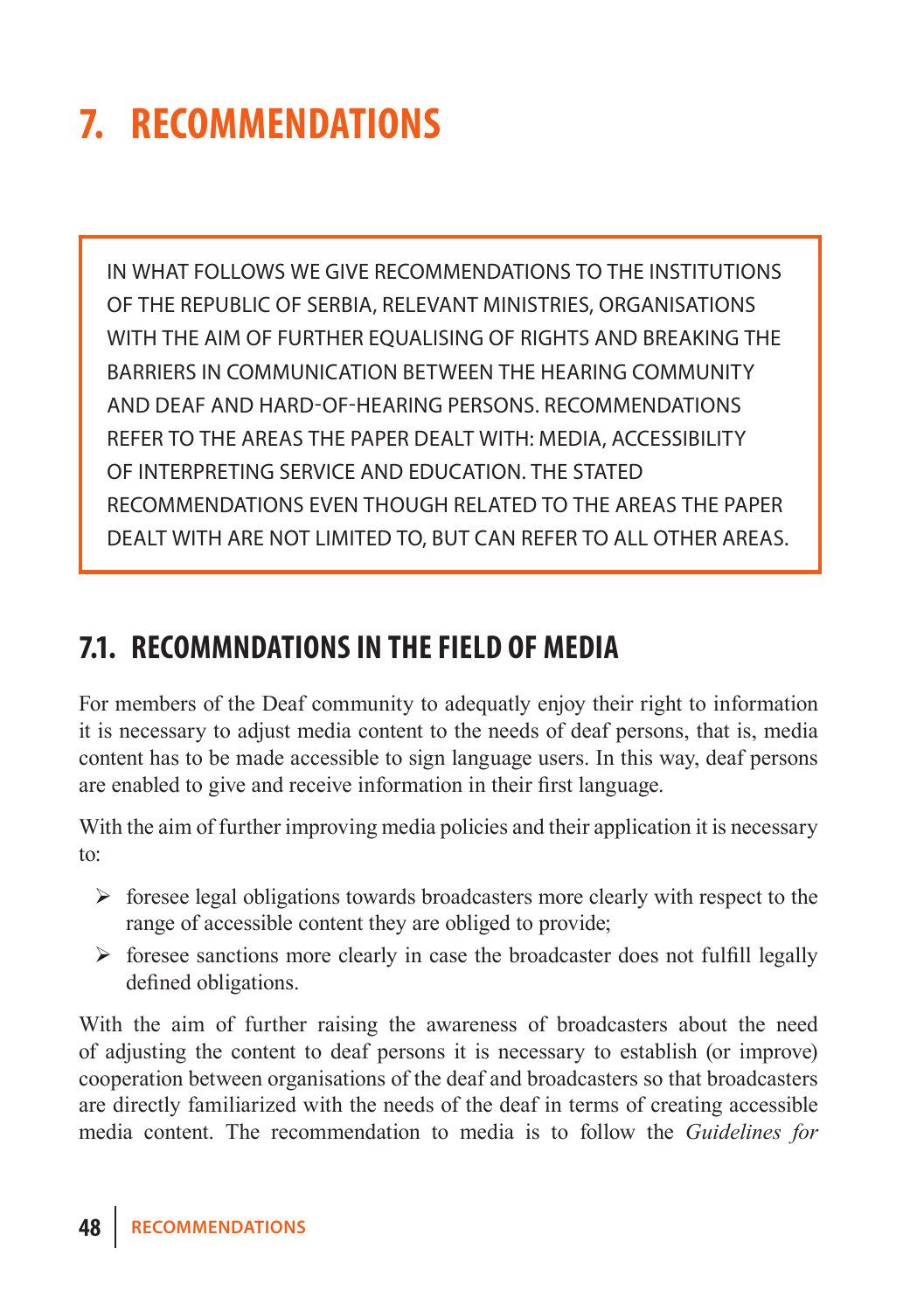*Interpreting in Media<sup>41</sup>* to make the programme accessible to the deaf and hard of hearing. Among these guidelines the following stand out:

- $\triangleright$  Provide a minimum of 1/5 of the screen so deaf and hard of hearing persons could follow the programme unobstructed and with no cognitive and sensory effort;
- $\triangleright$  Give necessary information to employees on cooperation with interpreters;
- $\triangleright$  Make the adequate preparation for interpreters possible, provide the Internet access as well as consultations with journalists, editors, proofreaders and other persons the interpreter can consult about language dilemmas and contents being interpreted;
- $\triangleright$  Define adequate technical, financial and human resources for producing accessible contents.

With the aim of including deaf persons into creating media contents it is necessary that broadcasters include deaf persons in the preparation stages of creating media contents, choosing the topics of interest for the Deaf community by consulting with them about the best ways of making the media environment accessibile. State authorities, primarily the Ministry of Culture and Information, with its competition calls should give support to contents in Serbian Sign Language as well as contents that will be accessibile by way of Serbian Sign Language interpreting or subtitling. Media, national and International donors should give support to three types of media contents:

- $\triangleright$  Contents which have already been created for hearing population and which need to be made accessible to deaf persons (contents from the *hearing* for the *deaf*);
- $\triangleright$  Contents that directly involve deaf persons about issues of particular importance for deaf persons (contents from the *deaf* for the *deaf*)

Contents that are being made by deaf persons with the aim of informing hearing people about sign language and Deaf culture with the aim to overcome barriers in communication and raising the awareness between the two communities (contents from the *deaf* for the *hearing*).

<sup>41</sup> The Guidelines for Interpreting in Media - http://www.atszj.org.rs/files/Smernice%20za%20 usmeno%20prevodjenje%20u%20medijima.pdf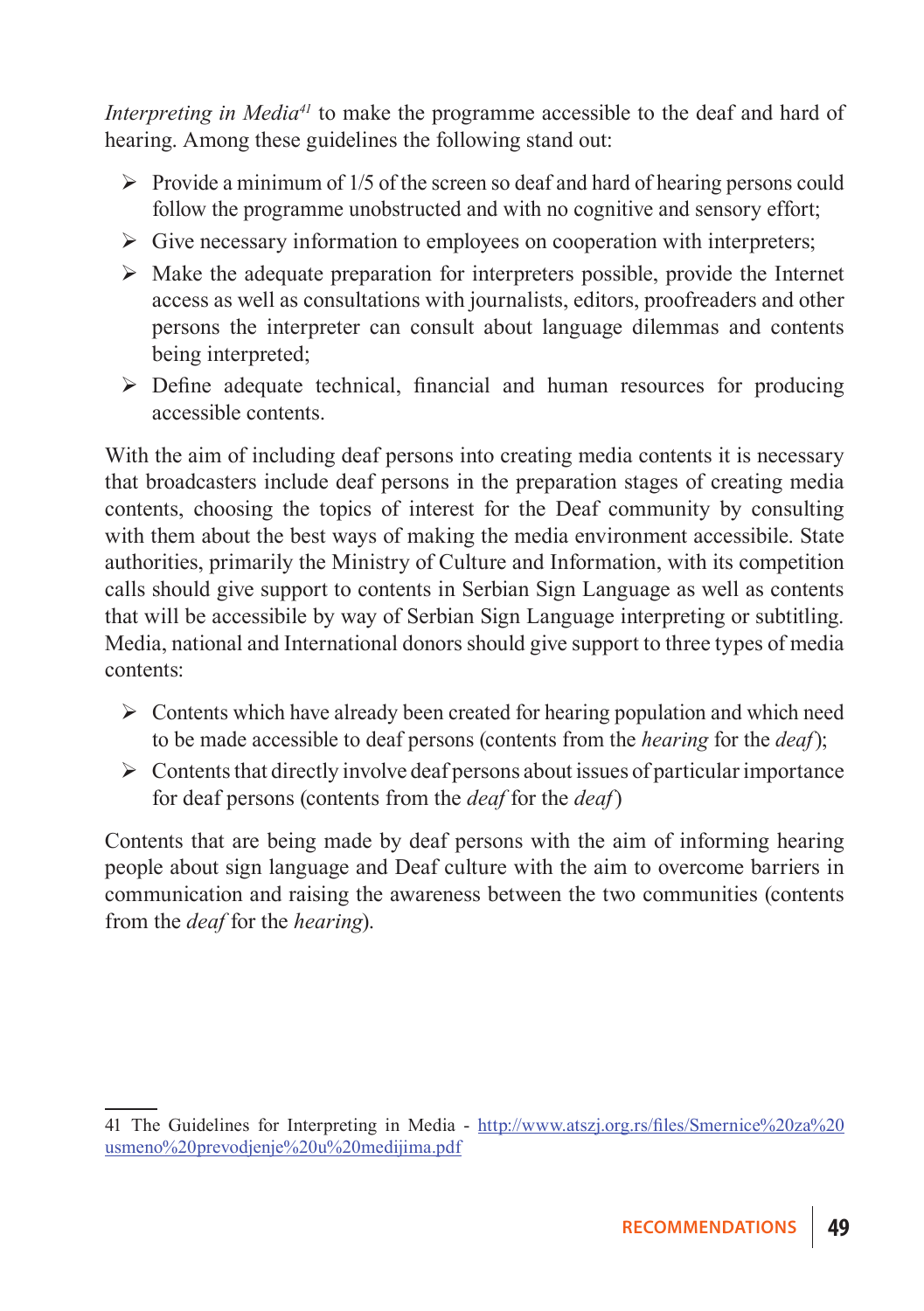### **7.2. Recommedations in the field of interpreting services**

Providing sign language interpreters is a necessary condition for free communication and adequate participation of deaf persons in social life. It is necessary to literally apply regulations that guarantee the right to sign language use so that deaf persons can realize their rights fully. In this way deaf persons would be enabled to tell and receive information in the first language using interpreting services.

To make all social contents accessible to the Deaf community which is necessary for its greater involvement it is important to develop and accredit the curricula for the training of Serbian sign language interpreters then promote the occupation of sign language interpreters, affirm and support interpreting service and increase the accessibility of service. It is also necessary to strengthen the association of sign language interpreters which is supposed to be the main factor in setting up professional community as the bearer of communicative inclusion of the deaf and hard of hearing.

The recommendations which refer to interpreting services of sign language interpreters within organisations that offer services are classified into three groups. Recommendations are related to everyday operations of organisations that offer the foregoing service within interpreting offices, then, the recommendations that refer to education of the Deaf community, interpreters and those hired in organisations as well as hearing service users, whereas the thrid type of recommendation referes to the sevice viability, that is, viability of organisations that offer interpreting services.

The first kind of recommendations refers to the improvement of organisations which offer interpreting services to their members within their interpreting offices.

- $\triangleright$  Organize training dealing with ways of providing services to those hired in all organisations
- $\triangleright$  Provide conditions for keeping track of users and offered interpreting services in interpreting offices; establishing a uniform way of reporting on the work of the offices;
- $\triangleright$  Separate the role of the interpreter from other roles in local organisation of the Deaf (social worker, the organisation's secretary and other);
- $\triangleright$  Providing long-lasting and viable funding of those hired in the offices; Establishing criteria for calculating the fee of interpreters hired in these offices;
- $\triangleright$  Providing adequate work space so that those hired can communicate freely with users by respecting their privacy;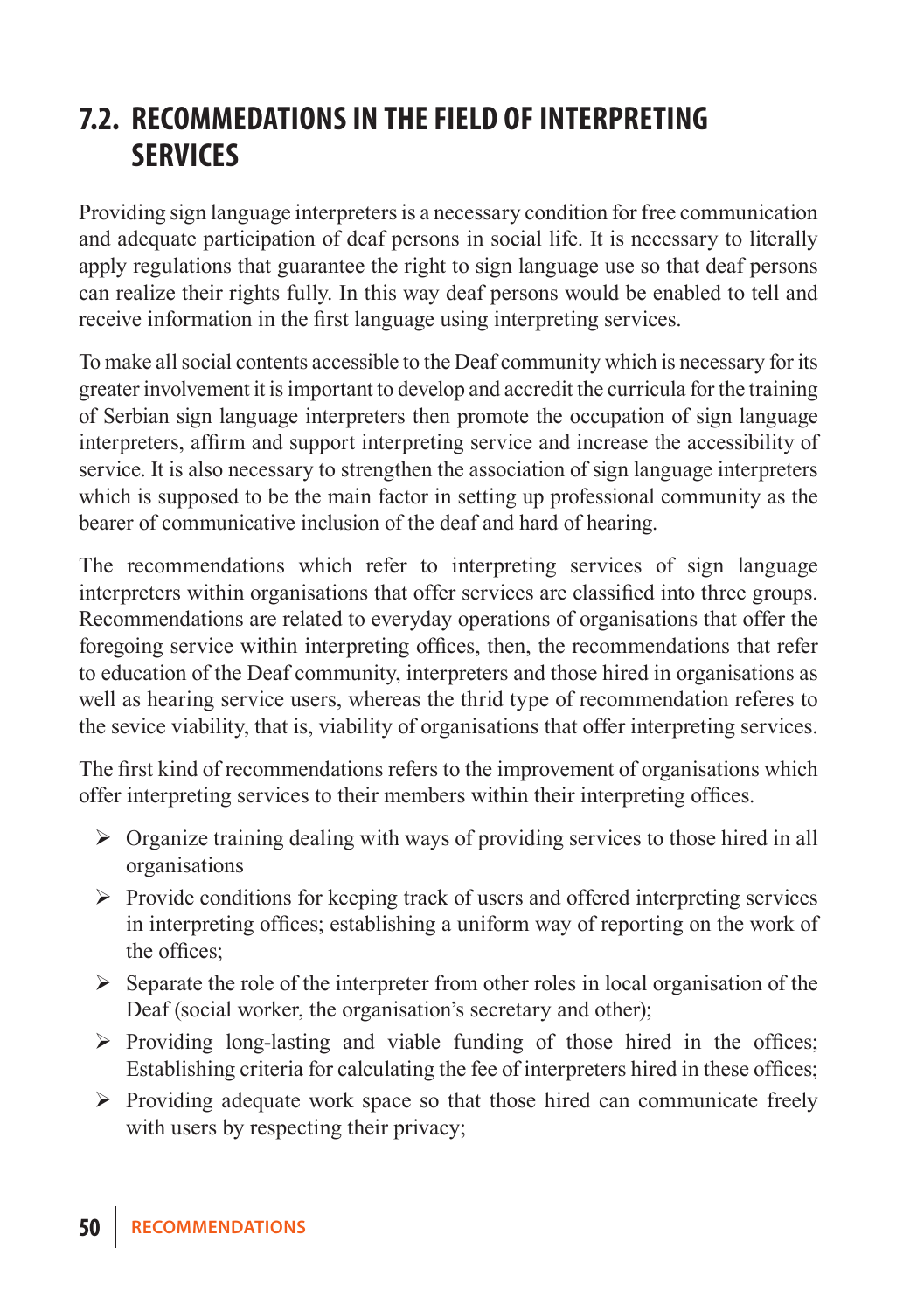The other group of recommendations refers to providing information to and educating deaf and hearing users of interpreting services as well as sign language interpreters.

- $\triangleright$  Continuous education of deaf users in sign language in all cities and municipalities where there are interpreting services on interpreting offices, interpreter's role and main rights of deaf users as well as empowerment in terms of independent decision making and responsabilities that come from these decisions;
- $\triangleright$  Hired interpreters in interpreting offices should continually improve their knowledge of sign language and acquire new knowledge about interpreting theory and practice. Interpreters should be empowered to cooperate more closely and exchange experiences and knowledge within professional association of interpreters and they should be given an opportunity to specialize in certain interpreting areas;
- $\triangleright$  Motivate interested deaf persons to work as interpreters intermediaries;
- $\triangleright$  Regularly inform hearing users about the existence and ways of cooperating with interpreters.

The third kind of recommendations refers to the issue of viability of interpreting offices.

- $\triangleright$  It is necessary to promote the work and services of interpreting office in local environment;
- $\triangleright$  It is necessary to commercialize interpreting services within offices by billing interpreting services to users who are not eligible for free service;
- $\triangleright$  Empower deaf persons and those hired in local organizations of the deaf to get involved into the process of establishing the viable work model of local interpreting office;
- $\triangleright$  It is necessary to start a dialogue about establishing a viable model of providing interpreting services through interpreting offices which would include all relevant social parties locally and nationally.

### **7.3. Recommendations in the field of education**

If deaf persons are not seen as a group with its own linguistic and cultural identity, they could never participate in education fully and equally nor enjoy all human rights.

Inclusive education is not only regular education with elements of accessability, universal design, reasonable adjustment and individual support. Inclusive education, from the perspective of the Deaf Community implies respect for diversity which is based on Deaf culture and on linguistic and cultural identity of deaf children.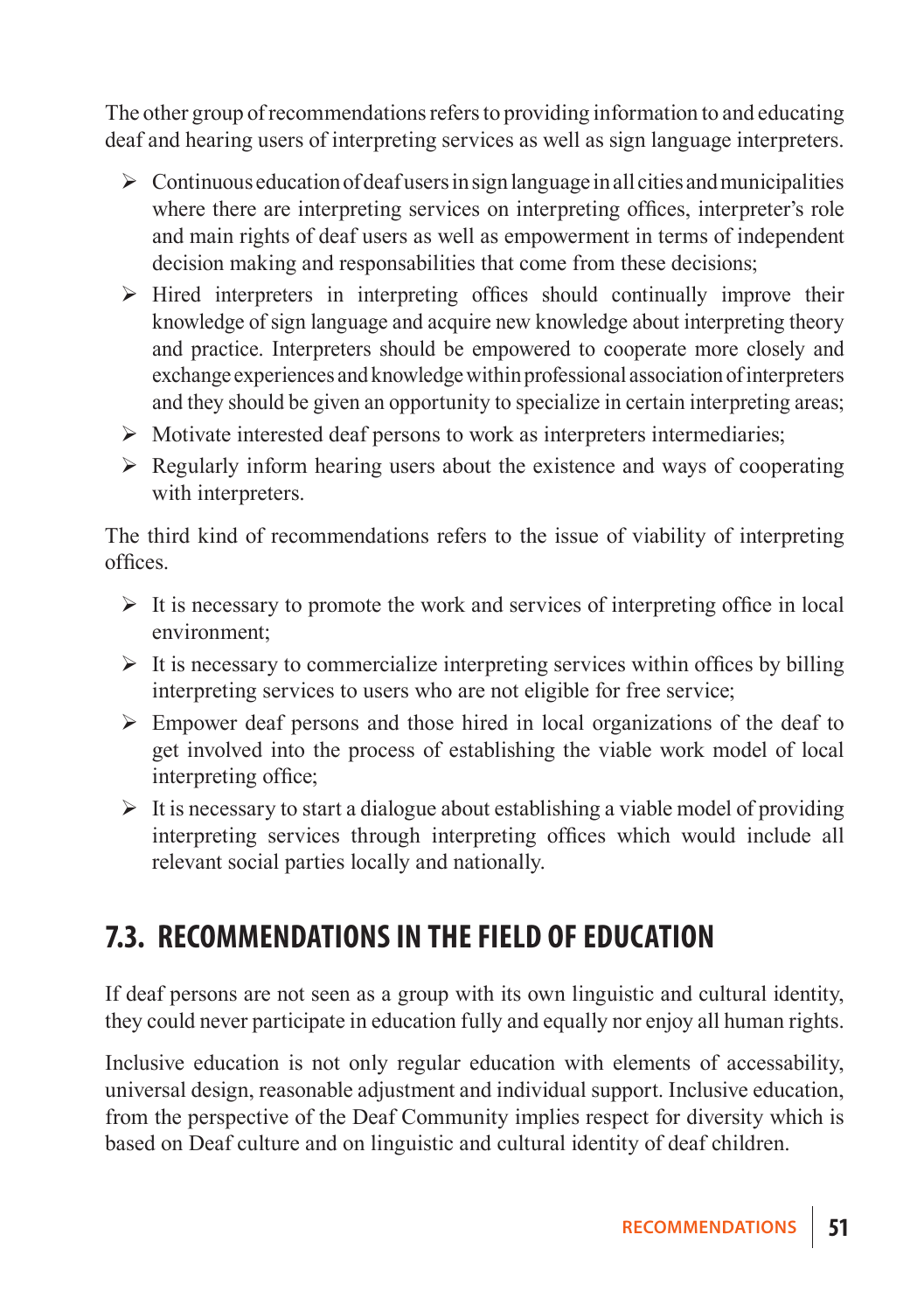True inclusive education is based on the needs of these children and helps them develop their potentials fully as individuals and citizens.

The Deaf Community does not advocate for special education but bilingual and bicultural education since deaf education is based on language and culture and therefore the opinion of the Deaf community is that bilingual education is integral part of inclusive education.42



Figure 1 – Biligual education<sup>43</sup>

From all the above, we can conclude that bilingual education for deaf children in Serbia has to be introduced as soon as possible which would imply:

 $\triangleright$  Recognition and use of sign language as the first language of the Deaf community in education together with the national written/spoken language as the second language.

<sup>42</sup> According to: Dr *Jokinen M. (2015). Presentation "*Inclusive Education in Accordance with the UN Convention on Rights of Persons with Disabilities – A New Framework for Bilingual Deaf Education?*", Congress of the World Federation of the Deaf (WFD), Istanbul, Turkey*

<sup>43</sup> Ibid.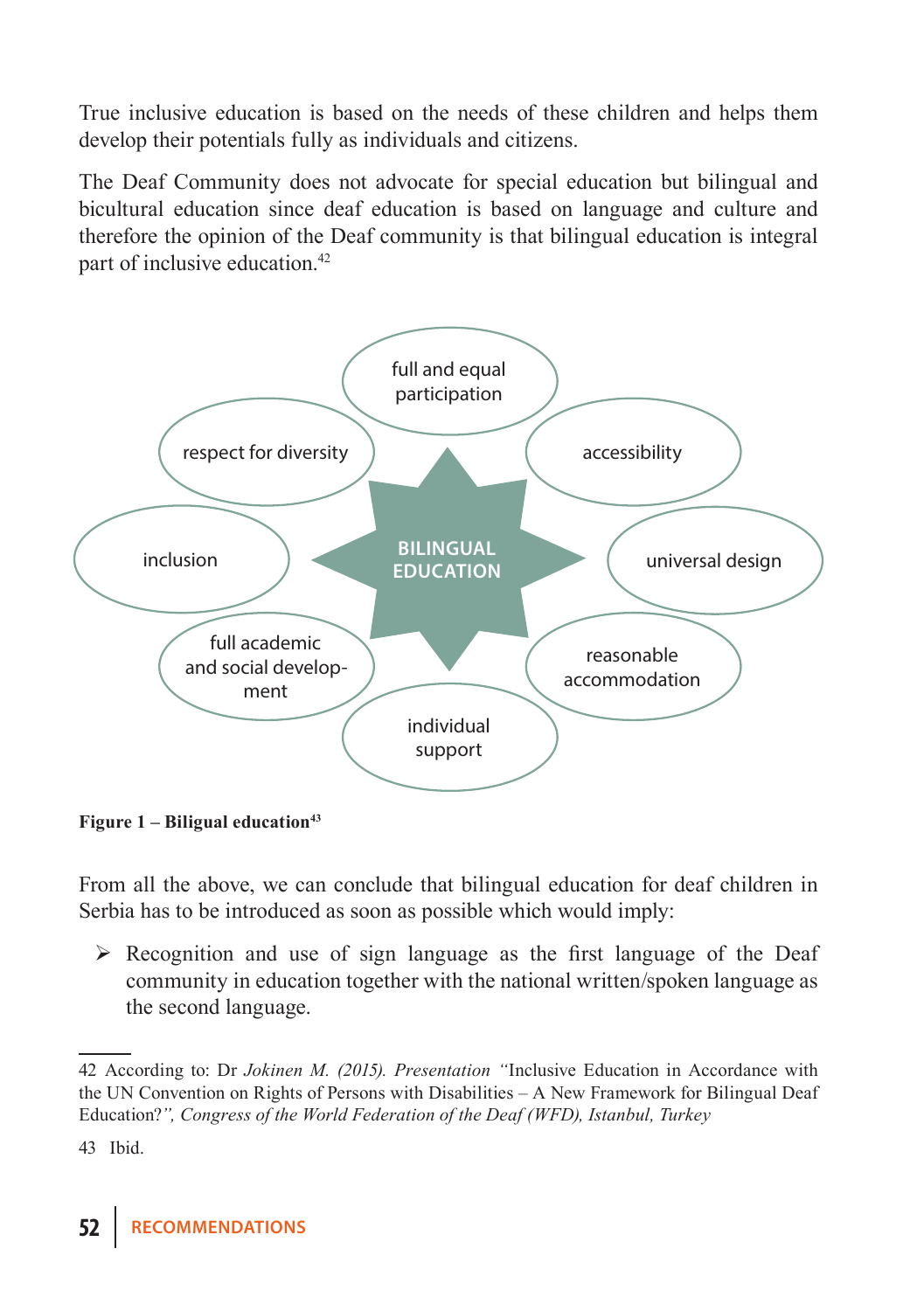- $\triangleright$  Involvement of the Deaf community in designing curricula which would suit the needs of deaf persons.
- $\triangleright$  Hiring the staff that have proficient knowledge of sign language.
- $\triangleright$  Training and hiring of Deaf teachers at the schools for the Deaf.
- $\triangleright$  Training of teachers for deaf children so that they use sign language fluently.
- $\triangleright$  Introducing Deaf culture and history into the curriculum of bilingual schools for the deaf.
- $\triangleright$  Introducing Deaf culture and history into the curriculm for training of teachers for the deaf.
- $\triangleright$  Support to linguistic and cultural identity of the Deaf Community.

Bilingual education in its best form provides full academic and social growth of deaf persons and it is closest to an ideal situation which implies full and equal participation and accessible education.

### **7.4. Comprehensive recommendation**



Figure 2 – The main factors for exercising human rights of deaf persons<sup>44</sup>

<sup>44</sup> Allen C. (2014). Presentation «Equality for Deaf persons», WFD, Belgrade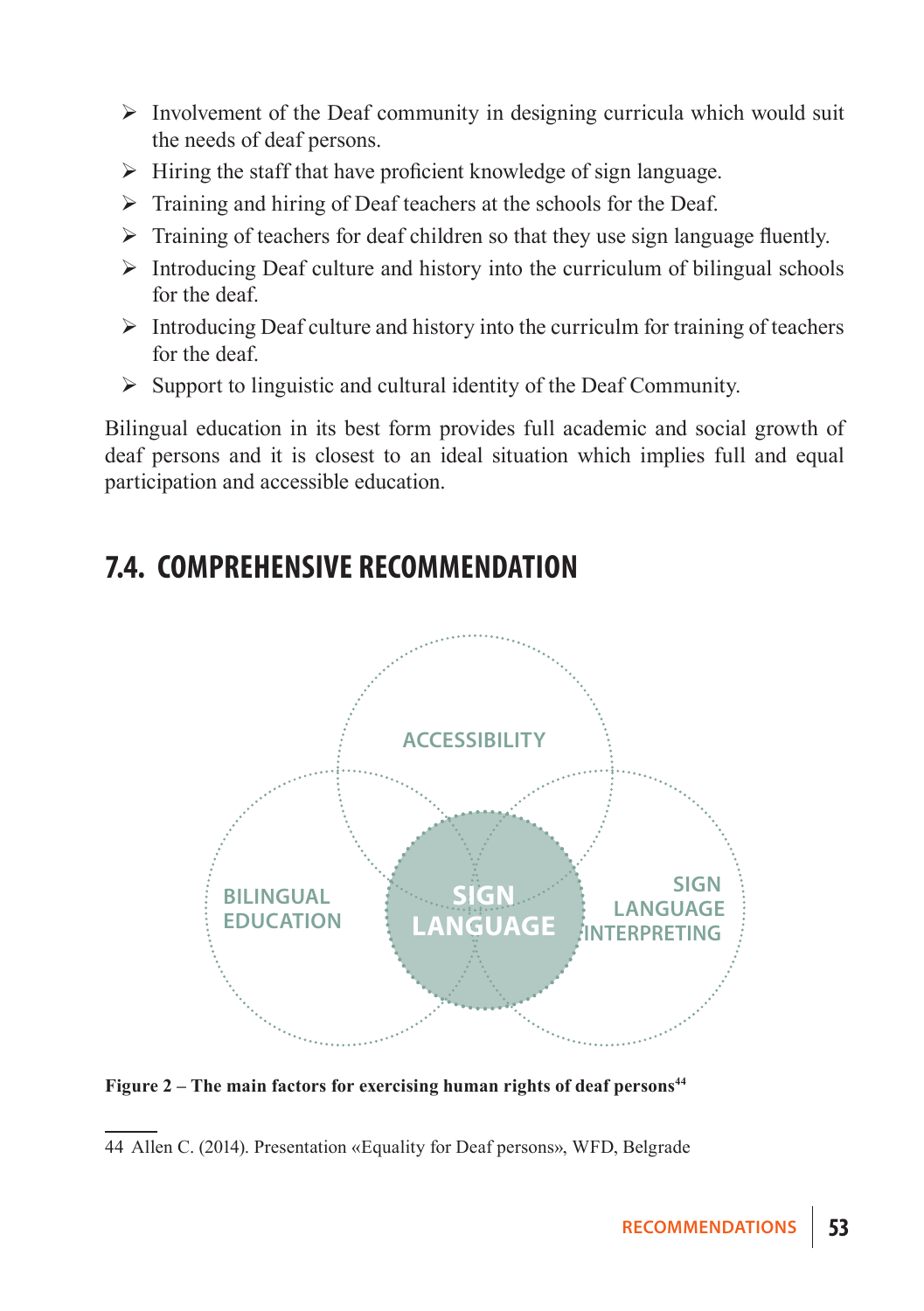The Government of the Republic of Serbia and competent ministries should provide the recognition of specific cultural and linguistic identity of the Deaf and the hard of hearing based on the equality with others, including sign languages and culture and give adequate support for realizing their identity.

Based on the given data and research results it is clear that sign language is a prerequisite for exercising human rights of the Deaf Community. Factors such as bilingual education, accessibility and high-quality interpreting services will improve the quality of life of deaf individuals substantially.

The Law on Sign Language Use, the UN Convention on the rights of persons with disabilities and all other foregoing relevant regulations and laws need to be applied literally. All social participants, especially institutions that are in charge of public authority must contribute to overcoming the barriers in communication with deaf users of sign language, to the affirmation of rights and practice of communicating in sign language and to accept sign language as equal to other languages in use.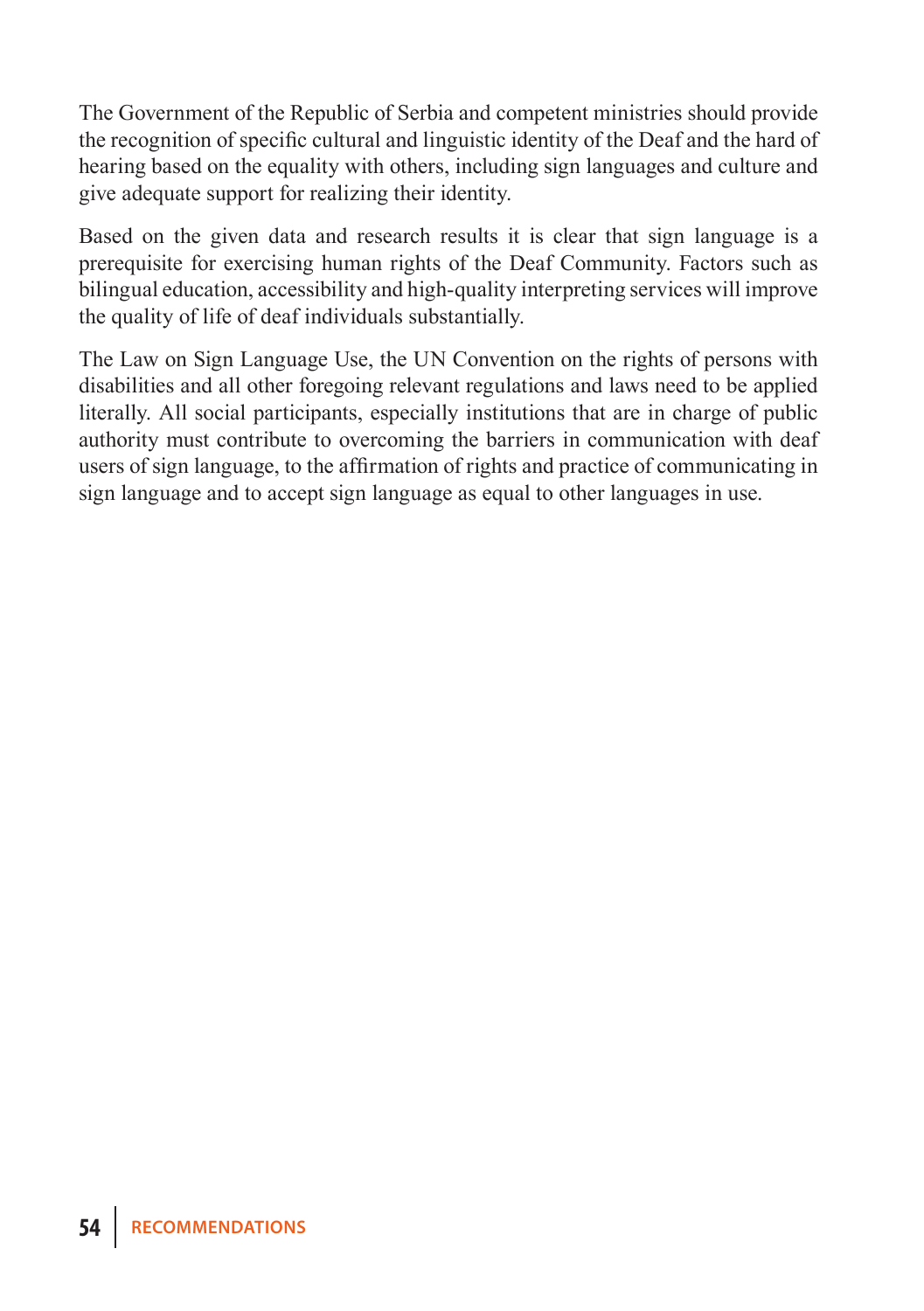# **APPENDIX 1 Law On Sign Language Use**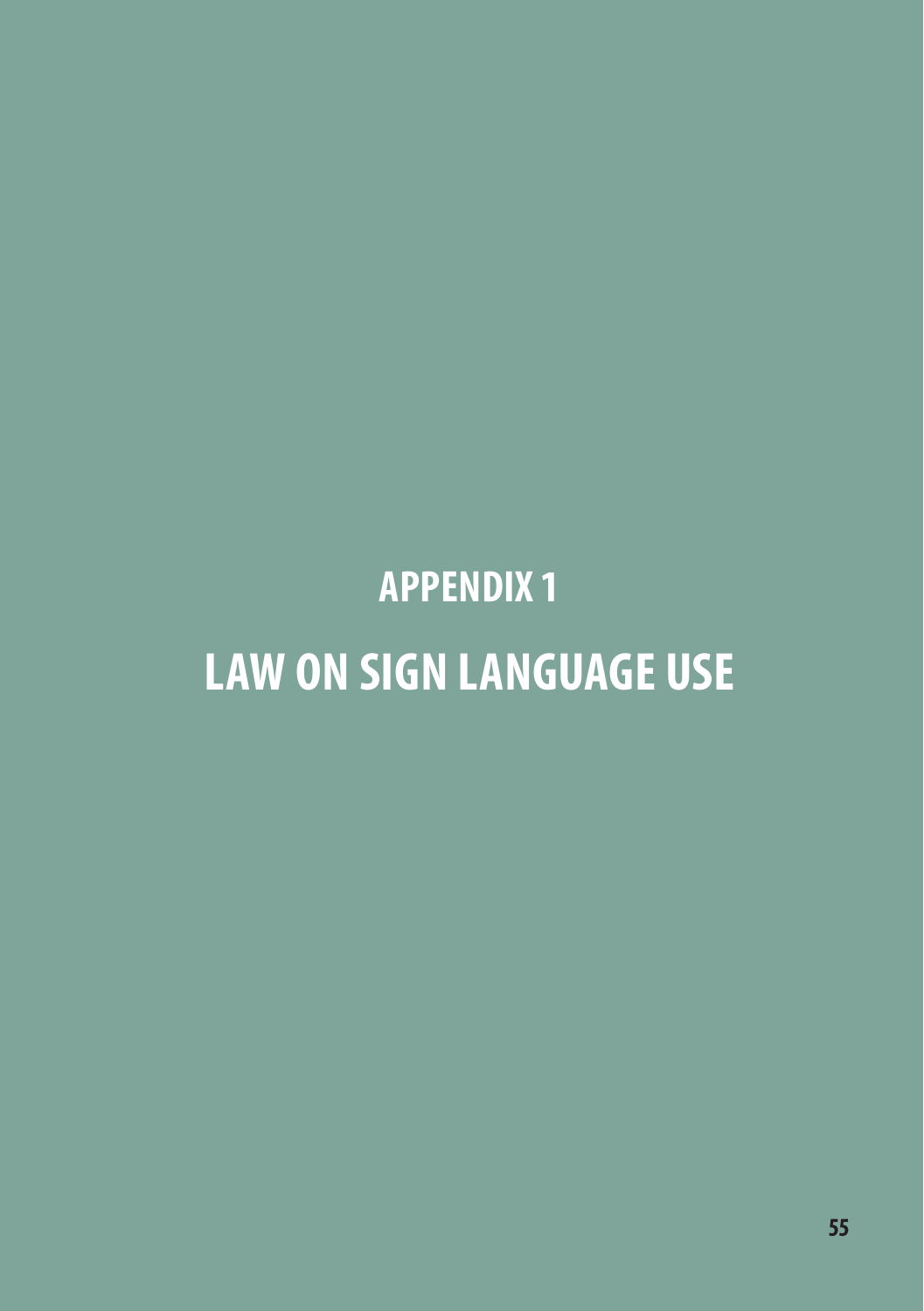### **LAW ON SIGN LAN GUAGE USE**

#### **I. BASIC PROVISIONS**

#### **Subject Matter of the Law**

#### **Article 1**

This Law shall govern the use of sign language, i.e. the right to learn sign language and right to use the sign language interpreting service, the manner of using the sign language interpreting services, incentives for applying and improving sign language use by informing and educating in sign language and other issues significant to sign language use.

#### **Principles**

#### **Article 2**

This Law shall ensure the realization of the basic principles guaranteed by the constitution referring to exercising human rights, and particularly to the prohibition of discrimination and introduction of special measures in order to achieve the complete equality of people with disabilities and other citizens and elaboration of the right to dignity and free personality development especially in terms of exercising the right to sign language use and inclusion of deaf persons in the process of making decisions relating the sign language standardization and use.

#### **Definitions**

#### **Article 3**

A deaf person is a person who is limited in full and equal participation in social life due to informational, communicational and other obstacles.

Sign language is a natural form of communication of deaf persons which has its own linguistic characteristics, including grammatical functions, phonology, morphology and syntax.

A sign language interpreter is a person who, in accordance with the law, has obtained professional qualifications for performing the job of a sign language interpreter, i.e.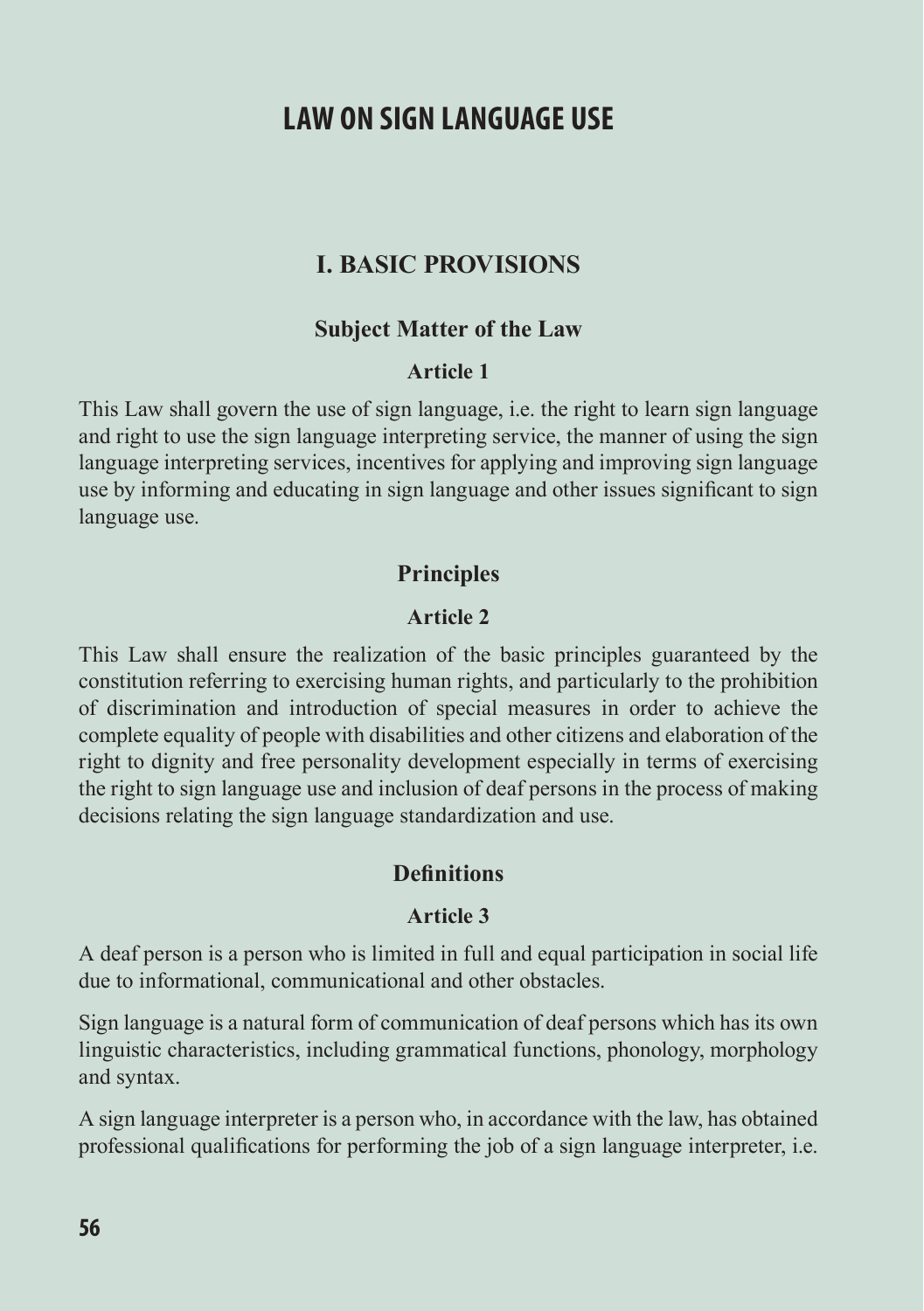professional qualifications for interpreting from spoken language to sign language and from sign language to spoken language.

#### **II. SIGN LANGUAGE USE**

#### **The right to sign language use**

#### **Article 4**

The right to sign language use represents a deaf person's right to learn sign language and the right to use the sign language interpreting services.

Nobody shall disallow a deaf person from the right to use sign language.

A deaf child shall have the right to learn and use sign language.

A parent, or a guardian of the child, or any other person, shall not forbid the child to learn and use sign language.

In addition to the deaf person, other persons shall have the right to learn sign language.

#### **Sign language learning**

#### **Article 5**

Sign language learning shall be organized and conducted by an educational institution or another organization which has obtained the status of a publicly acknowledged organizer of the activities of adult education, in accordance with the law, on the basis of the programme which can be adjusted to the needs and possibilities of deaf persons, which results in:

- 1) acquiring knowledge, abilities and skills in order to obtain the crucial competences for realizing the possibilities of personal, social and professional development, in accordance with the law;
- 2) acquiring the abilities for using the obtained knowledge, skills and attitudes necessary for performing the professional activities for sign language interpreting and gaining professional competences for performing the job of a sign language interpreter, in accordance with the law.

The programme referred to in Paragraph 1 of this Article shall be passed by the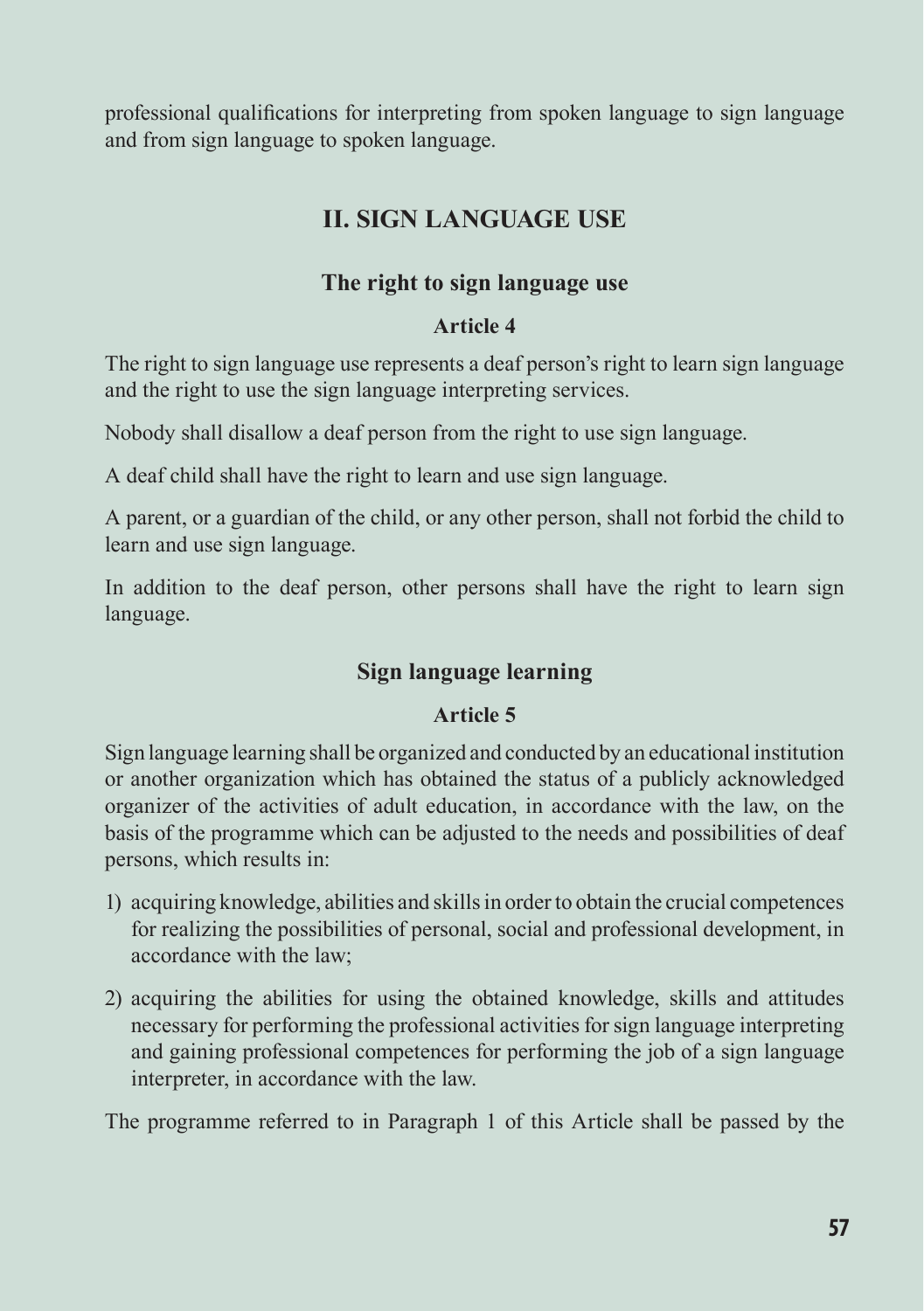Minister responsible for education with the previous consent of the Minister competent for the improvement of the position of persons with disabilities.

#### **Using the sign language interpreting service**

#### **Article 6**

A deaf person who uses sign language, i.e. a deaf person who is not able to use other forms of communication, lip reading, writing or any other way in order to exercise certain rights, legally based interest or perform obligations, shall have the right to use the sign language interpreting services.

Using the sign language interpreting service shall be conducted by directly recruiting a sign language interpreter or in another way acceptable to the deaf person, using modern technology.

#### **Using sign language in a civil service procedure**

#### **Article 7**

A deaf person referred to in Article 6 of this Law shall have the right to use sign language in proceedings in front of a government authority, the autonomous province authority or the authority of local self-government units, as well as other authorities or organizations or legal entities charged with performing public authorities (hereinafter: civil services).

#### **Using sign language in politics**

#### **Article 8**

A deaf person referred to in Article 6 of this Law who participates in political life – at meetings and sessions of public authorities shall have the right to use sign language.

#### **Using sign language in educational institutions**

#### **Article 9**

Educational and upbringing activities in the institutions for education and upbringing and studies in the institutions of higher education can be conducted in sign language for deaf persons, in accordance with their needs, abilities and possibilities.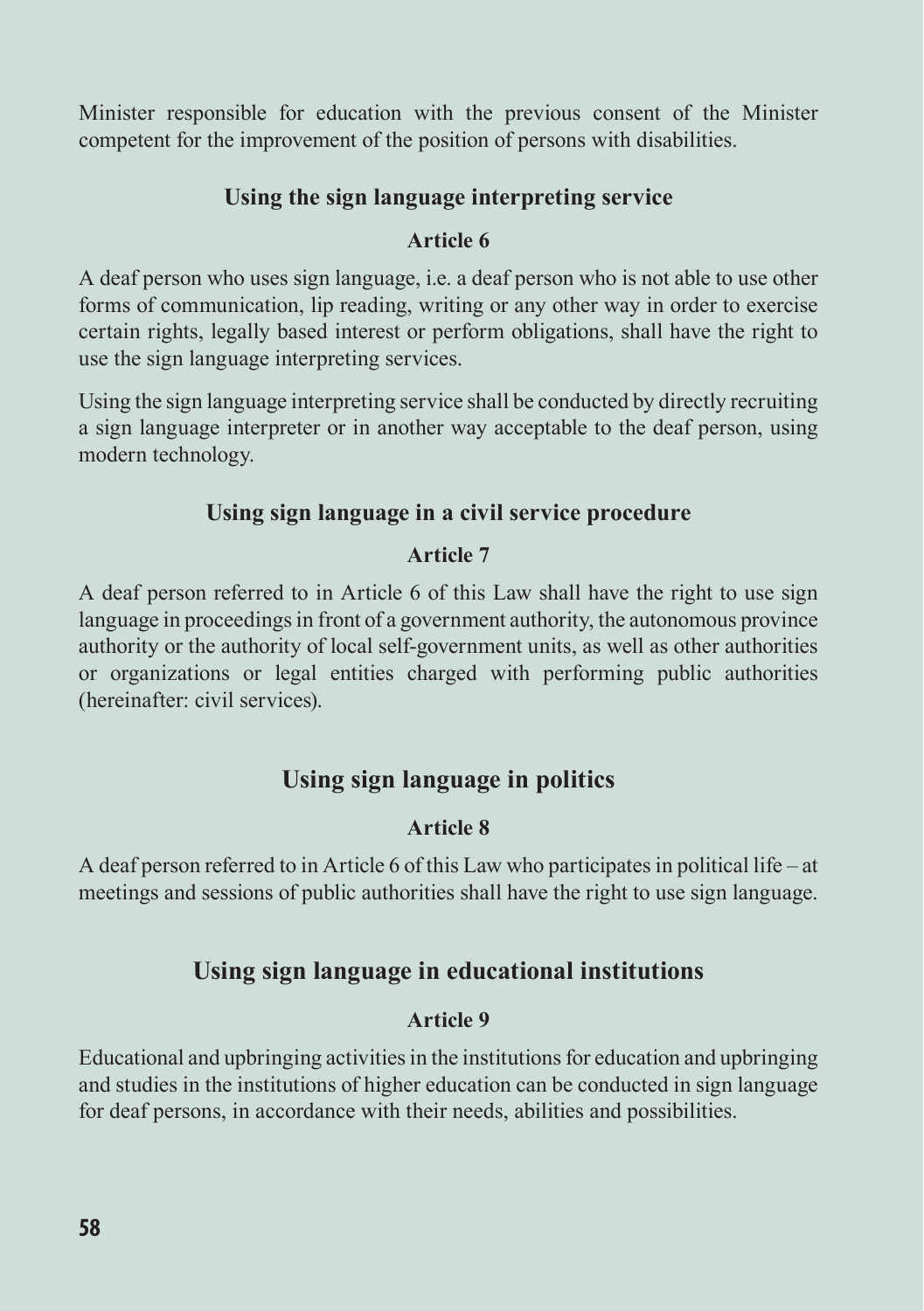Educational and upbringing activities referred to in Paragraph 1 of this Article shall be conducted on the basis of estimating the requirements for providing the additional educational, health or social support by the interdepartmental committee by means of the programme of children's education and upbringing, i.e. through the school syllabus and individual educational syllabus for students, in accordance with the law.

#### **Using sign language at the employer's**

#### **Article 10**

A deaf person referred to in Article 6 of this Law shall have the right to use sign language in the process of getting employed and working with the employer, in the following situations: in job interviews, when concluding and terminating the contract of employment or any other work contract without the employment, in professional training and development, while volunteering, while working or participating in work at the employer's on any terms as long as there is an objective necessity for such a service and in the cases when the employed persons are presented with the information which influences their work process or their position at the employer's.

#### **III. THE MANNER OF USING THE SIGN LANGUAGE INTERPRETING SERVICES**

#### **Sign language interpreting service provided by the association of persons with disabilities**

#### **Article 11**

The deaf person referred to in Article 6, Paragraph 1 of this Law shall realize the sign language interpreting service on the basis of previously submitted demand to the association of persons with disabilities (hereinafter: the association) on the territory of the local self-government unit where this person resides or exercises the right to legally based interest or performs an obligation, if the association has the assets allocated for these purposes by law.

If the association referred to in Paragraph 1 of this article is unable to provide the sign language interpreting service, the demand of the deaf person shall be directed to the union of the associations dealing with the protection of deaf persons (hereinafter: the union) which, on condition it has the assets allocated for these purposes by law, shall provide the sign language interpreting service by means of the sign language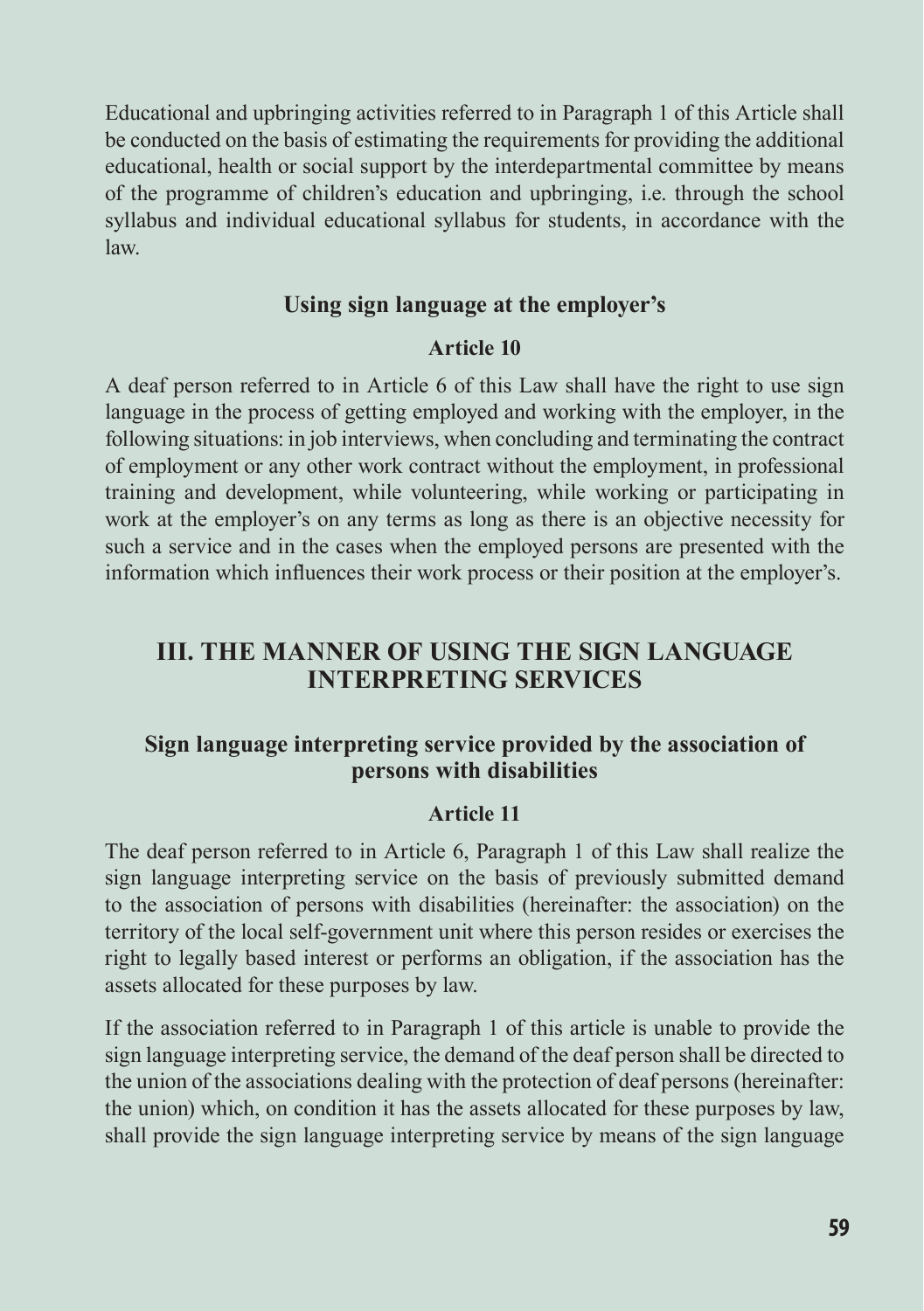interpreter supplying the service in the area closest to the territory where the deaf person resides, or exercises the right, legal interest or performs an obligation and who is responsible for providing the sign language interpreting service on the territory of the Republic of Serbia.

In order to exercise the right to the sign language interpreting service, the union shall provide the availability of the service on its website and manage updating the data about sign language interpreters and the area in which their provide their services, i.e. about the possibility of employing a sign language interpreter.

#### **Sign language interpreting service provided by another association**

#### **Article 12**

Exceptionally from Article 11 of this Law, another association dealing with the protection of deaf persons, in accordance with its objectives, may provide the sign language interpreting service by recruiting its members who are sign language interpreters.

#### **Sign language interpreting service provided by a civil service**

#### **Article 13**

The deaf person referred to in Article 6, Paragraph 1 of this Law shall realize the sign language interpreting service by addressing to a civil service which shall be obliged to provide this service through its employee who knows sign language and thus may provide the sign language interpreting service or using the assets of this service on condition that the association, or the union do not have the assets allocated for these purposes by law, or that it is necessary to provide the urgent sign language interpreting service.

#### **Sign language interpreting service at the employer's**

#### **Article 14**

The association, or the union, shall provide the sign language interpreting service in all situations related to exercising the right of a deaf person to use the sign language interpreting services at the employer's, if it has the assets allocated for these purposes by law.

The assets for the sign language interpreting service referred to in Paragraph 1 of this article shall not be ensured by the employer.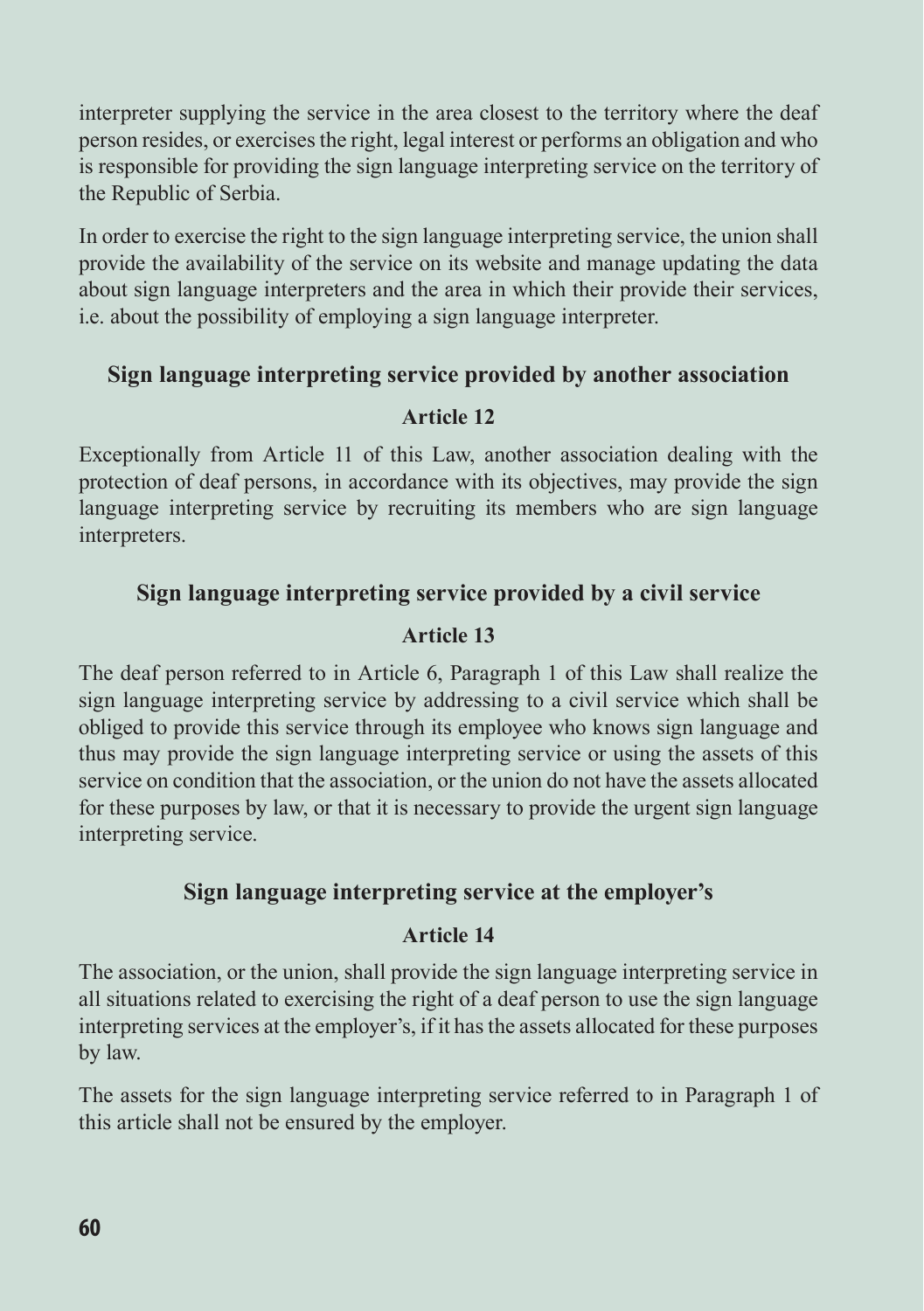#### **IV. INCENTIVES FOR APPLYING AND IMPROVING SIGN LANGUAGE USE**

#### **Providing the conditions for using the sign language interpreting services on the necessary scale**

#### **Article 15**

If the sign language interpreting service cannot be provided in the manner defined in Article 11 of this Law, the union shall address the Ministry competent for the jobs of improving the protection of persons with disabilities (hereinafter: the Ministry), in order to ensure the development and use of the sign language interpreting service on the necessary scale.

For the purpose of ensuring the development and use of the sign language interpreting service on the necessary scale, the union shall provide the Ministry with the data on the needs of deaf persons, sign language interpreters, provided services by sign language interpreters and other information significant for providing the sign language interpreting service on the necessary scale.

#### **Providing the finances for using sign language interpreting service**

#### **Article 16**

The association or the union shall provide the finances for using the sign language interpreting service:

- 1) within the assets from the budget of the Republic of Serbia earmarked for financing the organizations of persons with disabilitities and similar associations whose objective is improving the socio-economic and social position of persons with disabilities, distributed by the Ministry according to the possibilities, that is within the available assets earmarked for financing the social welfare institutions or other social welfare providers, according to the possibilities;
- 2) within the assets of territorial autonomy and local self-government units earmarked for the development of social welfare and support for independent living, i.e. improvement of the position of persons with disabilities;
- 3) presents, donations, legacies, loans, interests and other assets, in accordance with the law;
- 4) other sources, in accordance with the law.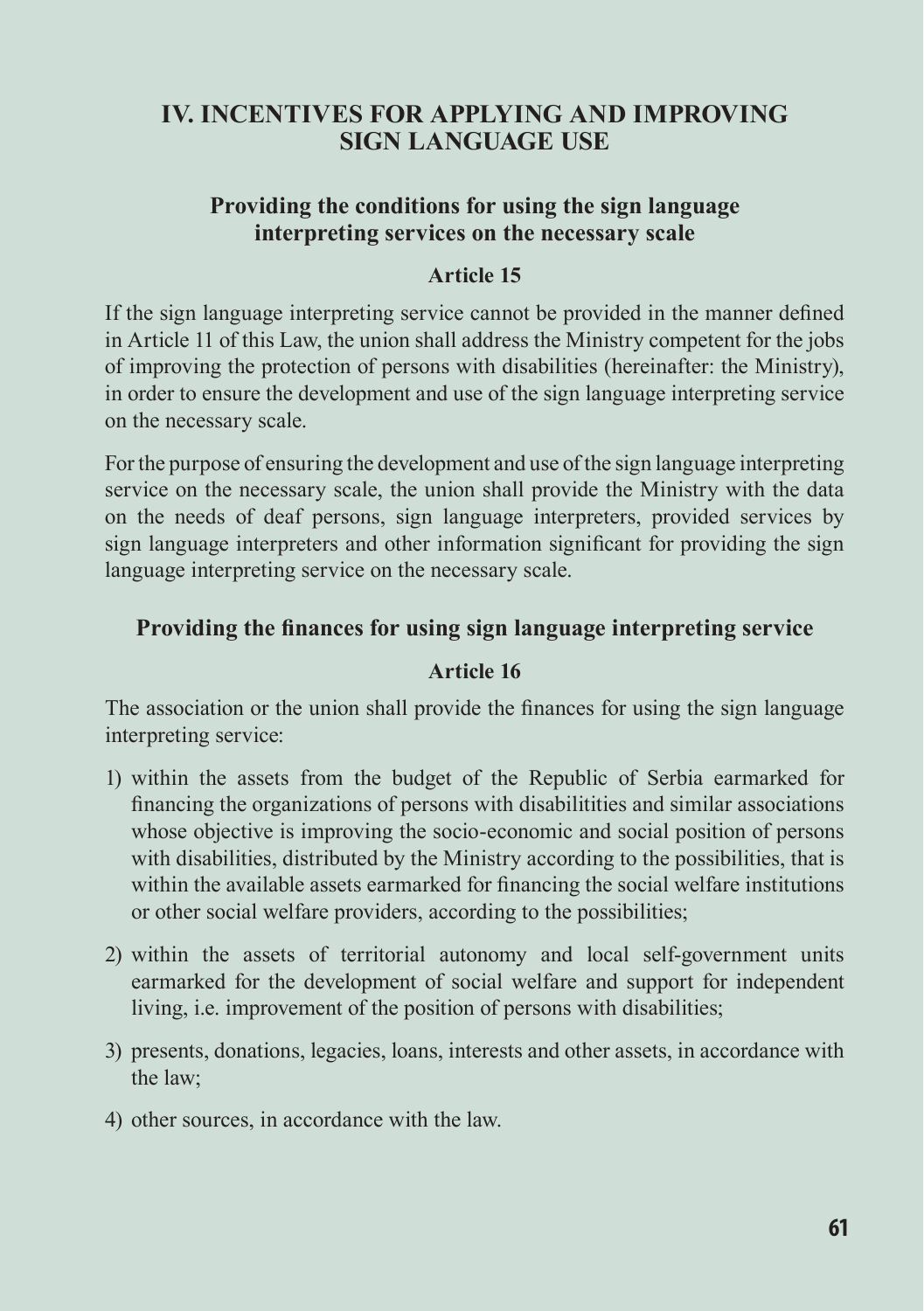#### **Incentives for the application of sign language in electronic media**

#### **Article 17**

The providers of media services shall have the obligation to consider the possibilities and work on providing conditions for enabling the following of audio-visual media services by means of sign language interpreters or by applying the techniques acceptable to deaf persons to the largest extent possible, ensuring the daily following of the available programme and content.

#### **Incentives for the application of sign language using telecommunication services**

#### **Article 18**

The providers of telecommunication services shall have the obligation to consider the possibilities and work on providing the services of the universal service, i.e. telephone and other communication services using a videophone, call center or in another way, in order to ensure the equal opportunities for accessing telecommunication services, in accordance with the law.

#### **Incentives for the improvement of sign language use**

#### **Article 19**

Civil services, the Ministry and other authorities competent for the improvement of the position of persons with disabilities as well as the scientific research, educational and cultural institutions, and other authorities and organizations, shall consider the needs and develop the possibilities for the even provision of fast and efficient service in relation to the needs of deaf persons, adopting suitable regulations, taking steps with the aim of promoting sign language, developing the network of sign language interpreters according to the requirements, arranging the conditions for further standardization, developing and studying Serbian Sign Language and the sign languages of national minorities and undertaking other measures for inciting the application and improvement of sign language use.

The activities referred to in Paragraph 1 of the article shall be performed in collaboration with the association or the union and other associations dealing with the protection of deaf persons' interests, which undertake the steps for the network development and enabling the use of sign language interpreting services throughout the territory of the Republic of Serbia.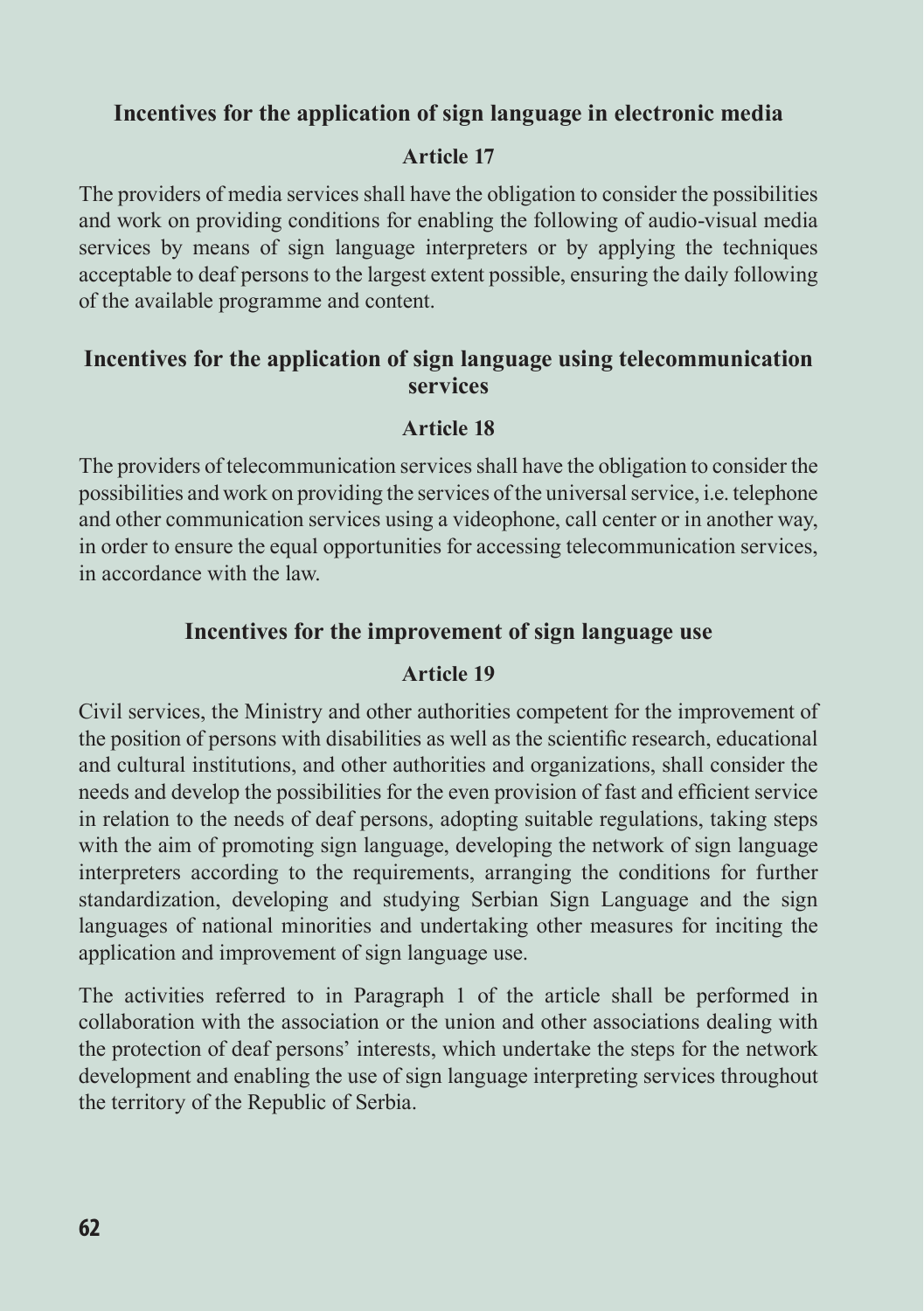#### **V. SUPERVISION**

#### **Article 20**

The Ministry shall perform the supervision of the application of this Law.

#### **VI. PENAL PROVISIONS**

#### **Article 21**

A legal entity shall be fined 200,000 to 500,000 dinars if it forbids or does not enable:

- 1) sign language use in educational institutions (Article 9);
- 2) the service of a sign lanuage interpreter provided by the association, or the union (Article 11);
- 3) the service of a sign lanuage interpreter provided by a civil service (Article 13);
- 4) the service of a sign lanuage interpreter at the employer's (Article 14).

The responsible person within the legal entity shall be fined 20,000 to 100,000 dinars for the offence referred to in Paragraph 1 of this Article.

The entrepreneur shall be fined 100,000 to 400,000 dinars for the offence referred to in Paragraph 1 of this Article.

#### **VII. TRANSITIONAL AND FINAL PROVISIONS**

#### **Article 22**

The Minister in authority shall introduce the programme for learning sign language within six months from the coming into force of this Law.

The association and the union shall be obliged to synchronize their organization, activities and documents with the provisions of this Law within six months from the coming into force of this Law.

#### **Article 23**

The present Law shall come into force on the eighth day from the date of its publication in the Official Gazette of the Republic of Serbia.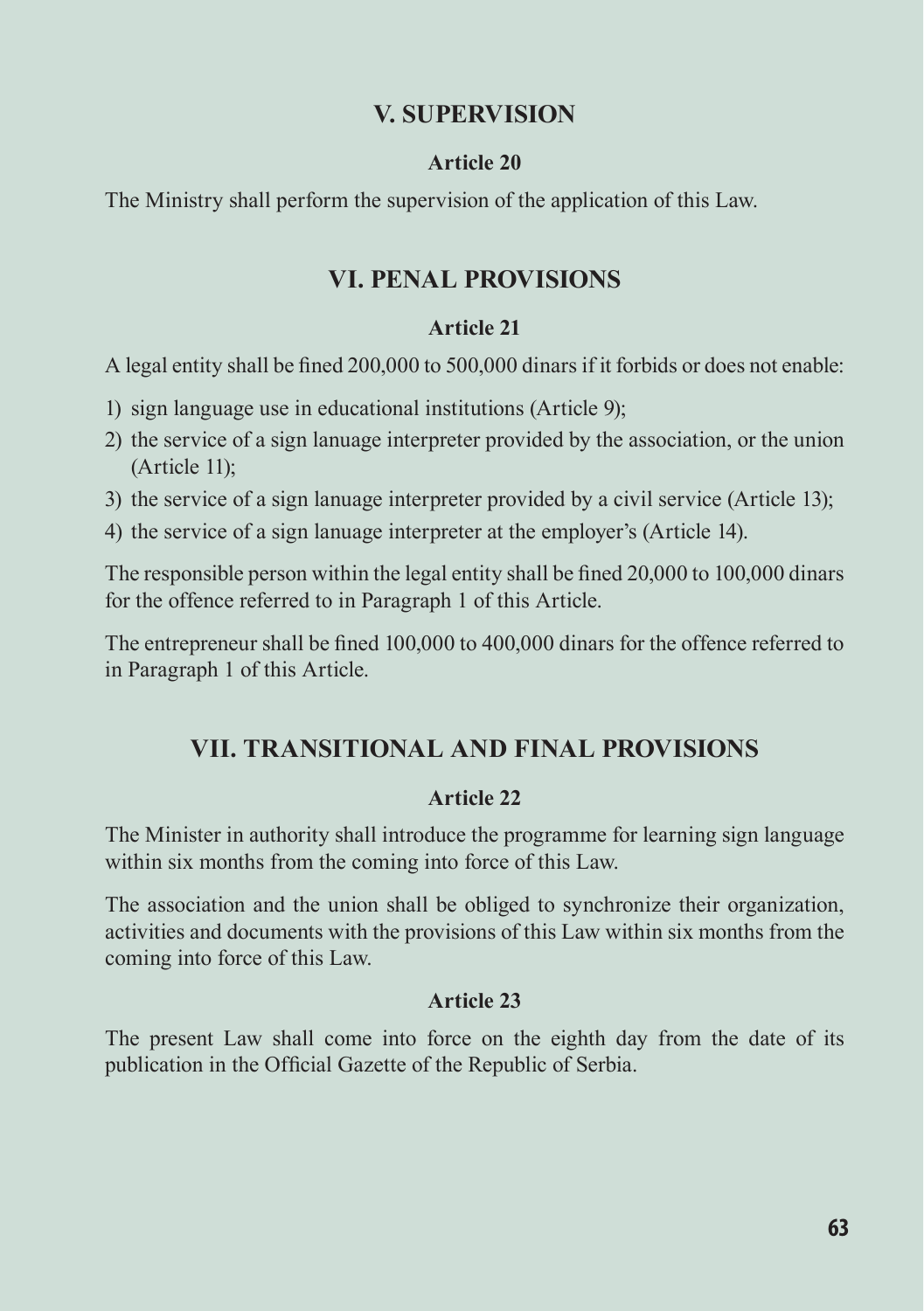**ISBN & CIP**